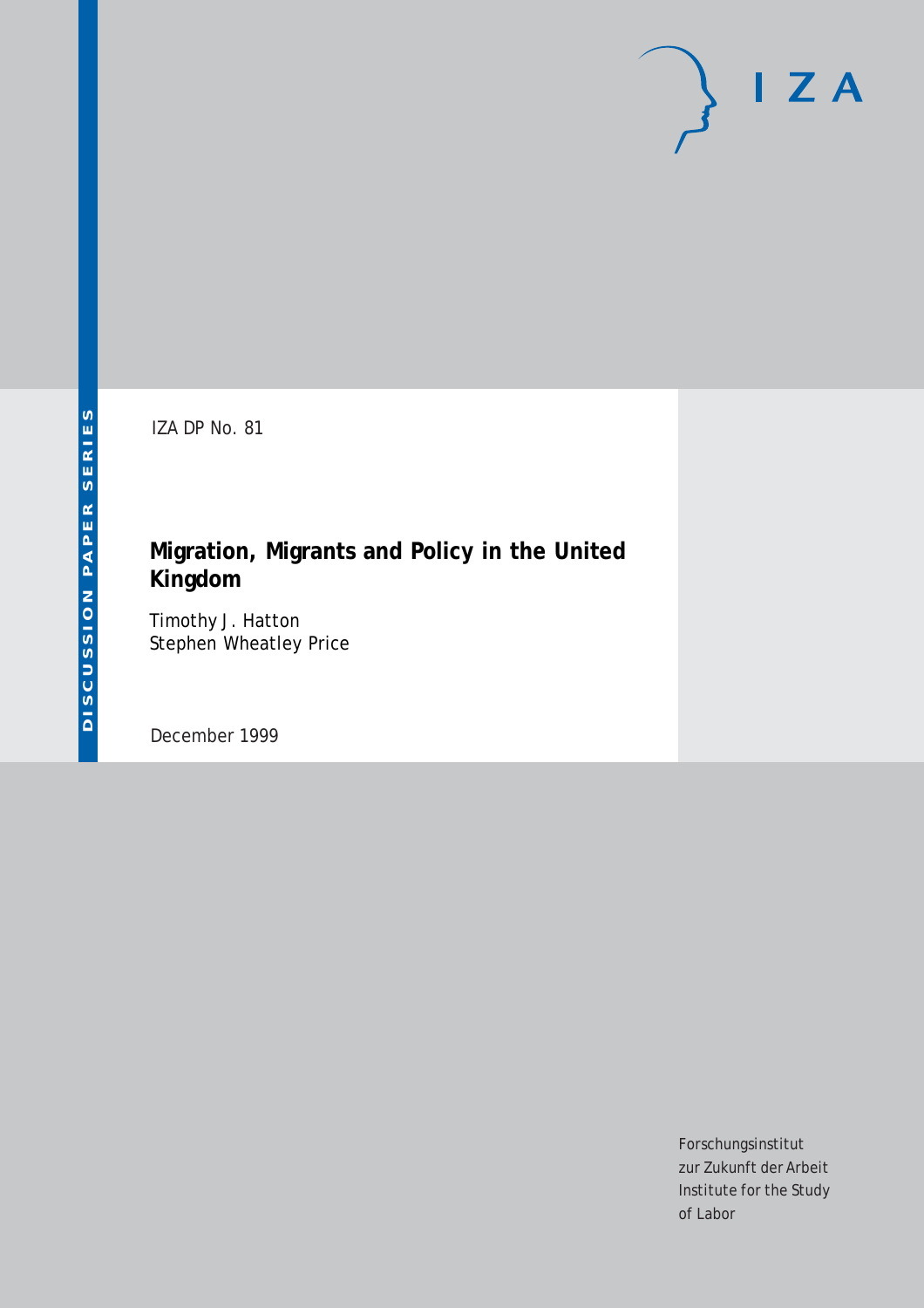# **Migration, Migrants and Policy in the United Kingdom**

# **Timothy J. Hatton**

Department of Economics, University of Essex and IZA

# **Stephen Wheatley Price**

Department of Economics, University of Leicester

Discussion Paper No. 81 December 1999

IZA

P.O. Box 7240 D-53072 Bonn Germany

Tel.: +49-228-3894-0 Fax: +49-228-3894-210 Email: iza@iza.org

This Discussion Paper is issued within the framework of IZA's research area Mobility and Flexibility of Labor Markets. Any opinions expressed here are those of the author(s) and not those of the institute. Research disseminated by IZA may include views on policy, but the institute itself takes no institutional policy positions.

The Institute for the Study of Labor (IZA) in Bonn is a local and virtual international research center and a place of communication between science, politics and business. IZA is an independent, nonprofit limited liability company (Gesellschaft mit beschränkter Haftung) supported by the Deutsche Post AG. The center is associated with the University of Bonn and offers a stimulating research environment through its research networks, research support, and visitors and doctoral programs. IZA engages in (i) original and internationally competitive research in all fields of labor economics, (ii) development of policy concepts, and (iii) dissemination of research results and concepts to the interested public. The current research program deals with (1) mobility and flexibility of labor markets, (2) internationalization of labor markets and European integration, (3) the welfare state and labor markets, (4) labor markets in transition, (5) the future of work, (6) project evaluation and (7) general labor economics.

IZA Discussion Papers often represent preliminary work and are circulated to encourage discussion. Citation of such a paper should account for its provisional character.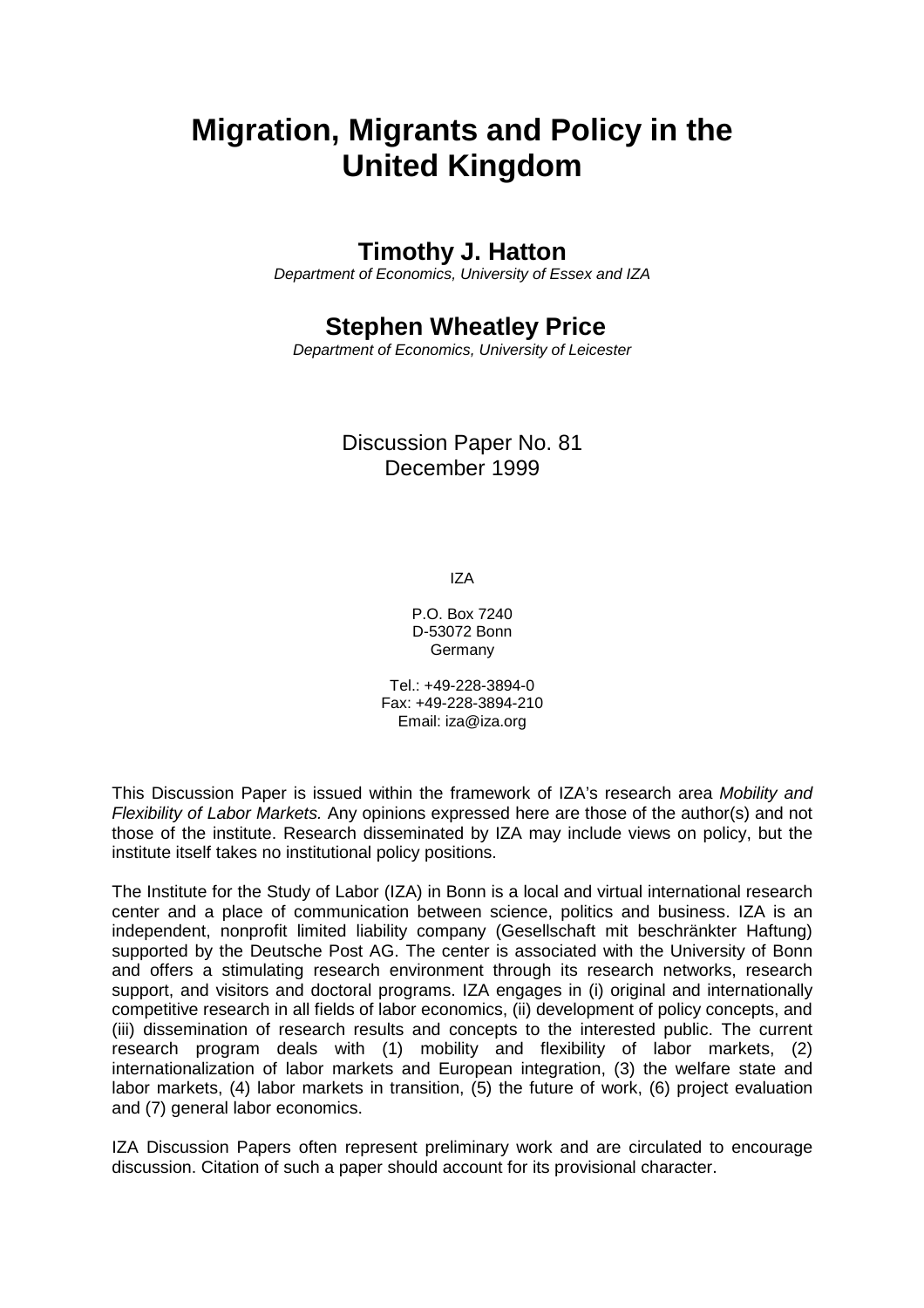IZA Discussion Paper No. 81 December 1999

# **ABSTRACT**

# **Migration, Migrants and Policy in the United Kingdom\***

This paper draws together, in the form of a survey, a number of different aspects of the United Kingdom's international migration experience since the Second World War. The areas covered include changes in the volume and composition of international migration and the factors influencing migration; the background to, and the development of, restrictions on immigration; and the links between immigration policy and race relations. This is followed by an examination of the education and labour market status of immigrants and ethnic minorities as compared with native- born whites. Results from recent econometric research on wage and employment differentials are presented and interpreted in the wider context. Finally, the possible effects of migration on the economy at large are briefly discussed.

JEL Classification: J15, J61

Keywords: Migration, migration policy

Timothy J. Hatton Department of Economics University of Essex Wivenhoe Park Colchester CO4 3SQ UK Tel: +44 1206 872748 Fax: +44 1206 872724 Email: hatton@essex.ac.uk

<sup>\*</sup> This paper is produced as part of a CEPR research programme on European Migration from Economic Analysis to Policy Response, supported by a grant from the Commission of the European Communities under its Human Capital and Mobility Programme (no. ERBCHRXCT940515). An earlier (and incomplete) version of this paper was presented at the CEPR Conference on 'European Migration: What Do We Know?', Munich, 14/15 November 1997. The authors are grateful to the conference organisers and to the participants at the conference for their comments. We are also grateful for comments on a subsequent draft from Richard Berthoud, David Blackaby, Sajal Lahiri and John Muellbauer.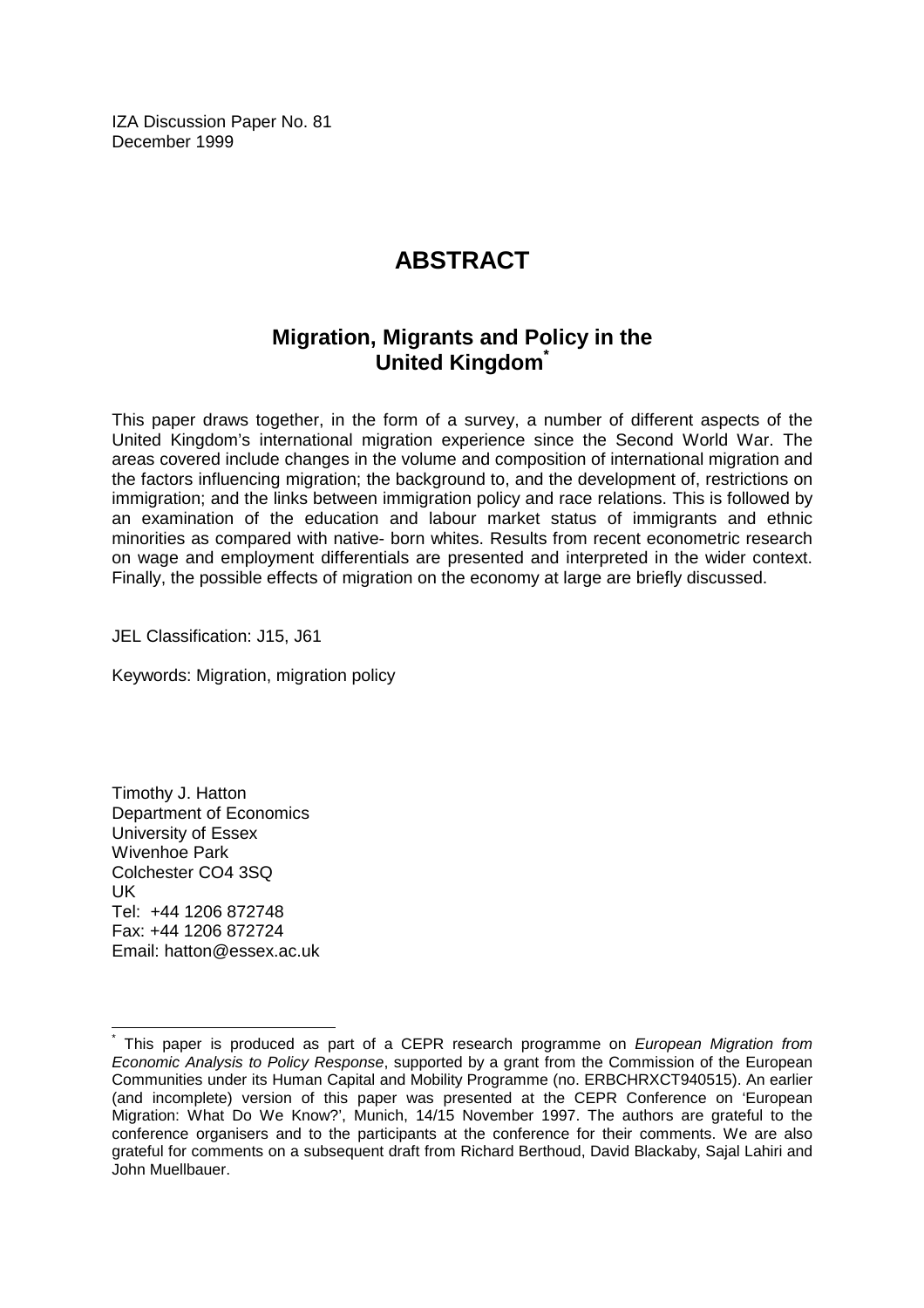#### **Introduction**

International migration has been an important phenomenon in Britain. During the last 50 years migration in general, and immigration in particular, has become a key policy issue. Economic considerations have always been a part of the debate, but they have been subordinated to the more overtly social and political questions. For this and other reasons the economic analysis of international migration, the experience of migrants and their impact on the wider economy is less advanced than is the case for some other countries in Europe and North America. The purpose of this paper is to draw together a number of somewhat disparate threads embracing the history of migratory movements, public policy towards immigration and race, the economic experience of immigrants and the overall impact on the economy. The first section charts the changing historical pattern of migration to and from Britain. This is followed by a sketch of the development of immigration policy linking it with developments in domestic race relations. This highlights the important distinction between migrants and ethnic minorities. We then examine the numbers, composition, educational qualification and labour market status of ethnic minorities in Britain in the 1990s. In the light of new research analysing the labour market experience of immigrants, we review this literature in depth and present some of the new findings on employment, unemployment and earnings of migrants, distinguishing between different ethnic groups and between immigrants and the native born. In the final section we offer some speculations about the possible overall effects of migration on the British economy.

#### **1. Migration to and from the UK: The Changing Balance**

#### *The Historical Pattern*

 Like most countries of Western Europe, Britain has traditionally been a country of emigration. In the late nineteenth century (1870-1913) net emigration of British citizens amounted to 131,000 or 3.4 per thousand per annum of the UK population. The total net loss was 5.6 million and it is estimated that in the absence of this net movement the population would have been 16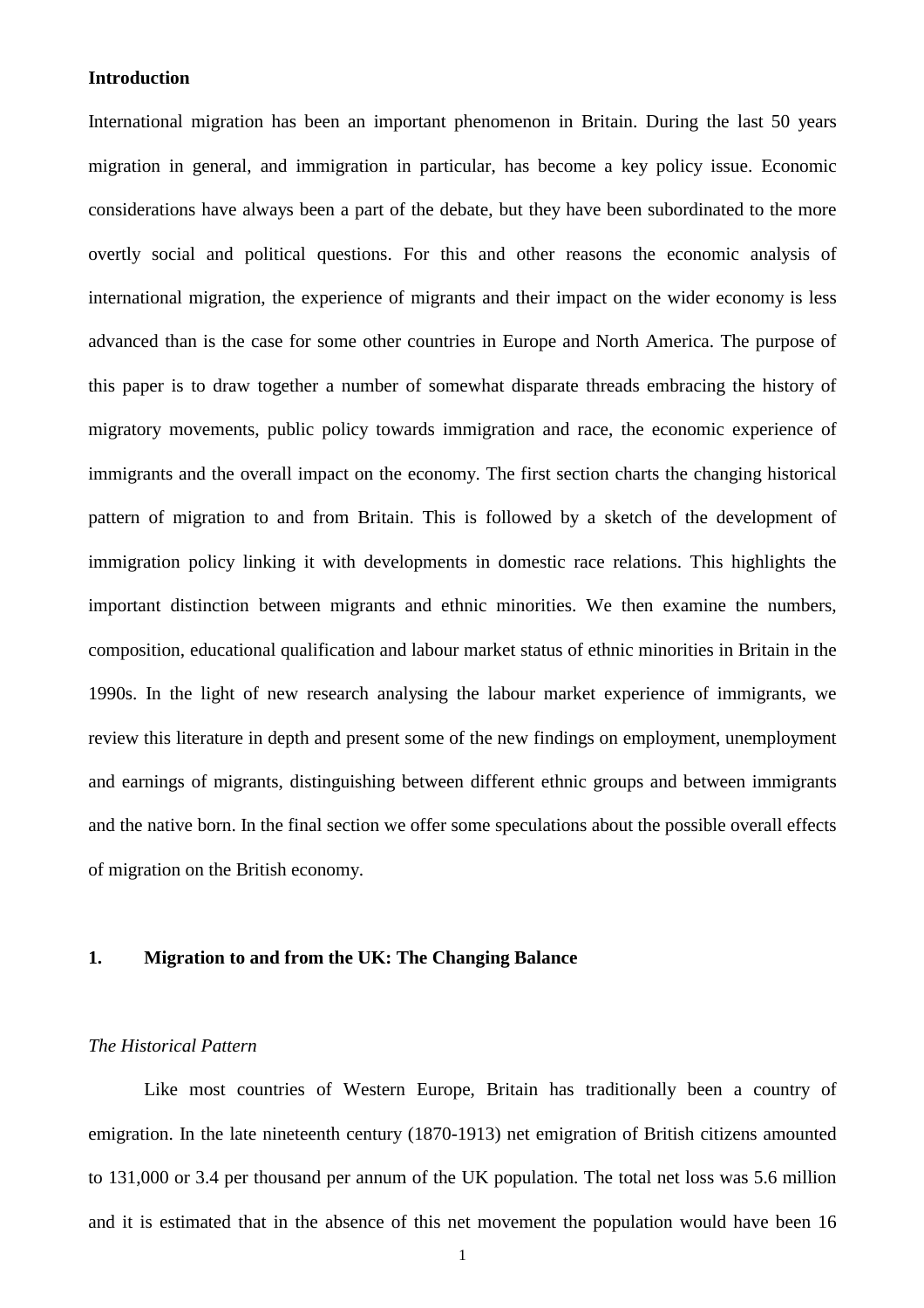percent higher than it actually was in 1911. It therefore had important effects on the demographic structure of the population and on conditions in the labour market. But migration was then, and it remains now, a two way process. In the late nineteenth century the inward movement of British citizens averaged about half of the outward movement. These figures are from (third class) passenger movements between UK ports and destinations outside Europe. While some of them would have been short-term visitors, the vast bulk of them were emigrants, travelling in the steerage compartments of emigrant ships.

 The overwhelming majority of British emigrants went to English speaking destinations in the New World. Of total gross emigration 1870-1913, 53.8 percent went to the United States, 25.4 percent to Canada, and 16.5 percent went to Australia and New Zealand combined. Of the remainder, the majority went to Cape Colony and Natal; present day South Africa. Besides being English speaking, these countries had strong imperial or historic ties with Britain. Most emigrants were young and about three fifths were male. Most travelled as individuals rather than in family groups but they typically were joining friends or relatives in the destination country. They were largely induced by high wages (relative to Britain) and by essentially free entry - indeed for much of the period there were subsidised passages to the southern hemisphere.<sup>1</sup> Very few emigrants went to other parts of the empire and to non-empire countries (other than the United States), and those who did so usually returned.

 About half of the gross emigration, and an even larger share of net emigration, was from Ireland, then part of the UK The Irish migration which became a flood following the great famine of the late 1940s, flowed to the same destinations as those from mainland Britain, although a rather greater share went to the United States. For Ireland alone, rates of emigration were the highest anywhere in Europe and, largely as a result of the exodus, the Irish population fell by a third between 1951 and 1913. A significant minority of the Irish migrants went to Britain, although

-

For a detailed analysis of the structure and determinants of UK emigration 1870-1913, see Hatton (1995). On emigraton from Europe in general, its causes and effects, see Hatton and Williamson (1998).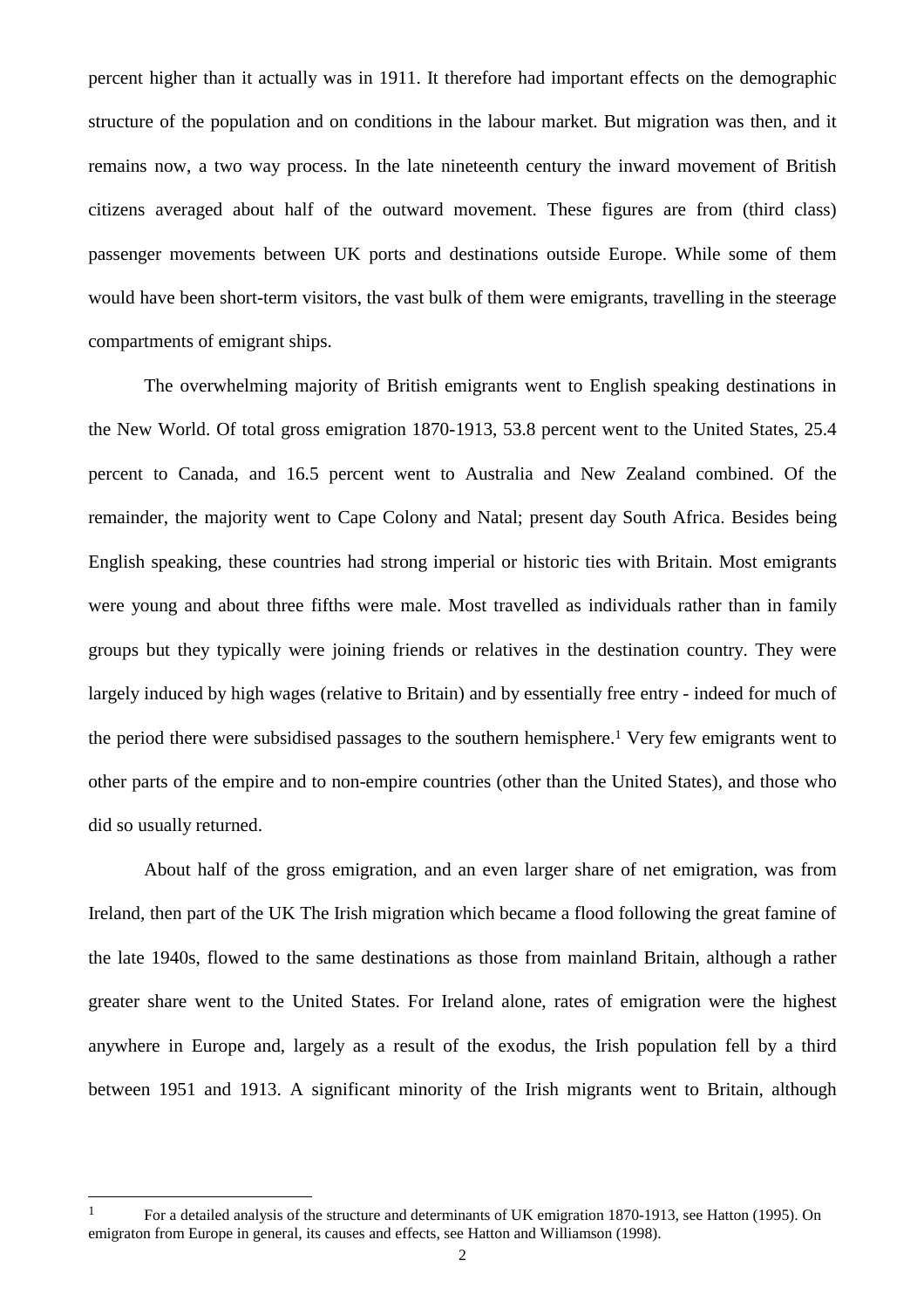formally this was internal migration.2 Within Great Britain, the Irish were by far the largest group of immigrants as revealed by census enumerations. But there was also a small net inflow of non-British citizens which grew with the arrival of significant numbers of eastern European Jews from the 1880s. There were very few immigrants from countries outside Europe.<sup>3</sup>

 The era of mass migration ended shortly after the first World War. The American Immigration Acts of 1921 and 1924 are often seen as a watershed for international migration. British emigration to the United States fell to a fraction of its former levels and it never even reached the quota level. Emigration to other destinations also declined in the 1920s as compared with before 1914. In the 1930s, for the first time, there was net immigration to Britain, and this despite continued immigration from the (now independent) Irish Free State. Nevertheless, the pattern and composition of international migration remained essentially that of the pre-war era. It was only after the second World War that it began to change.

#### *The post-war period*

-

 International migration revived after the second World War. As the costs of travel declined and air travel became more common, the number of travellers is no longer an adequate measure of migration. The most useful source for post-war statistics is the *International Passenger Survey* (IPS), a survey of arrivals and departures by sea and by air. Migrants are identified in these statistics as those who have been abroad for at least a year and intend to stay for at least a year after arriving or who are departing for an intended stay of at least one year abroad. The survey samples only about 0.2 percent of all passengers and only a small minority (about 1 percent) of these are migrants. Although the survey collects data on age, sex, nationality and reasons for migration as well as the country of origin or destination, the sample size is too small to draw reliable inferences about small

<sup>&</sup>lt;sup>2</sup> Irish emigration declined over time, largely because of the improvement in Irish wages and living standards relative to those in destination countries (Hatton and Williamson, 1993).

<sup>&</sup>lt;sup>3</sup> The statistics suggest substantial inward and outward movements of foreign citizens but many of these were European migrants transiting through British ports. Because the statistics only count journeys to and from extra-European ports they cannot be used to calculate net migration of foreign nationals to Britain.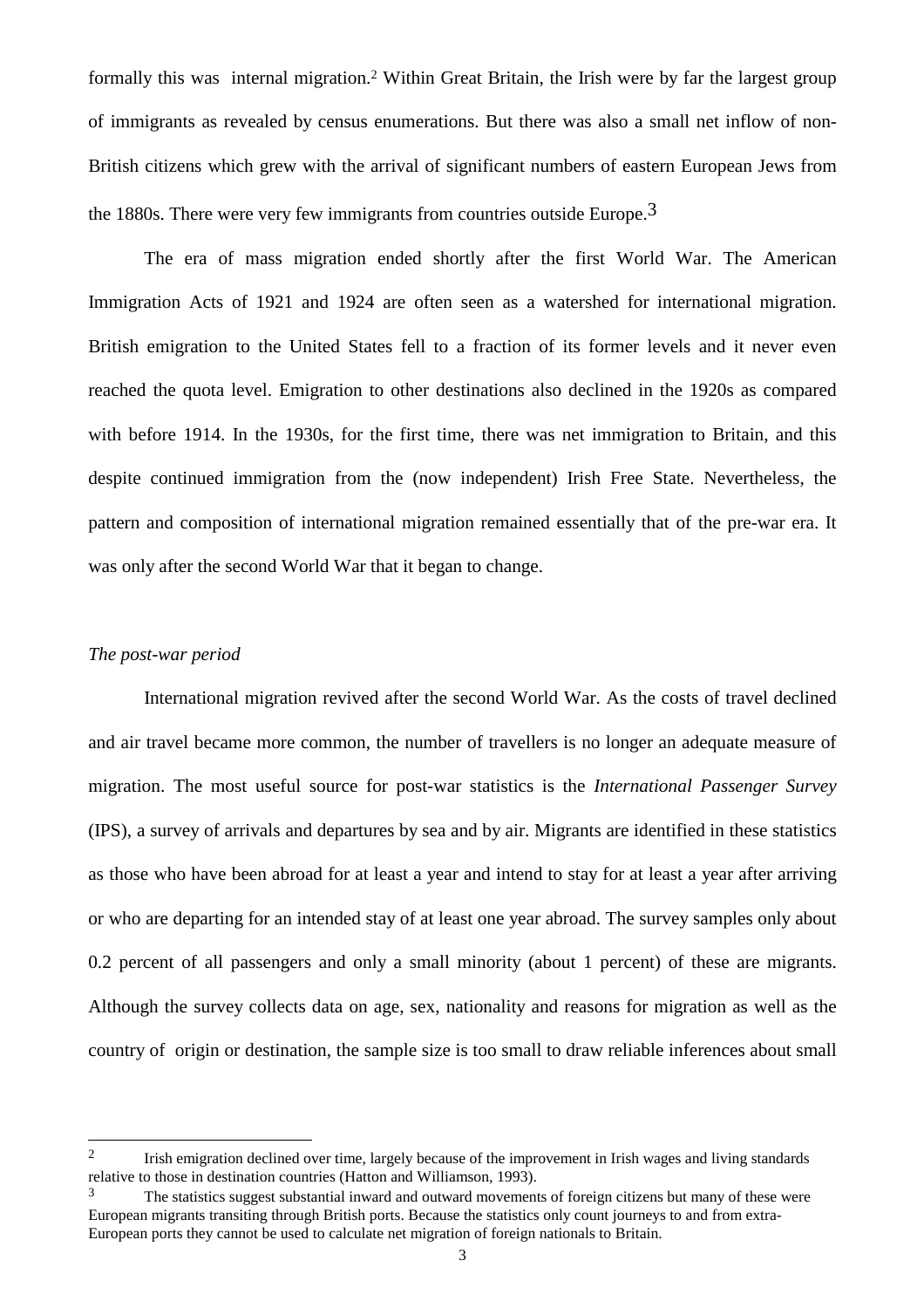sub-groups.4 Until 1963 the survey excludes those travelling to and from European countries. From 1964 these were included although Irish migrants are still excluded from the statistics.

 Other sources, though more useful for some purposes, are less comprehensive in coverage. The *Labour Force Survey* (LFS), an annual survey analysed more extensively below, identifies foreign migrants who are potential members of the labour force and includes a question on length of stay. Work permit data from the Department of Employment and National Insurance registrations from the Department of Social Security provide a complete count but they embody different criteria related to employment. The Home Office data on immigration control, settlement and asylum reflects the process of naturalisation rather than covering all immigrants. All these sources, like the decennial census and other population surveys mentioned below, are sources of information on immigrants but contain nothing on emigrants.<sup>5</sup>

 Between 1946 and 1993 the IPS data indicates that total emigration was 9.5 million while immigration was 7.6 million. The net emigration balance of 1.9 million represents only about 40,000 per year or less than one per thousand per annum. Net emigration was highest in the early years up to the mid-1960s. As Figure 1 shows, from 1979, the first year of net immigration, the net outward flow in some years was balanced by a net inward flow in others. As Figure 2 shows, this change in the balance was largely due to a decline in the net outflow of British citizens rather than due to a rise in the net inflow of foreign nationals. British citizens include those born abroad and naturalised immigrants. But the pattern is the roughly the same for the British born and it is driven largely by a rise in the inflow rather than by a decline in the outflow.

 The long run trend in the net balance would look somewhat different if the Irish were included. Migrants from the Irish Republic remain the largest single group of foreign nationals enumerated in Britain. Net immigration of Irish was about 20,000 per annum in the 1950s but it declined sharply and turned into an outflow of about 13,000 per annum in the 1970s before reviving

 $\overline{a}$ 

<sup>&</sup>lt;sup>4</sup> The standard error for the whole survey for 1990 is 12,000 on a base of 267,000, or 4.5 percent. For a subset of the sample, for instance migrants to and from Europe, it is proportionately larger: 8,000 on a base of 66,000 (Bailey, 1992, Appendix).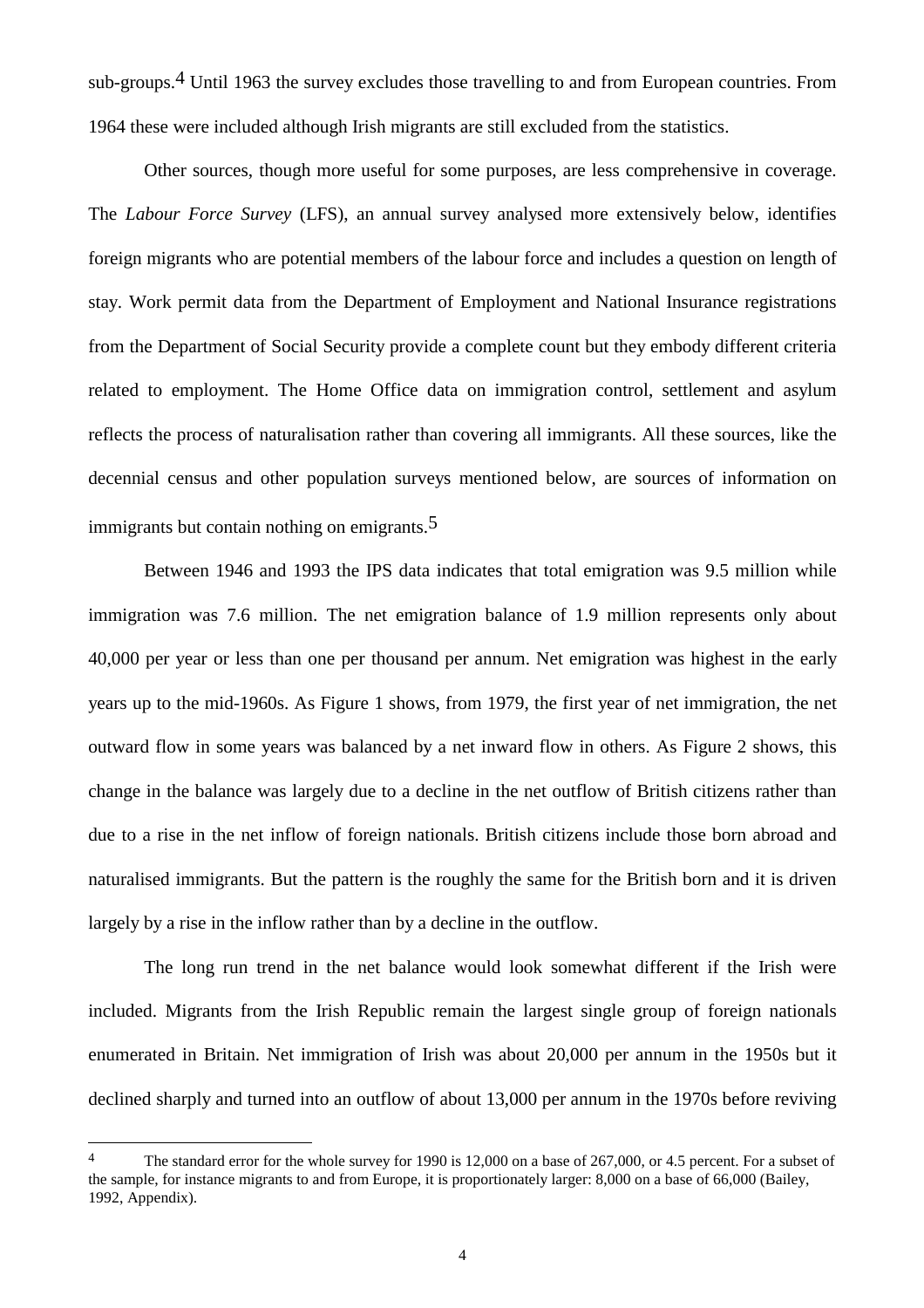again in the 1980s (Garvey, 1985, p. 30). Thus if the Irish were included in the statistics, the net emigration balance of the early post-war decades would be much reduced sharply and the long run downward trend would be somewhat attenuated. If corrections are made for the net flow from Ireland and for those (not initially counted as immigrants) who became asylum seekers or sought to stay on grounds of marriage, then the net inward balance from 1982 to 1994 would average about 40,000 per annum (Coleman, 1996, p. 209).

 The destinations of British emigrants followed its historical pattern until the early 1970s. Although net emigration to the United States remained modest there were high rates of net emigration to Australia, Canada, New Zealand and South Africa until the mid 1970s. The bulk of the decline in the net emigration balance can be accounted for by the falling net emigration to these traditional destinations. The counter-balance to the net emigration of British citizens was the net immigration of non-British citizens. As Table 1 indicates, the bulk of these were from former colonies and from Commonwealth countries. From the mid 1980s, net immigration from these countries declined somewhat and there was a modest but growing net immigration from Europe, both within and outside the European Union.

 Although immigration from the countries of the New Commonwealth, including Pakistan (henceforth NCW) has been the focus of debate and policy, it accounts for only a quarter of total gross immigration. As we shall see, the focus of attention has been almost exclusively on the immigration of ethnic Asians and blacks.<sup>6</sup> The arrival of large numbers of non-white immigrants in Britain is the major new feature of the post-war period. The beginning of this new era is often marked by the arrival in 1948 of an immigrant ship, the *Empire Windrush,* carrying 492 immigrants from Jamaica.<sup>7</sup> In the first post-war decade the numbers arriving were small but growing, and mostly from the Caribbean. From the late 1950s these were joined by growing numbers from India

<sup>&</sup>lt;sup>5</sup> For a more detailed discussion of these sources of statistics and a comparison of flow data derived from them, see Ford (1994).

<sup>&</sup>lt;sup>6</sup> The figures for gross immigration from the New Commonwealth and Pakistan include a significant minority of white immigrants and they therefore overstate the numbers of ethnic blacks and Asians. However this is offset to an unknown extent by the arrival of blacks and Asians from other countries.

<sup>7</sup> The *Empire Windrush* is important only because of the public comment and parliamentary debate it aroused. Other ships which arrived shortly before or after attracted less attention.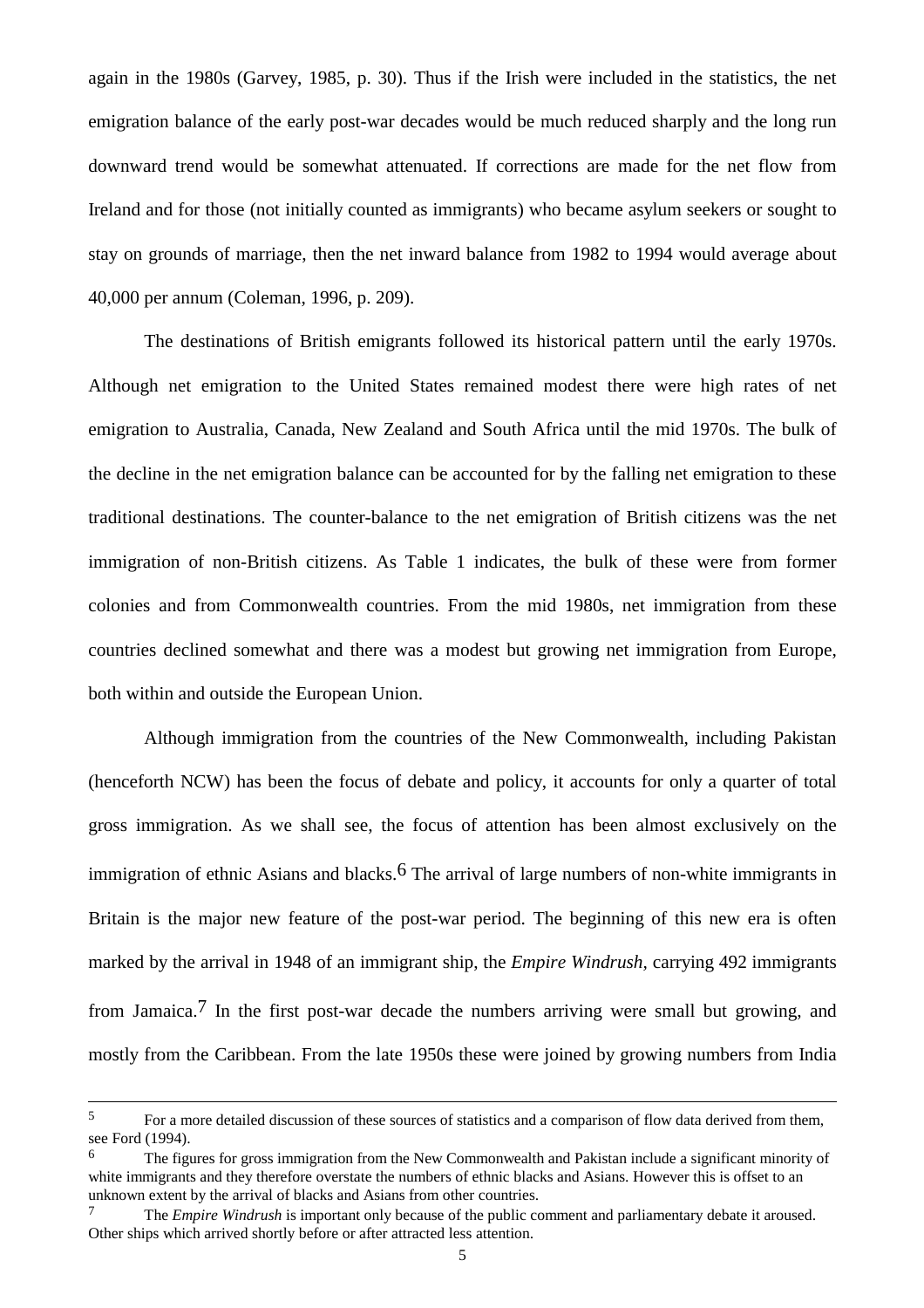which rose to a peak in the 1960s. These surges were followed by one from Pakistan and which peaked in the 1970s and one from Bangladesh which reached its height in the 1980s. Since the mid-1980s these waves have subsided and the sources of net immigration have become more diverse.

#### *Economic Incentives and Policy*

 Migration movements are sometimes characterised as systems or regimes. One typology divides these migration systems into settlement systems, labour systems, refugee systems and illegal immigration systems (Coleman, 1994, p. 46-7). Such typologies do not have strong analytical roots and they relate more to the legal and political framework under which migration takes place rather than to the fundamentals driving immigration. Furthermore, because of persistence in migration patterns migration streams often continue long after the original basis for them has disappeared. Nevertheless they are useful as a preliminary guide and for drawing comparisons between countries.

 As we have seen historic, imperial and linguistic ties have been an important feature underlying the pattern of British emigration. In the case of the United States it lasted for two centuries after the end of empire. The quota system of the 1920s effectively continued the preferential treatment of British immigrants until 1965. Preferential treatment of British immigrants to Canada and Australia lasted up to the post-war period. Free access for British immigrants to Canada was ended in 1948 but in preferential treatment lasted much longer. In Australia, until 1945, policy was aimed exclusively at attracting British and Irish immigrants to the exclusion of all others, and the positive inducement of assisted passages lasted until 1983.8 While these permissive conditions were reinforced by chain migration effects, the chief driving force in the long run was the substantial economic incentives as reflected in the gaps in real wages and per capita income.

 While Irish immigration is the most important example of persistent inward migration conditioned by historic connections, it also has some characteristics of a labour system. As one observer puts it: "the Irish have long been the UK's unsung gastarbeiter, a fact that has attracted surprisingly little attention" (Ford, 1994, p. 67). But Irish immigration is perhaps the clearest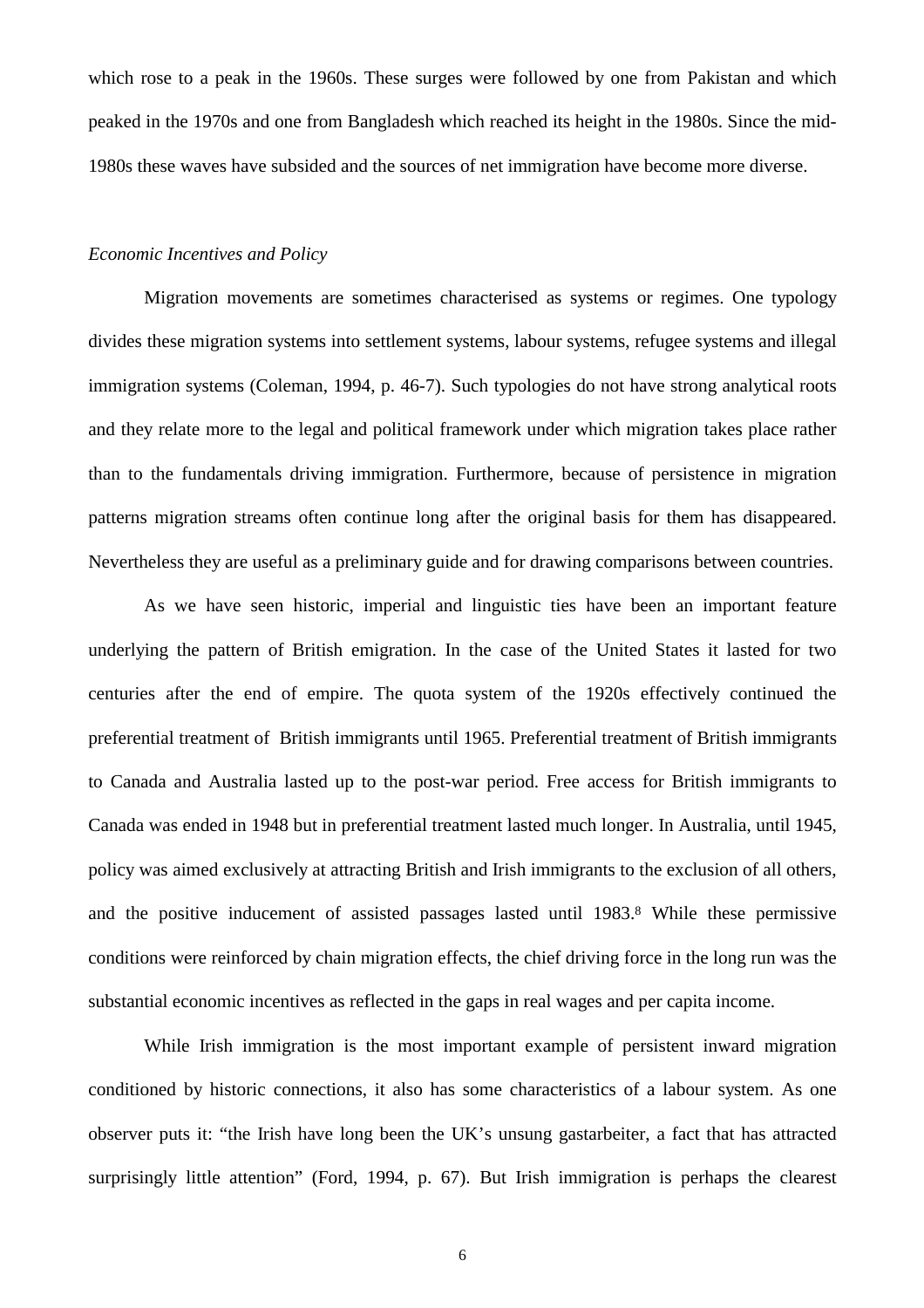example of the powerful economic forces driving immigration. Econometric studies show that Irish immigration was very sensitive to economic conditions in Britain particularly differentials in unemployment rates and wage rates (see O'Grada and Walsh, 1994, Appendix A). The long run decline in Irish immigration can be accounted for by the growth of Irish income and living standards relative to Britain and the growing attractiveness of other destinations.9 Econometric estimates for net immigration as a whole suggest that, in the 1970s and 1980s, the key short-run forces were differentials in wages, unemployment and employment growth. It has also bee found that the costs of housing act as a deterrent to immigration (Muellbauer and Murphy, 1988).

 The major new element in British migration history, the arrival of immigrants from the New Commonwealth and Pakistan fits uneasily with the concept of a settlement system although colonial ties are important. Neither can it easily be characterised as a guest-worker-type labour system. As we shall see very few of these immigrants were directly recruited to either through government programmes or directly by employers. Only about 10 percent came with a specific offer of a job (Coleman 1994. p. 38-9). These immigration flows took place despite a policy stance to keep them out rather than because of positive encouragement. British Government policy has evolved through taking progressively tougher measures against a perceived incipient flood of immigration from the NCW countries. In the face of such policies, the size of these incipient flows is hard to judge. But it has been argued that emigration from less developed countries increases as economic development takes place (Massey, 1988). If so then this would help to explain why there was less pressure in the earlier years and why the policy of exclusion was progressively escalated.  $10$ 

 A minority of immigrants to Britain enter on work permits. Before 1971 work permits were not required for immigrant workers from the Commonwealth and from 1973 they ceased to be required for immigrants from EU countries. Those entering on work permits or with 'first permission' declined from 36,000 in 1973 to less than 16,000 in the early 1980s before rising again

 <sup>8</sup> For an outline of these policies, see Paul (1997, pp. 30-9).

<sup>&</sup>lt;sup>9</sup> Irish industrial earnings rose from 70 percent of those in Britain in 1950 to 90 percent in 1990 (O'Grada and Walsh, 1994, p. 130-1).

<sup>10</sup> This is also consistent with the progressive weakening since the 1950s of the link between domestic economic conditions and the immigration rate from New Commonwealth countries (Peach, 1978)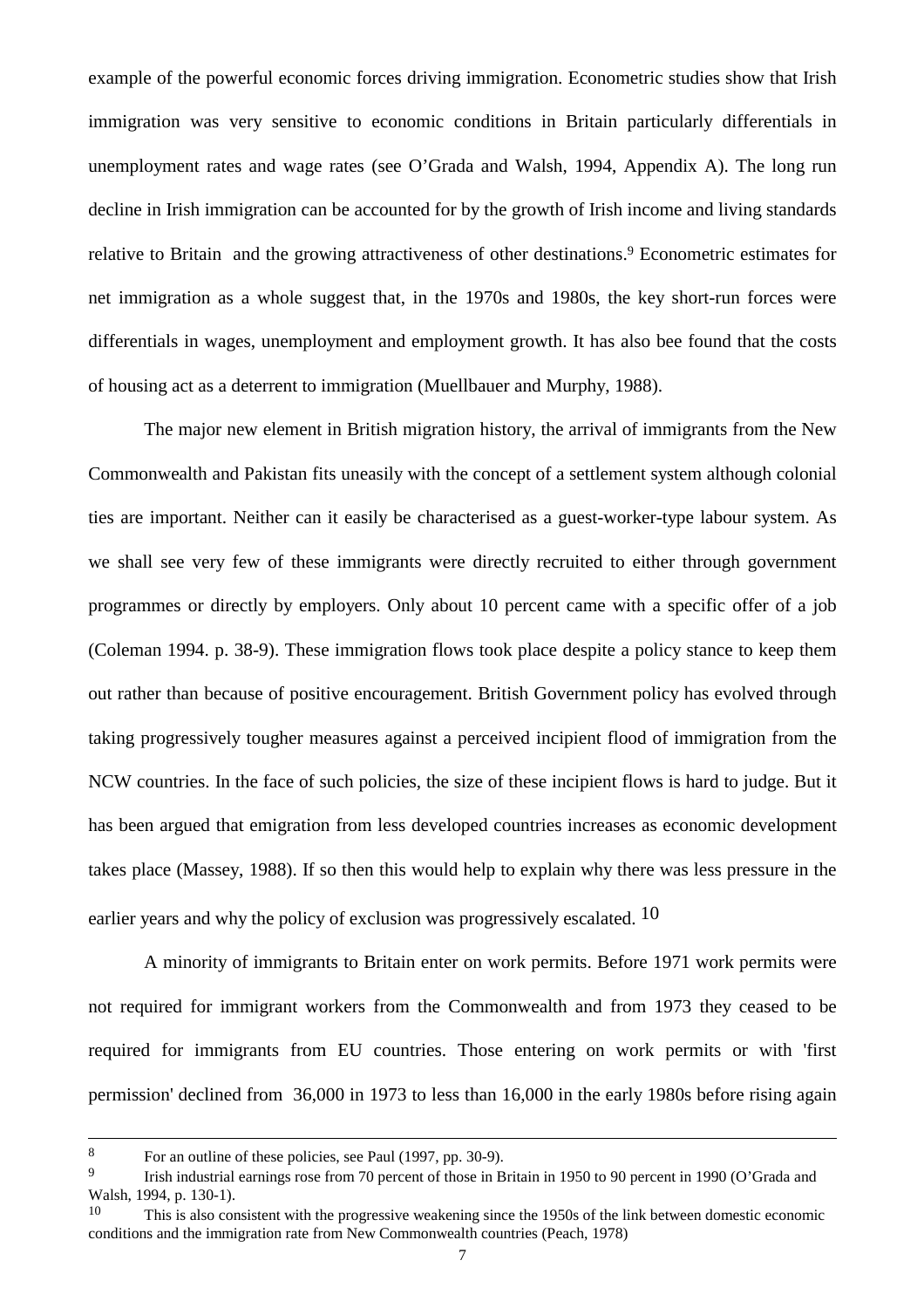to 35,000 in 1990 (Coleman and Salt, 1992, p. 461; Coleman, 1994, p. 53). In the 1980s about 40 percent of these were long term permits, 43 percent were short term and 17 percent were for trainees entering under the Trainee and Work Experience Scheme. More than four fifths of these were classed as managerial or professional and more than two fifths were moving as transfers within the same firm. These highly skilled workers tend not to settle permanently and are sometimes called 'executive gypsies' (Coleman and Salt, 1992, p. 436). Labour migrants from EU countries, not requiring work permits tend to be less skilled, particularly those from Southern Europe.

 Among immigrants from outside the EU, acceptances for settlement by the Home Office declined from about 80,000 per annum the early 1970s to 50,000 per annum in the early 1990s. The proportion from NCW countries declined from about 60 percent in the 1970s to less than 50 percent in the 1980s. By the late 1980s more than two-thirds were entering as husbands, wives or dependants (mainly children). Among immigrants from the Indian subcontinent, there was a sharp decline in the number of children admitted but some increase in the number of fiancees, wives and husbands (Coleman and Salt, 1992, p. 453; Coleman, 1994, p. 57). These flows largely are the persistent effects of earlier labour migration and the shift from children to spouses reflects the decline in young first generation immigrants and the maturing of the second generation.

 A very small proportion of those accepted for settlement have been refugees although those granted asylum or 'exceptional leave to remain' is the fastest growing category since the early 1980s. Prior to this few asylum seekers applied or were accepted but with certain exceptions such as the 29,000 Ugandan Asian refugees who were admitted in 1972/3. In 1979 there were only 1,563 applications and this total increased gradually to 5,000 in 1988 and then surged to a peak of 45,000 in 1991. Nevertheless, applications to the UK still remain much lower than those to other European countries such as France and Germany. In part, this is because such a small proportion (less than 5 percent) of applications have been accepted.11 Although applications from specific countries can be related to specific wars and disturbances as reflected in increases in applications from Iran, Sri

-

<sup>11</sup> Although relatively few have been granted refugee status, much larger numbers have been given 'exceptional leave to remain'. Thus in 1992, of the 34,900 cases on which decisions were made, only 3 percent were granted refugee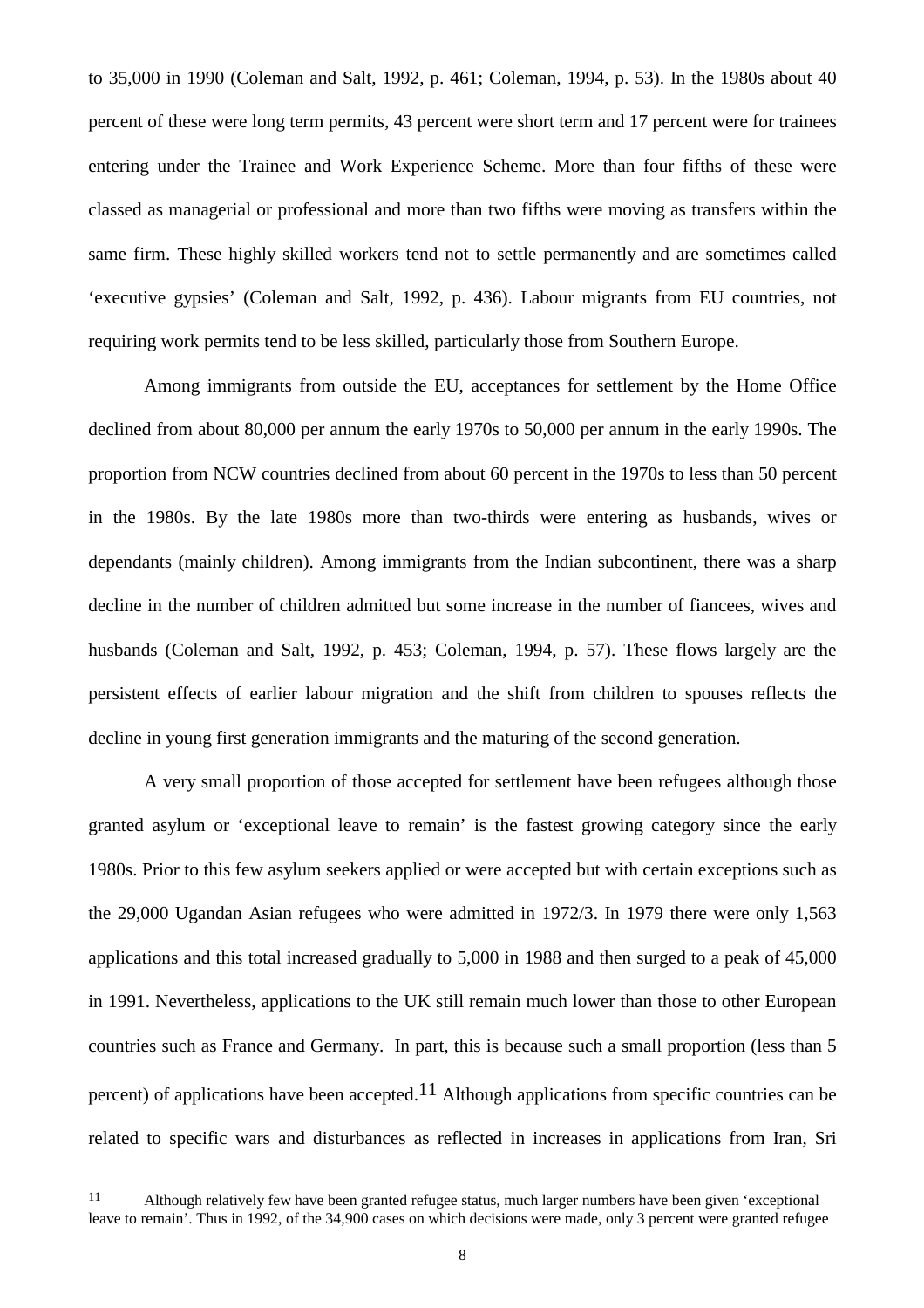Lanka and Poland in the early 1980s and from Somalia and Ethiopia in the late 1980s many others are not so directly linked. Changes in laws governing asylum during the 1990s raised rejection rates even among groups such as Sri Lankans, Turkish Kurds and refugees from the Balkan states (Skellington, 1996, p. 76). The British Government's hard line on 'economic refugees' seems likely to have diverted many potential applications to other countries that are seen as more receptive.

#### **2. British Government Policy on Immigration and Race**

#### *The Evolution of Immigration Policy*

 $\overline{a}$ 

 The British Government's immigration policy has developed through a number of stages. It has be driven essentially by concerns about race rather than by concerns about immigrants *per se.* The total numbers of immigrants or the gross immigrant flow has rarely been a matter for concern. Much more important has been the preoccupation with the colour, creed and ethnic background of immigrants. As a result, immigration policy has not been directly influenced by prevailing conditions in the labour market. Thus immigration policy cannot be seen, even in the early post-war period, as anything resembling the guest-worker systems of France and Germany. Policy has been conditioned largely by relations with Commonwealth countries and in particular with the New Commonwealth. Policy developments can be seen largely as a retreat from obligations created under the British Empire and only gradually given up under the Commonwealth.

 Until 1905 there was an open immigration policy. The Aliens Act of 1905, which gave the Home Secretary the power to refuse entry to those who were infirm, criminal or who could support themselves, was strengthened in by the Acts and Orders of 1914, 1919 and 1920. Although these gave wide ranging powers over immigration, they applied only to non-British subjects. All subjects of the Crown were entitled to free entry to Britain and this covered all Britain's Colonies and Dominions. The Nationality Act of 1948 essentially reaffirmed that right and extended it to the

status but a further 44 percent were given exceptional leave to remain. Those granted exceptional leave to remain declined sharply after 1993 amounting to only 15 percent in 1994 (Coleman, 1996, p. 205-6).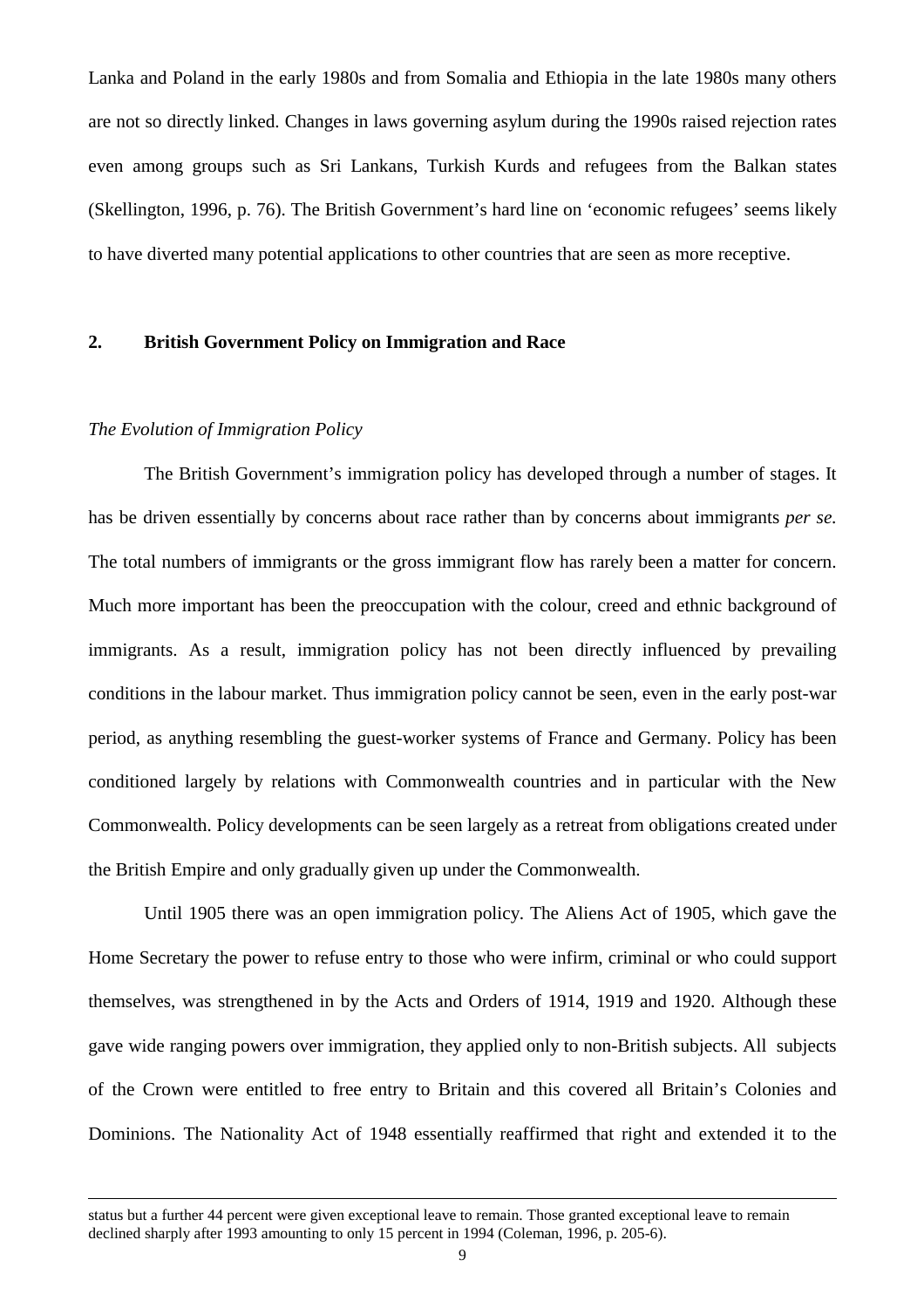newly independent former colonies. This commitment, a symbol of Commonwealth solidarity, quickly proved to be an enduring stumbling block to the development of an immigration policy which would keep out some (mainly non-white) immigrants and allow relatively free entry to other (mainly white) immigrants. From 1945 it created a tension which remained unresolved until the Commonwealth Immigrants Act of 1962.

 Even before 1948 there was no free entry for immigrants from the British Empire in Asia and Africa. Immigration was restricted by the actions of British officials in Empire countries. The 'problem' of black and Asian immigrants was largely one of seamen who failed to return to their country of origin and stowaways. But with the growing movement to independence, beginning with India and Pakistan in 1947, British officials lost the power to control immigration from these countries at source. Instead the British government urged the governments of India, Pakistan, countries of the Caribbean and West Africa to impose their own restrictions, often under the implicit threat failure to do so would hasten the enactment of legislative controls. As Spencer (1997) shows, the success or failure of such diplomatic methods is reflected in the pattern of early post-war immigration. In the early 1950s the government of Jamaica did not co-operate with these policies while the governments of India and Pakistan did. As a consequence, in the early years, non-white immigration came largely from the Caribbean and not from the Indian sub-continent.<sup>12</sup> This fragile balance could not last long and "when the system broke down in 1959-60, the recourse to legislation was swift" (Spencer 1997, p. 38).

 The growing numbers arriving from the New Commonwealth occurred despite, rather than because of, British Government policy. Very little positive encouragement was given to immigration despite the very tight labour market as reflected in an unemployment rate of less than two percent in the two decades after 1945. The settlement of some 100,000 polish immigrants (many of whom were ex-servicemen) under the Polish Resettlement act of 1947 and the recruitment of some 86,000 workers from the Baltic States, Yugoslavia and the Ukraine under the European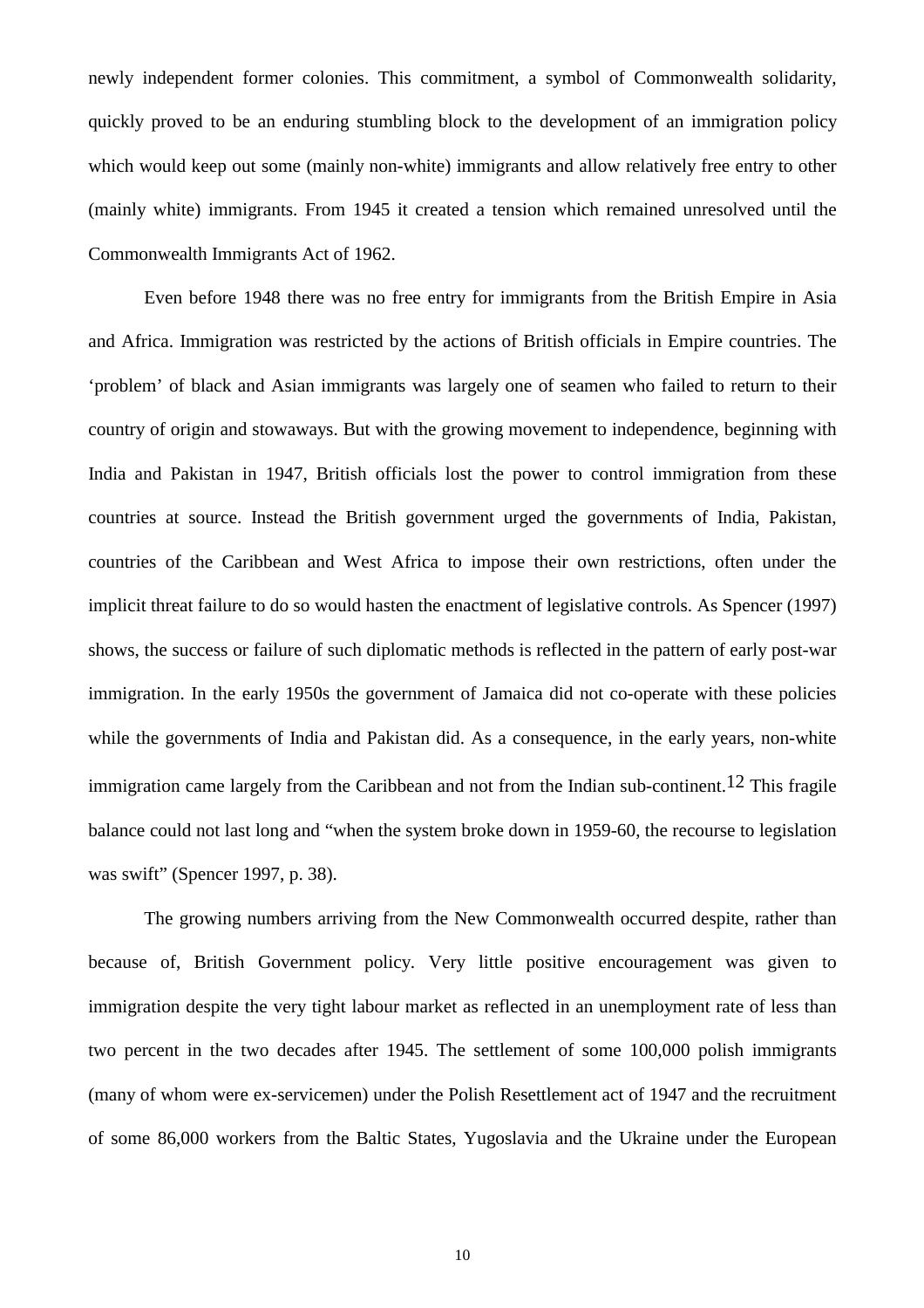Voluntary Workers programme were short term consequences of War and reconstruction.13 It is notable that, at the very same time, ex-servicemen and wartime immigrants from Jamaica the West Indies were being repatriated from Britain, or discouraged from returning to Britain. But boom conditions continued to draw immigrants, and this led to mounting concern in the 1950s about the growing non-white communities. Nevertheless, restrictive legislation was delayed. The essential problem for the government was how to restrict immigration from some parts of the Commonwealth and not from others, and how to limit entry from Commonwealth countries while maintaining free entry from the Irish Republic (outside the Commonwealth), without rupturing Commonwealth relations.14

 The Commonwealth Immigration Act of 1962 represents the first break with the past only in the sense that that a long standing desire to restrict New Commonwealth immigration was embodied in legislation. The timing of the legislation reflected the declining importance of the Commonwealth and the rising tide of African, Caribbean and Asian immigration; it owed very little to domestic labour market conditions. 15 From 1st July 1962 new conditions were laid down for entry. In order to enter Britain an immigrant needed to be issued with a voucher which would be issued to those either with a pre-arranged job (Category A), special skills (Category B), or where there were specific domestic needs for labour (Category C). The 1962 Act also allowed the admission, in addition to the primary migrants, wives, fiancées and children up to age 16. In practice a somewhat wider variety of dependants were admitted. In 1965 and 1969 these conditions were tightened, admission under category C was abolished, and the numbers admitted under A and B were

 <sup>12</sup> Other factors were important as well in the early Jamaican immigration: high unemployment in Jamaica and the restriction of West Indian immigration into the United States under the McCarran-Walter Immigration Act of 1952 (Layton-Henry 1992, p. 31).

<sup>13</sup> The Poles were mainly army personnel exiled to Britain during the War. Those entering under the EVW scheme were displaced persons from camps in Germany and Austria. Considerable help was given to the Poles to resettle but those recruited under the European Voluntary Workers' scheme received less favourable treatment and many of them returned home (Rees, 1993, pp. 92-5). For a detailed history of the EVW scheme, see Kay and Miles, 1992.<br>14 These tortuous negotiations are described by Paul (1997, pp. 93, 106)

<sup>14</sup> These tortuous negotiations are described by Paul (1997, pp. 93-106).<br>15 Confidence in the usefulness of Commonwealth links was seriously un

<sup>15</sup> Confidence in the usefulness of Commonwealth links was seriously undermined by the Suez crisis of 1957 and by the growing view that Britain's future economic security lay with Europe not the Commonwealth, a view which found expression in Britain's first application to join the European Economic Community in 1961. According to Spencer: "The government concern since 1949, through a period of full employment had been to find ways to control immigration from the Caribbean, Africa and the Indian sub-continent, not immigration in general. The timing of its discussions of the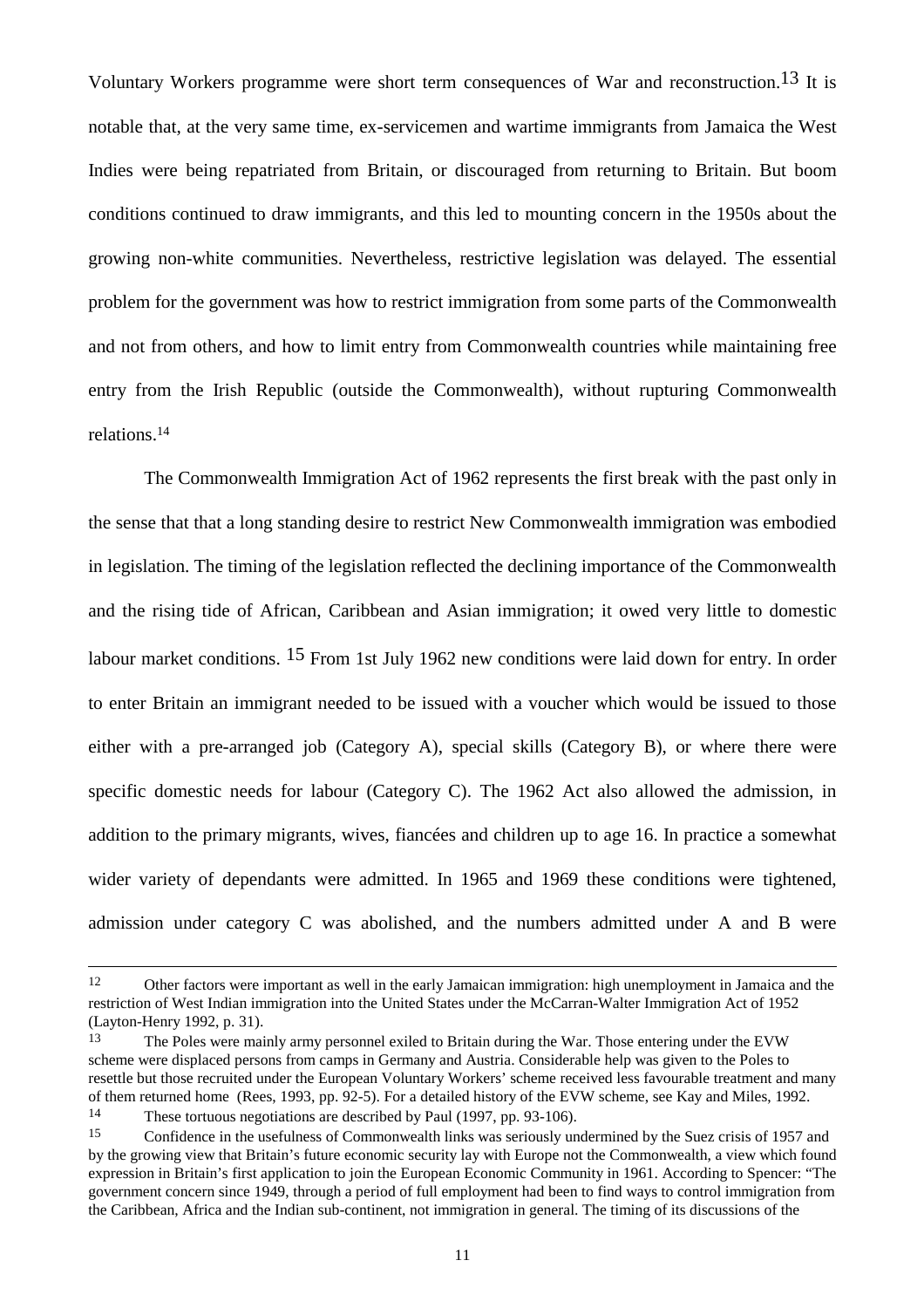restricted. This tightening of the rules during the 1960s reflects the continuing immigration from the New Commonwealth, running at between 30,000 and 50,000 per annum--numbers far in excess of those in the 1950s.

 Free right of entry was maintained for those with passports issued by the British government and those who were born in the UK until the Commonwealth Immigrants Act of 1968, when UK passport holders were made subject to immigration controls unless they, a parent or a grandparent had been born, adopted or naturalised in Britain. The Act was provoked by the arrival of growing numbers of Asians formerly settled in the east African countries of Kenya, Uganda and Tanganyika. Many of these settlers had exercised their right to British passports when the host countries became independent.<sup>16</sup> The 1971 Immigration Act can be seen as a step to redefine British citizenship in line with this immigration policy. It distinguished 'patrials' and 'non-patrials.' Patrials were defined as British or Commonwealth citizens who had themselves, or whose parent or grandparent, been born adopted registered or naturalised in Britain; non-patrials had no more rights than aliens. The 1971 Act was symbolic in two ways: it ended the unrestricted entry of British subjects (honoured more in the breach than in the observance) and it became effective on the same day (January 1, 1973) that Britain joined the European Community--opening new rights of entry to EC nationals.

 The decade 1962-1971 marked a defining shift in the legal framework for British immigration policy - a shift away from Commonwealth obligations and towards redefining British citizenship. It kept the door open to the descendants of (relatively recent) British settlers, mostly in the United States Canada and Australia while closing it to the chiefly non-white immigrants from the New Commonwealth and Pakistan. But despite increasingly restrictive legislation immigrants from the New Commonwealth and Pakistan continued to flow in. During the early 1960s an increasing proportion gained entry on the basis of family reunification rather than as primary immigrants. It was estimated that under the voucher system, each voucher taken up admitted on average 3.7 immigrants (Spencer, 1997, p. 139).

 $\overline{a}$ 

question had everything to do with variations in the number of Asian and black immigrants arriving and nothing to do with population flows in general or the number of job vacancies in British industry (1997, p. 127).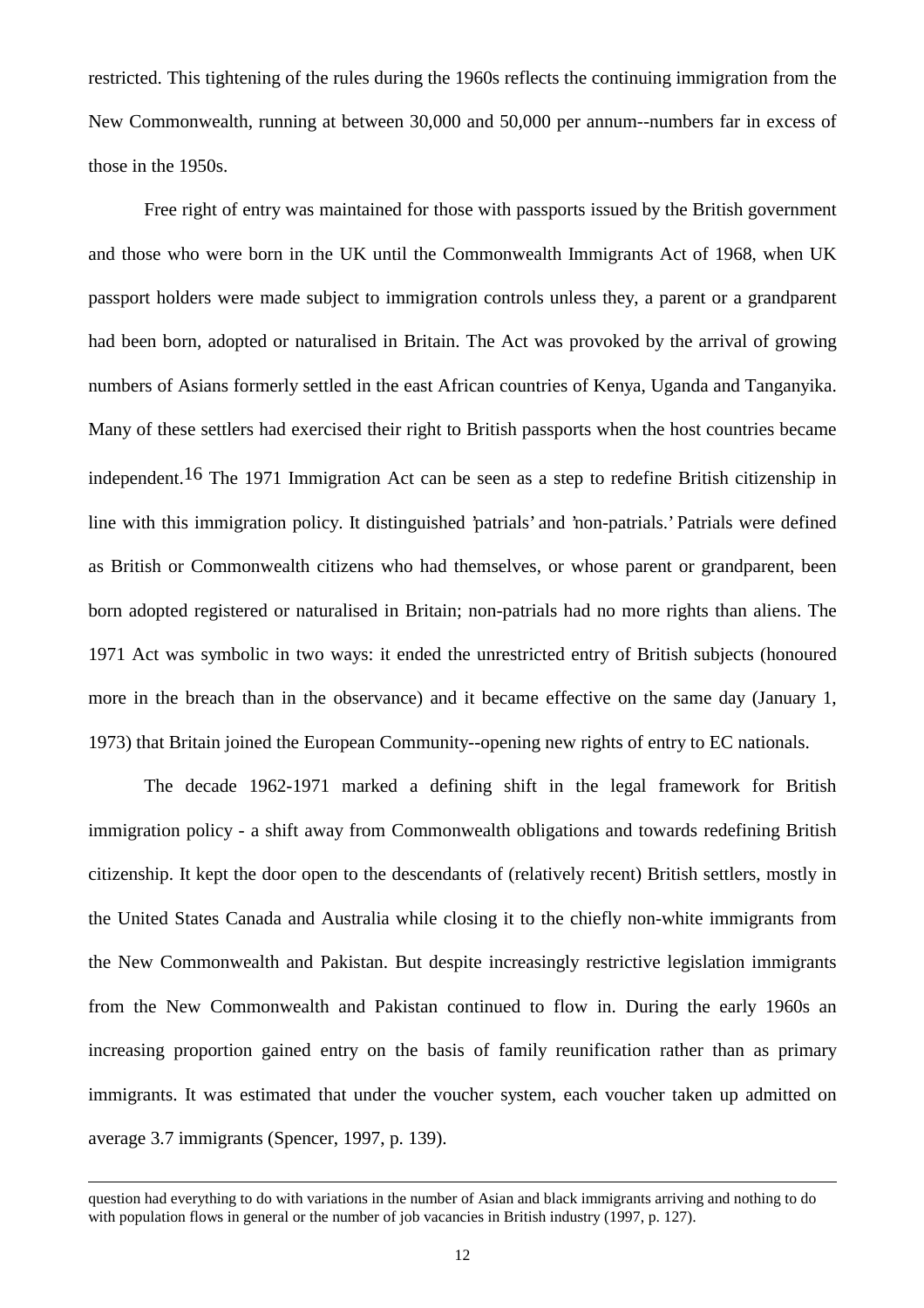Controlling the numbers admitted under various forms of family reunification became a major concern from the late 1960s. In 1969 entry was refused to foreign husbands and fiancés of settled migrant women but, because of the unequal treatment of the sexes that this implied, the rule was removed in 1974. But a new test of the genuineness of the relationship was imposed in 1977 and in 1980 the test was strengthened and the right was restricted to the husbands or fiancés of women who were either born in Britain or who were British citizens.17 These rules were challenged on the grounds of discrimination under the European Convention for Human Rights and the British Government response in 1985 was to 'level down' by extending the existing restrictions on husbands (and fiancés) to wives (and fiancées) (Howard, 1993, pp. 110-113). These rules were further tightened in the Immigration Act of 1988 which extended the "independent of public fund" test to the dependants of pre-1973 immigrants.

 The debate of the late 1970s raised once more the issue of unequal treatment of different groups of British citizens. Until then British nationality was still defined by the 1948 British Nationality Act under which there were still some 950 million British subjects throughout the world (Coleman and Salt, 1992, p. 440). This was changed under the British Nationality Act of 1981 which was an attempt to bring British nationality more in line with immigration policy. The Act superseded the traditional status of British subject and created three types of British citizenship: British citizens, British Dependent Territories citizens, and British Overseas citizens. Only the first of these gave automatic right of entry and it extended only to those born adopted or naturalised, or registered as citizens or those permanently settled, and it descended only to the first generation of citizens born abroad to British citizens born in the UK (see Layton-Henry, 1992, pp. 191-5).

 In the early 1990s the perceived threat was the growing number of asylum seekers, most of whom were regarded as poor unskilled 'economic migrants' rather than genuine asylum seekers. There was also growing concern about the number of immigrants entering Britain on tourist visas who subsequently claimed asylum. The Asylum and Immigration Act of 1993 removed a visitor's

 <sup>16</sup> The Ugandan Asians who arrived in 1972/3 were admitted by special dispensation outside the Act.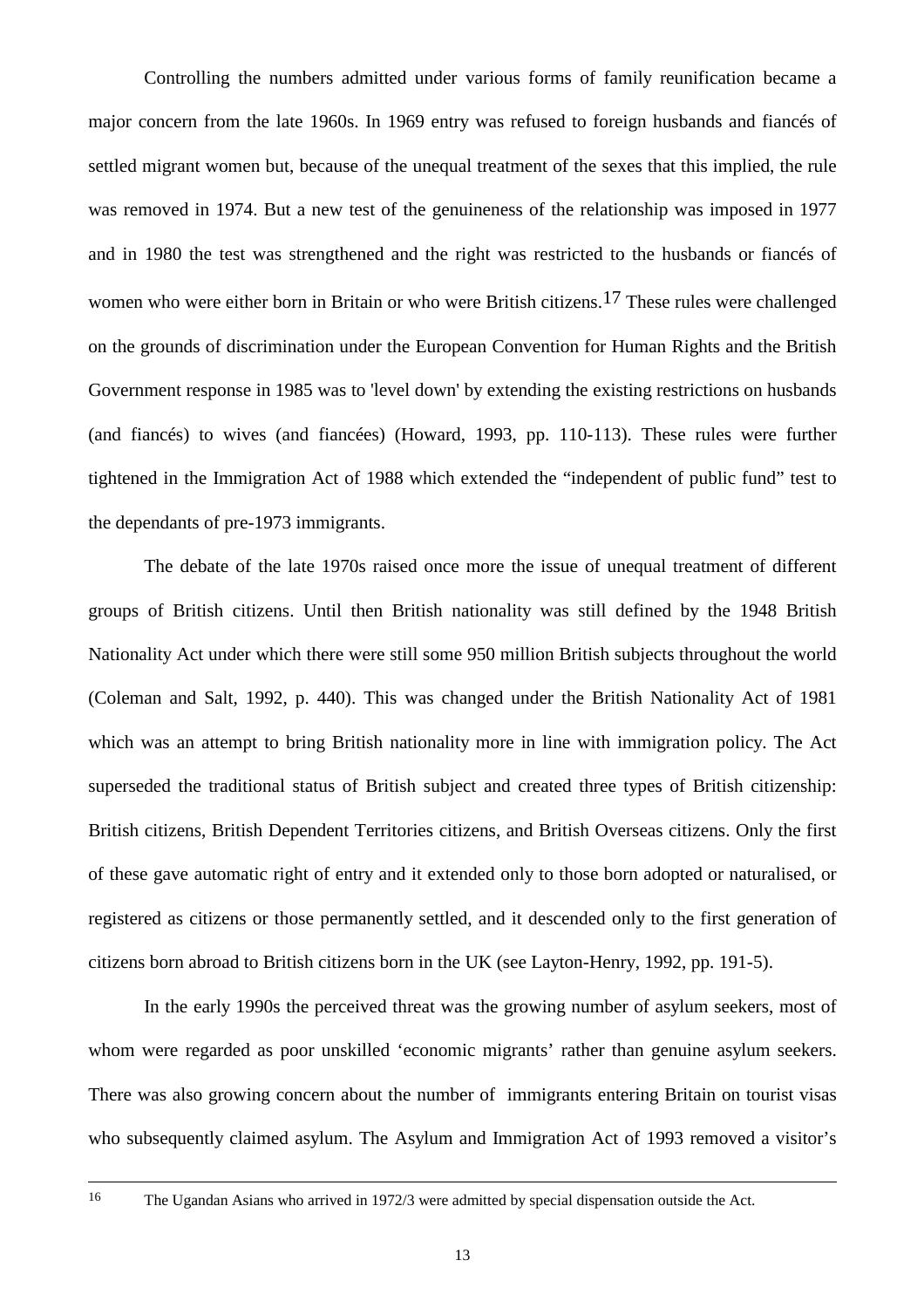right of appeal if refused entry. The Act evidently halved the number granted asylum between 1993 and 1994. It also increased dramatically the number held in detention pending decisions at the same time as raising the number who were repatriated. A further Asylum and Immigration Act of 1996 removed the right to all state and local authority benefits (including housing) from those claiming asylum after arrival and those whose applications had been rejected but who still remained. Thus immigration policy in the 1990s once more represents a tightening of restrictions in response to perceived threats of undesirable immigration.18

#### *Race Relations Policy*

 Black and Asian populations have been seen as separate and distinct both ethnically and culturally and this has been reflected both in immigration policy and in the treatment of these groups within the UK. In the early post-war period black and Asian immigrants were viewed with suspicion and they were considered less likely to assimilate. Thus The Royal Commission on Population concluded in 1949 that additional immigrants could only be welcomed without reserve if "the migrants were of good human stock and were not prevented by their religion or race from intermarrying with the host population and becoming merged in it" (quoted in Holmes, 1988, p. 210). Thus assimilation was viewed as the key objective with regard to immigrants and at that time this meant complete absorption. The contrast between the official view of blacks and Asians and of Europeans as immigrants could not have been sharper. The fact that women from the Baltic were recruited precisely in order that they "would intermarry and add to our native stock" makes the point (Kay and Miles, 1992, p. 124). The fact that miscegenation was regarded with abhorrence effectively meant that, for non-white immigrants, a lack of assimilation on the one hand, and full integration on the other, were both undesirable.

 The basis of deep-rooted prejudice against blacks and Asians has been attributed to Britain's imperial past. Peoples who, until very recently, been subject peoples, been cast in the role of

<sup>&</sup>lt;sup>17</sup> The 1980 regulations permitted elderly dependents to enter only if they were wholly maintained by their children or grandchildren living in Britain.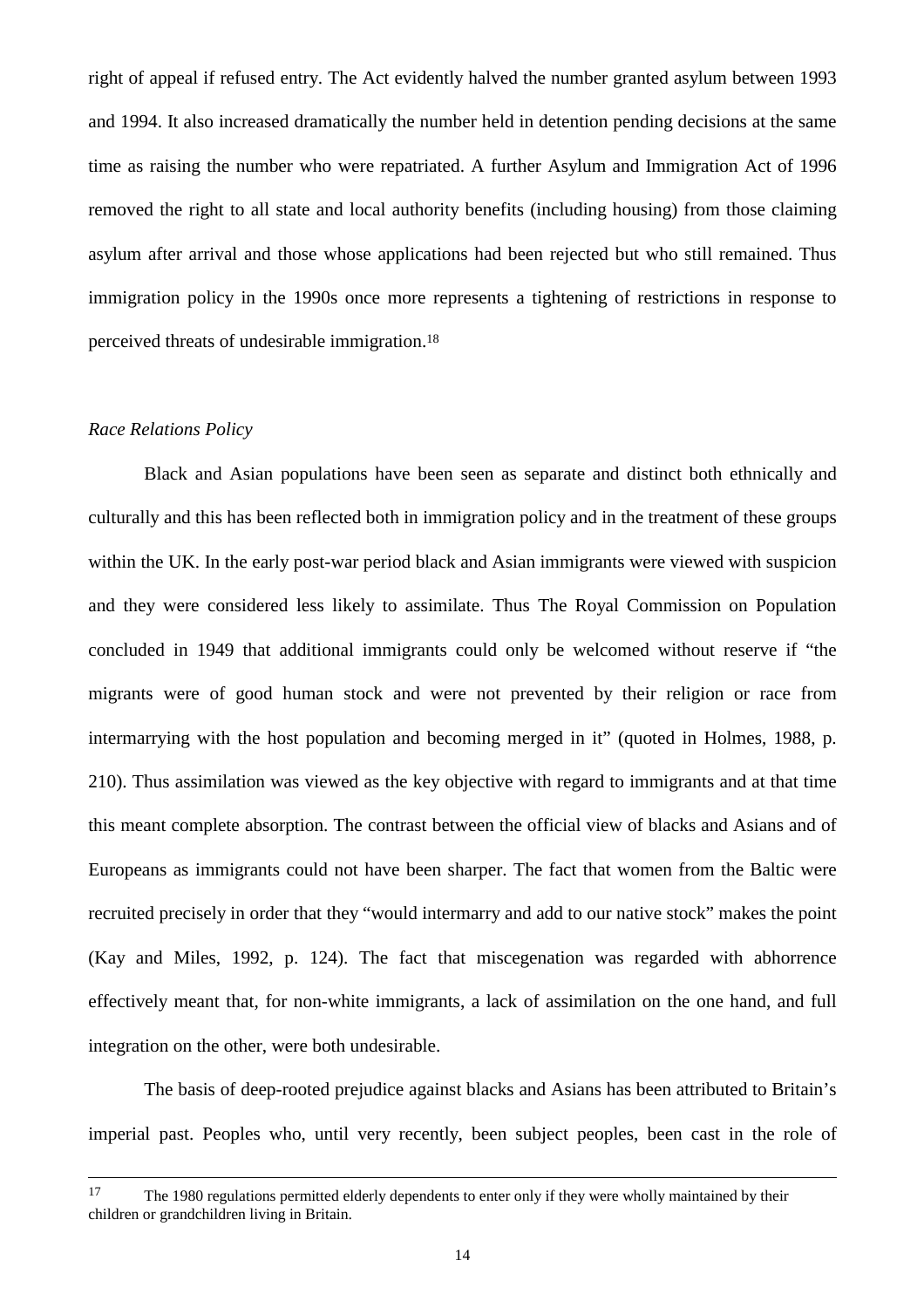servants or slaves and widely depicted as culturally and socially inferior (Layton-Henry, 1984, pp. 1-7). This seems to have been the view held by senior government officials, at least until the 1960s. Prejudice against black an Asian immigrants was often justified by the notion that they brought with them disease, crime and low morals and that they were not suitable for employment and likely to be a burden on the welfare state. But despite its best efforts, the Interdepartmental Working Party of 1959-61 found very little evidence to sustain a case against these communities (Spencer, 1997, pp. 109-115).

 Much clearer was the fact that non-white immigrants were a focus of racial tension in working class communities and this was reflected in spates of race riots in inner city areas where blacks and Asians were concentrated. Such unrest occurred in Liverpool in 1948 and in Deptford and Birmingham in 1949, and broke out again much more seriously in 1958 with prominent disturbances in Nottingham and Notting Hill in London. Race became a key issue in the 1964 election when an overtly racist Conservative candidate ousted the shadow foreign secretary, winning the constituency of Smethwick against the national trend. Political tension flared again in 1968 when the anti-immigrant National Front came to prominence and the senior Conservative politician Enoch Powell made his infamous speech warning of "rivers of blood" unless the immigrant tide was stemmed.<sup>19</sup> The fact that this antagonism was based on race rather than class or culture is reflected by the negative reaction to the Kenyan Asians (Layton-Henry, 1992, p. 53).

 The 1960s saw immigration and race moving to the top of the political agenda. It was driven by the growing visibility of immigrant communities, fear of the violence and unrest, increasing polarisation of political opinion, and growing evidence that there was serious racial discrimination against non-whites, particularly in the spheres of housing and employment. This escalation in the importance of race as a political issue was paralleled by progressive moves in race relations policy. In 1962 the (non-statutory) Commonwealth Immigrants Advisory Council was established to advise

<sup>&</sup>lt;sup>18</sup> The denial of immigration opportunities to the citizens of Hong Kong is a classic example.

<sup>&</sup>lt;sup>19</sup> Powell specifically attacked the Bill that was to become the Race Relations Act, 1968, arguing that the numbers and concentration of Black and Asian immigrants would pose serious barriers to assimilation and proposing not only a stop to immigration but also a policy of repatriation of non-white immigrants and their children. This anti-immigrant stance was widely supported in the opinion polls (Layton-Henry, 1992, p. 80).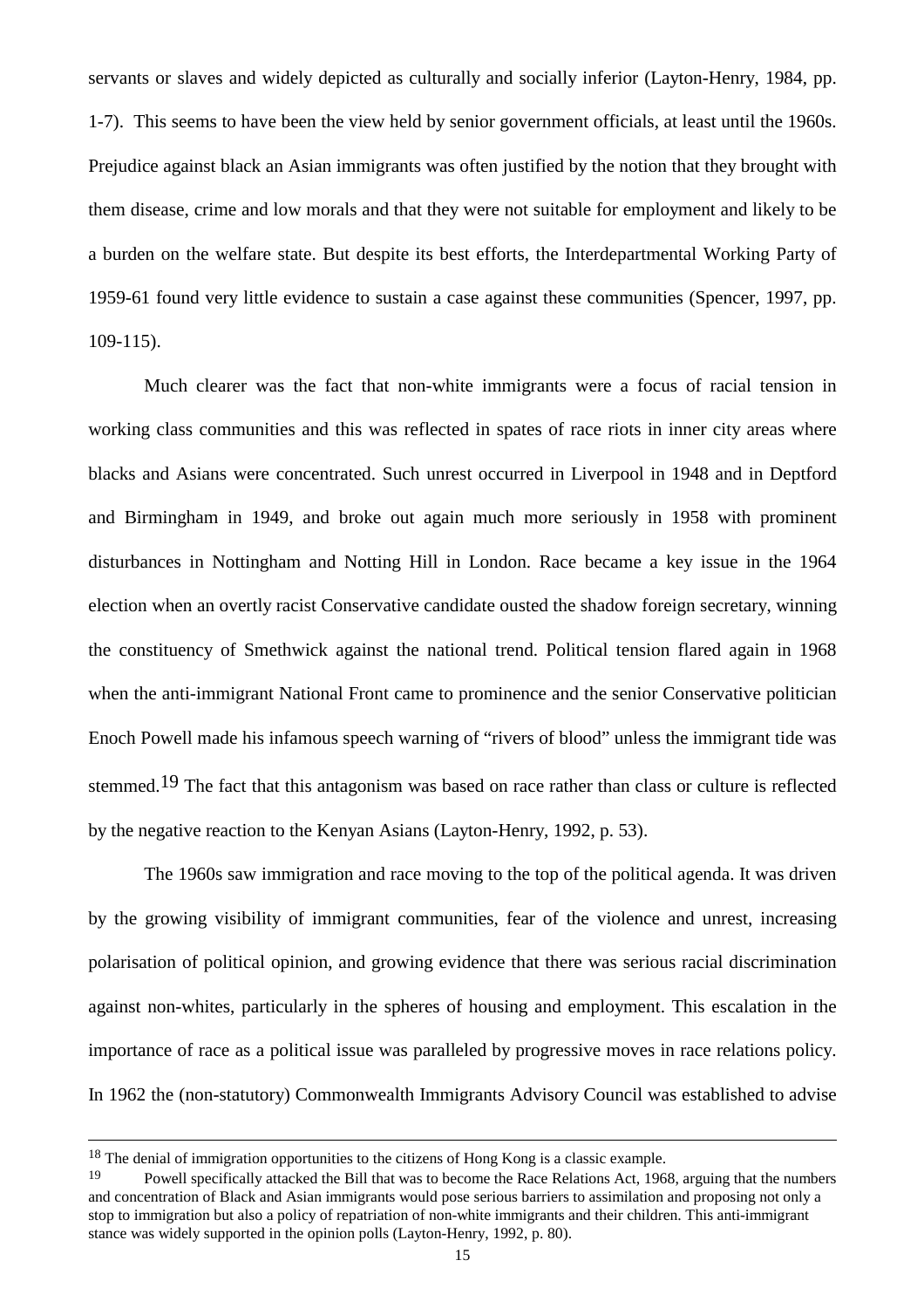the government the promotion of racial harmony. The Race Relations Act of 1965 made it unlawful to practise discrimination but provided no effective tools to counter it. This was followed by the Race Relations Act of 1968 which strengthened the Race Relations Board formed under the 1965 Act and specifically outlawed racial discrimination in employment, housing and a number of other spheres. Both these Acts also set up bodies to positively promote racial harmony.

 It is notable that in the 1960s initiatives on race relations marched almost in lockstep with increasing restrictions on immigration. These two arms of policy have sometimes been seen as contradictory; pro-immigrant on the one hand and anti-immigrant on the other (Spencer, 1994). They have sometimes been explained as a response to growing politicisation and polarisation of the race issue: appeasing the anti immigrant lobby with tougher immigration controls and appealing to pro-immigrant sentiment with positive efforts to promote racial harmony and to outlaw discrimination (Jones, 1977, pp. 160-2, ). While these measures were undoubtedly a response to social and political pressure, both strands of policy can be seen as reflecting the growing assimilationist view of New Commonwealth immigration.20 Promoting equal opportunity and fostering improved race relations would, it was hoped, diffuse social tensions while restricting immigration would reduce further tensions arising from the arrival of new cohorts of (yet to be assimilated) immigrants.

 Despite these measures, racial disharmony continued into the 1970s. Evidence accumulated of discrimination towards non-whites, even after anti-discrimination legislation,  $21$  and a further Race Relations Act was introduced in 1976. This Act included indirect discrimination - any unjustifiable requirement which would disadvantage a particular racial group - and it set up a new Commission for Racial Equality. The restrictionist tendency also remained strong. In 1978 Margaret Thatcher acknowledged that some conservative supporters had switched to the National Front and she promised that a new Conservative government would allay peoples fears that they "might be

 $\overline{a}$ 

<sup>&</sup>lt;sup>20</sup> That view and the difficulties associated with presenting can be identifies in the debate about the 1996 Asylum and Immigratiin Act (Spencer, 1998).

<sup>21</sup> The most compelling evidence was from "situation tests" by Political and Economic Planning in which similarly qualified white and non white actors applied for jobs and for rental housing. These indicated that blacks and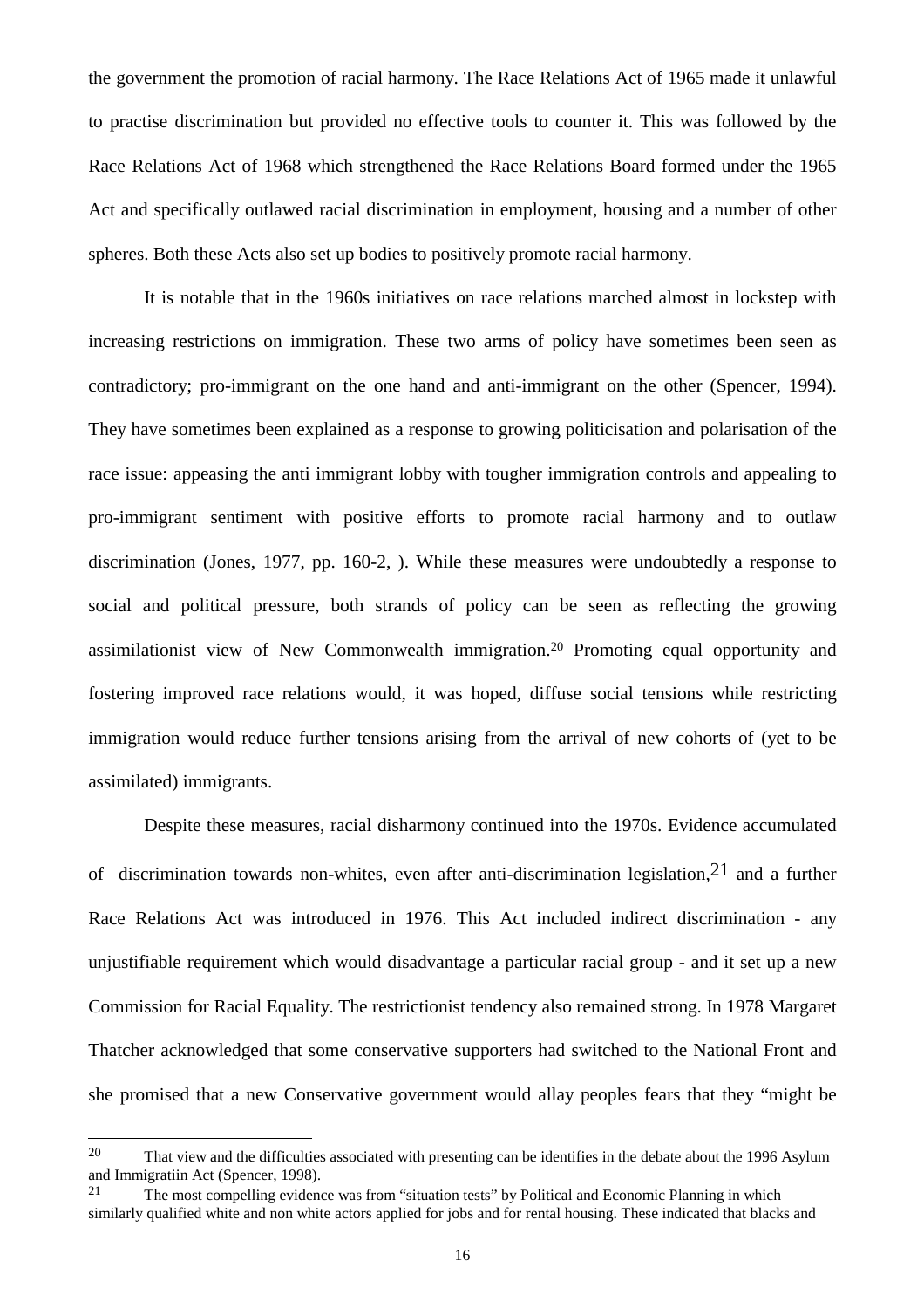swamped by people of a different culture". While the incoming government drew support away from the National Front and introduced the 1981 Nationality Act, it did nothing to quell social tension which, in most peoples minds, worsened between 1975 and 1981 (Anwar 1986, p. 27). The riots which broke out in 1981/2 in the inner city areas of Toxteth (Liverpool) and Brixton (London) in 1981 were widely believed to have had a strong racial element  $22$  and the number of individual racial attacks also increased (Layton-Henry, 1984, p. 116).

 During the 1980s racial tensions were never far from the surface and evidence of deepseated racial prejudice continued to accumulate. Despite the Race Relations Act, a number of studies showed continuing discrimination in housing, employment and education. More troubling still, was the evidence of violence against ethnic minorities. Police statistics indicated a doubling of the number of racial attacks between 1988 and 1993/4. Although statistics from the British Crime Survey show no sharp increase over this period they reveal a much higher level of racial incidents than do the police statistics (Virdee 1995, p. 24). Indeed it seems likely that these statistics reflect increased reporting and growing awarness of racial incidents rather than heightened intensity. The focus of race relations policy in the 1990s was on the criminal justice system but efforts to introduce new legislation with stiffer penalties for racially motivated crimes failed to gain Parliamentary support.23

 Thus while the essential framework of race relations policy remained unchanged in the 1980s and early 1990s, there was a growing focus on the way that public policies towards law and order education health, as well as employment impinged on non-whites. At the same time the focus shifted away from immigrants and towards ethnic minorities. While the government stuck firmly to the assimilationist approach there was a growing weight of opinion that attempts to anglicise ethnic minorities, particularly in education, were not only failing to counter disadvantage but reinforcing

 $\overline{a}$ 

Asians had a much higher probability of being refused - even when compared to non-white foreigners. On the influence of these studies, see Layton-Henry (1992 pp. 56-7).

<sup>22</sup> This was also suggested in the Report by Lord Scarman on these incidents.

<sup>&</sup>lt;sup>23</sup> Biases in the attitude of the metropolitan police towards ethnic minorities was brought into sharp relief by the enquiry following the failure to bring to justice the murderers of a black youth, Stephen Lawrence. There has also been a vigouous debate about whether blacks and Asians are more likely to be arrested and imprisoned than whites (Ftizgerald 1988).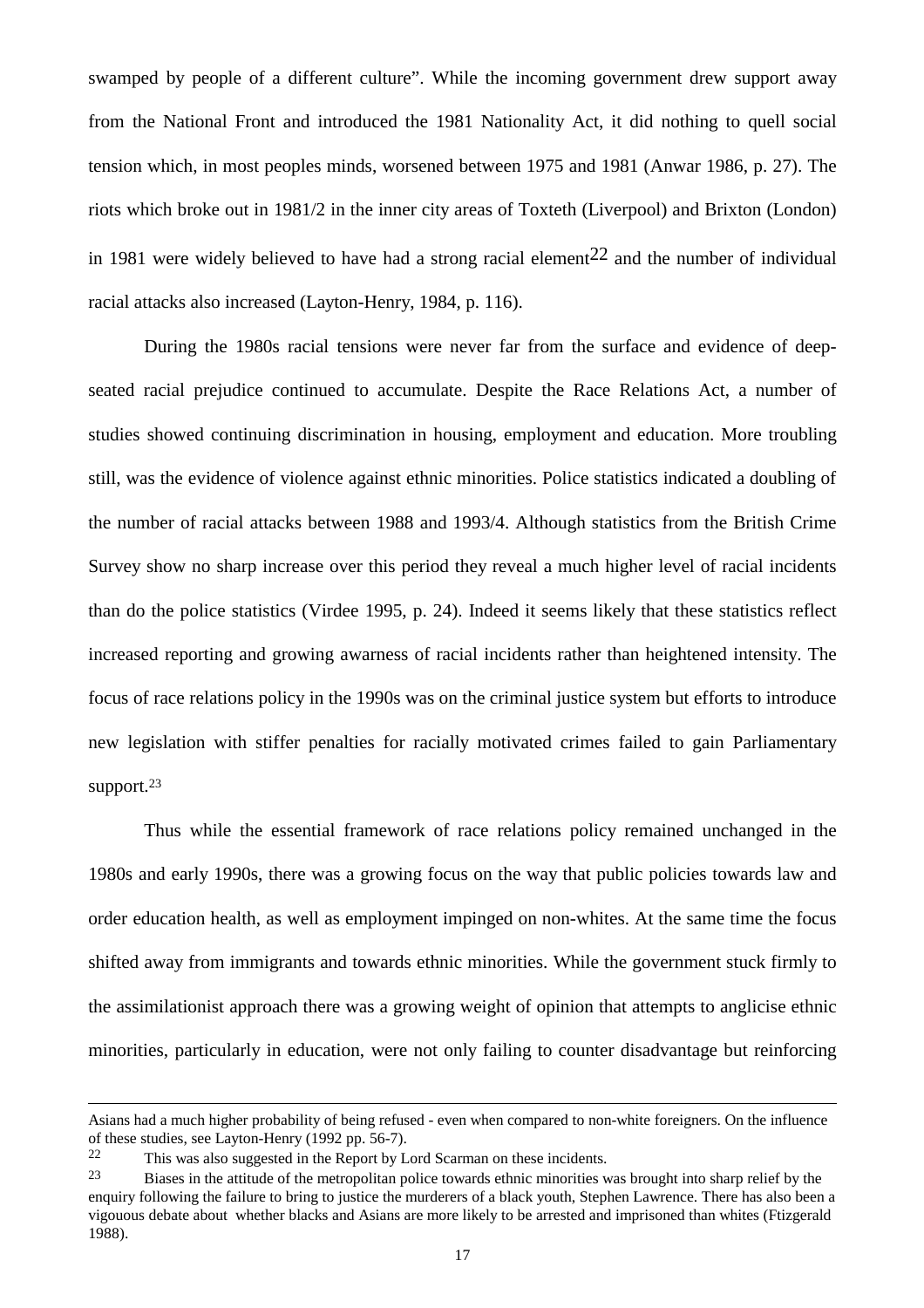separateness.<sup>24</sup> The alternative, multi-cultural approach, argued for the integration of ethnic minority cultures into the mainstream. Thus the burden of adjustment would shift away from ethnic minorities and towards the white population. But, in practical terms, this approach has yet to gain much ground in public policy.

#### **3. Immigrants and Ethnic Minority Groups in Britain**

#### *Numbers and Distribution*

-

 The sources of data concerning immigrants and ethnic minority groups living in Britain have been limited until comparatively recently. Prior to 1971 the decennial census recorded only place of birth. Census statistics show that, in 1951, 4.4 percent of the population of England and Wales was foreign born, rising to 6.5 percent in 1971 and increasing more slowly thereafter. In 1991 the foreign born were 7.4 percent of the population of Great Britain and 45 percent of these were born in the NCWP countries. Some of the foreign born would have been of British extraction and many more would have become British citizens. Only about 3 percent of the resident population enumerated in 1991 were citizens of foreign countries.

 Over time, place of birth became an increasingly poor indicator of the size of the ethnic minority population because of the growing numbers of second generation immigrants. In the 1971 census a question was asked about parental birthplace (and also date of migration) and from this, and an analysis of surnames (in order to eliminate those of British origin born in NWCP countries), an estimate was derived for the population of NCWP origin. It indicated that ethnic minorities were 2.7 percent of the population of Great Britain but this estimate was considered to have a wide margin of error. This estimate was updated to 1981 suggesting a population of over two million or 4.0 percent.<sup>25</sup> The proposal to include a question on ethnic group in the 1981 census was

<sup>&</sup>lt;sup>24</sup> As one observer puts it, educational policies "were formulated as much out of concern for the effects of the growing immigrant school population on the opportunities for white pupils as in response to the needs of the minority ethnic groups themselves" (Mason, 1995, p. 69)

<sup>25</sup> For a comparison of alternative estimates for 1981, see Jones, 1996, p. 11.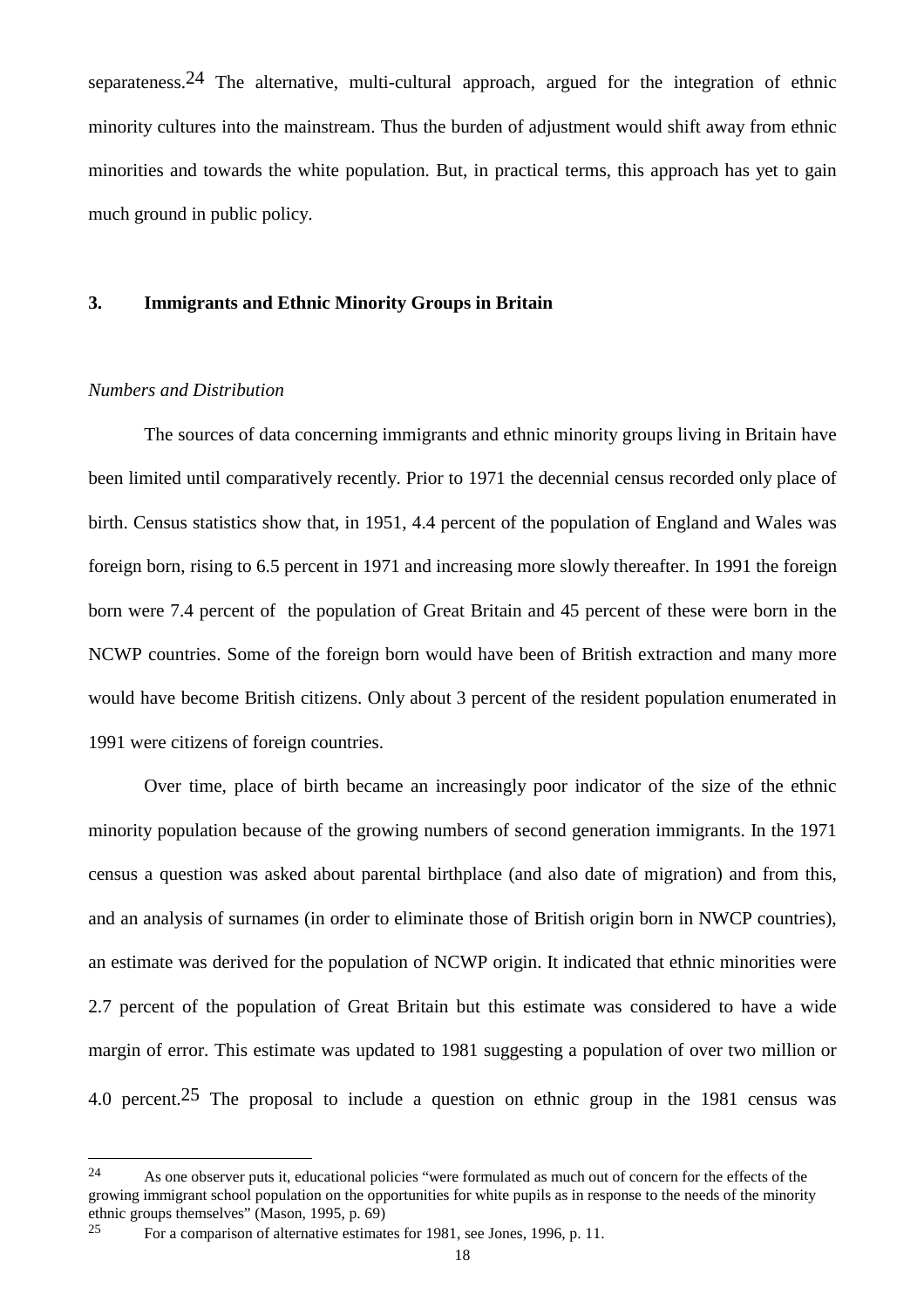abandoned (itself a reflection of the sensitivity of the race issue). Not until 1991 was a question on ethnicity included in the census and this indicated an ethnic minority population of just over 3 million, or 5.5 percent.

 The most important alternative source on the population stock is the Labour Force Survey (LFS). This was undertaken biennially from 1973, annually from 1983, and quarterly from 1991. Estimates from the LFS indicate numbers for the ethnic minority population which are broadly consistent with census based estimates for 1971, 1981 and 1991. In the following section we use the data from the LFS to analyse employment status and wage outcomes for immigrants and ethnic minorities as compared with the native white population. Alternative sources are the influential surveys undertaken by the Policy Studies Institute in 1966/7, 1974/5, 1982 and 1994. These oversample the ethnic minority population and have been an important source of evidence on the characteristics of different ethnic minority groups and for comparison with the white population.26

 There are a number of different ways of defining the ethnic minority population, principally according to colour or race, religion, language or culture, or country of extraction. The 1991 census divided ethnic minority populations into seven groups (plus other), based on a combination of race and region of extraction. Of the 5.5 percent who categorised themselves as ethnic minorities, Indians, Pakistanis and Bangladeshis make up about a half while those describing themselves as Black Caribbean, Black African or Black Other make up a further 30 percent. As Table 2 shows, nearly half of the total ethnic minority population was born in Britain although only about a third of the Black Africans, Bangladeshis, Chinese and Other Asians were second generation. The proportion is particularly high for Black Other, many of whom described themselves as 'Black British'.

 The proportions of men and women is fairly equal, a notable convergence as compared with a decade earlier, partly reflecting the influence of family reunification.27 But the age structure is

-

<sup>&</sup>lt;sup>26</sup> One crucial difference between the LFS and the PSI studies are that the former surveys are undertaken only in English whilst the latter offer the option of an interview in the respondents first language. The LFS therefore may not capture those immigrants with poor English language ability.

<sup>27</sup> LFS data for 1982 indicates that females were 43 percent of African Asians, 42 percent of Pakistanis and 41 percent of Bangladeshis (Jones, 1993, p. 21).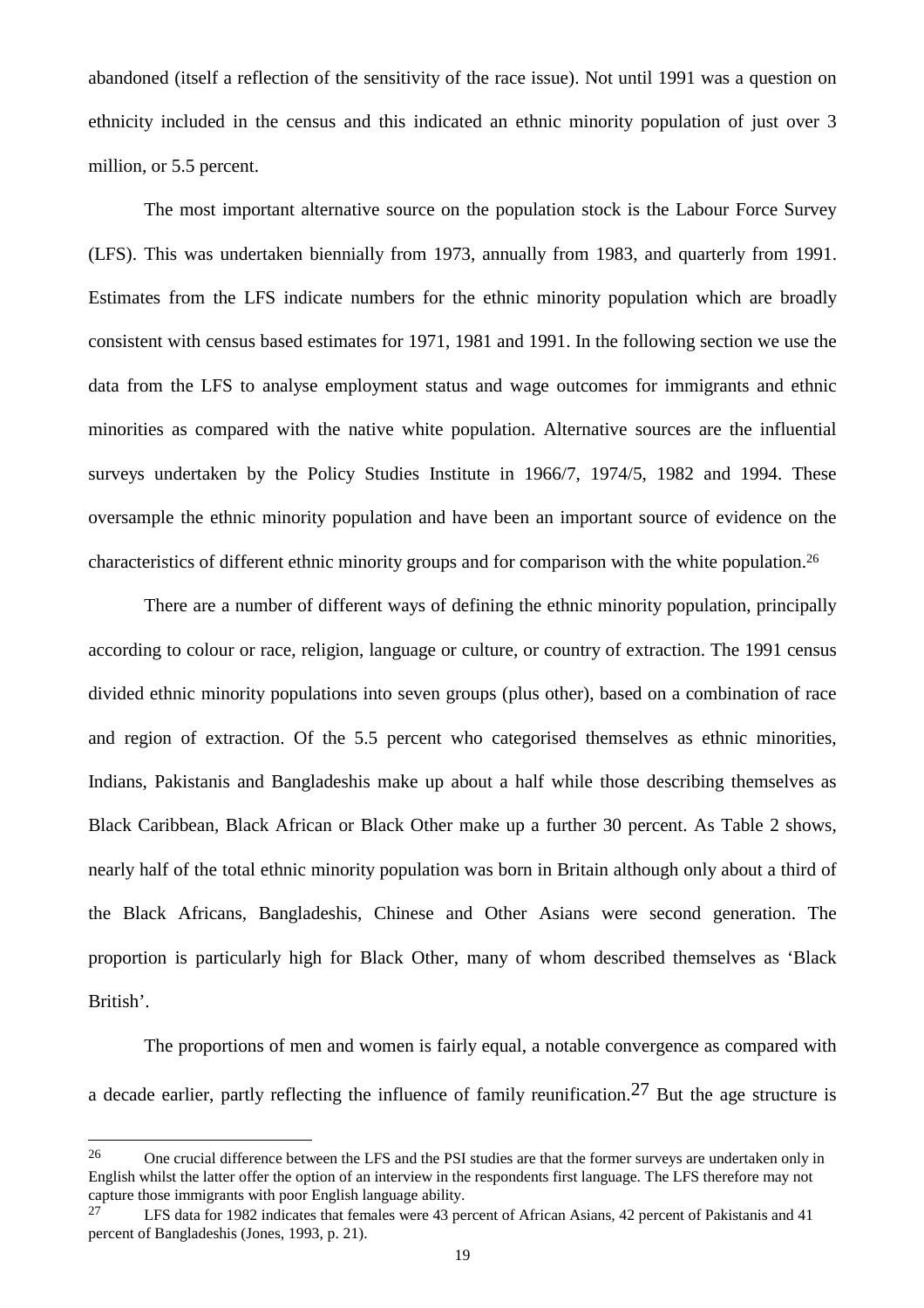rather less similar to that of the white population. As Table 2 shows, except for Black Caribbeans and Black Other, the share aged 60 or over is less than ten percent. This reflects the fact that most immigrants were young on arrival (typically in their twenties or younger) so that only those remaining from the earlier cohorts of immigrants have reached retirement age.28 The counterpart is the large proportions of those under sixteen, the vast majority of whom were born in Britain. This feature is also heightened by relatively high birth rates and large family sizes for some of the ethnic minority groups, particularly the Pakistanis and Bangladeshis. LFS data reveals that a third of Pakistani and Bangladeshi families had three or more dependent children under 16 (Jones, 1993, p. 19).

 Census and other data also reveal a very marked concentration of ethnic minority populations in certain parts of Britain. These concentrations were established early on in the settlement patterns of successive waves of immigration. Ethnic minority populations remain heavily concentrated in urban centres with 45 percent located in the Greater London area alone as compared with 10 percent of the white population. Other major areas of settlement are the Midlands and the industrial/urban parts of Lancashire and Yorkshire. Even within urban areas, minority populations are concentrated in certain localities, often the more depressed inner city areas. Thus in the London area, in the boroughs of Brent, Newham, Tower Hamlets, Hackney, Ealing and Lambeth, ethnic minorities exceeded 30 percent of the population in 1991. Many of these areas have ethnic communities dominated by one particular ethnic minority group. For example Bangladeshis make up 23 percent of the population of Tower Hamlets, Black Caribbeans make up 15 percent of the population of Lambeth while Indians predominate elsewhere in London (e.g. Brent, Newham and Ealing) and in the Midlands. 29

 The overall numbers of ethnic minority groups, their demographic structure and their concentration in certain urban areas has a number of implications. First, their exposure to the

-

<sup>&</sup>lt;sup>28</sup> It may also be the case that some of these immigrants have return migrated upon retirement.

<sup>29</sup> As Peach (1998) shows geographic concentration is much more marked among Bangladeshis and Pakistanis than among Indians or Caribbeans. Even greater concentration can be discerned when these broad categories are divided into localities of origin--often reflecting chain migration effects. Thus the concentration of those with Jamaican origins in the Clapham area is often traced back to the arrivals on the *Empire Windrush* who were initially accommodated there.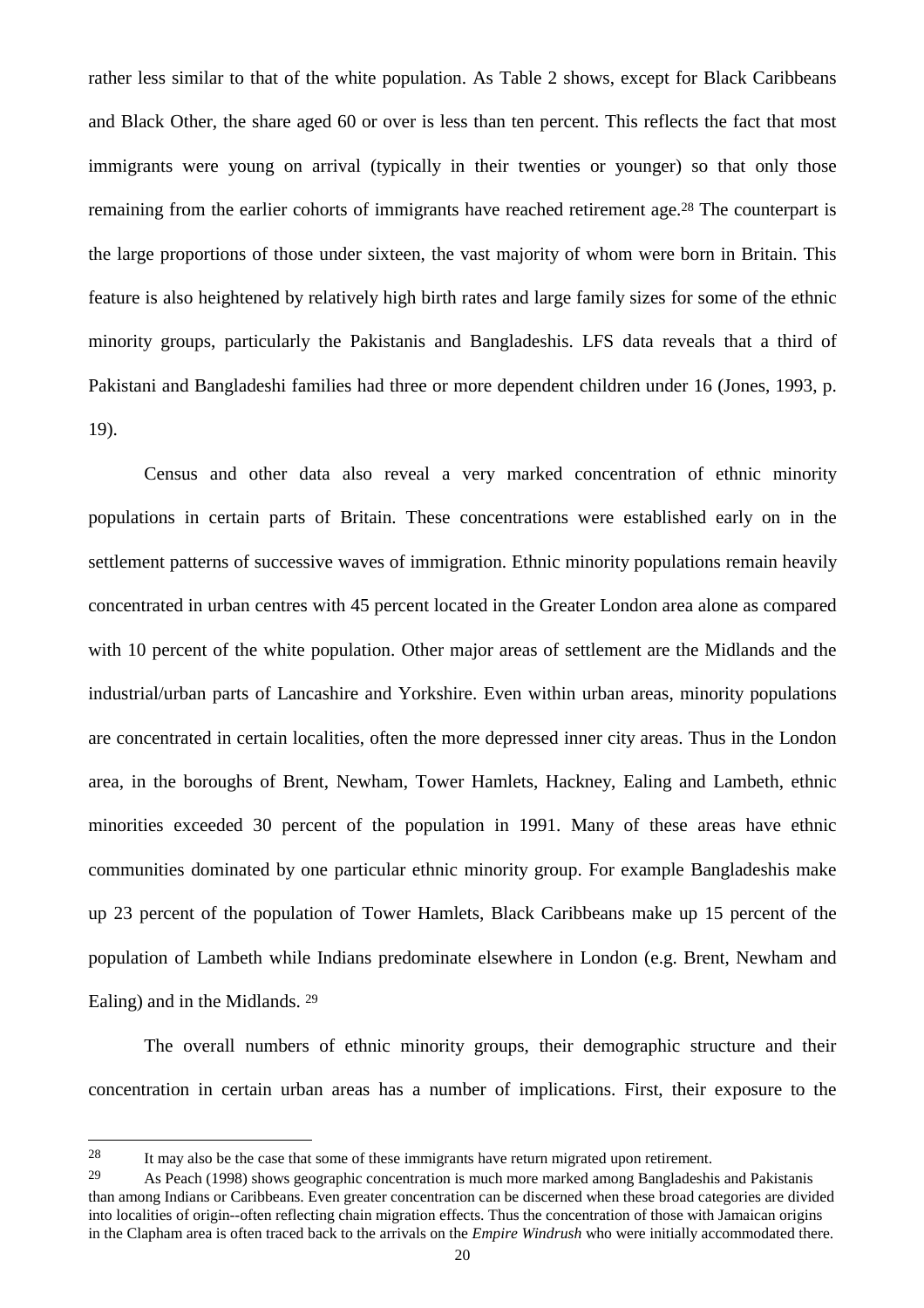predominantly white British culture may be less than it would appear at first sight. Second and more important, as the literature from the 1970s onwards has increasingly emphasised, these ethnic minorities must be considered as communities and not just as individuals or families. Third, the sustainability of distinctive cultures is both a cause and a consequence of geographical concentration.

#### *Language Fluency, Education and Skills*

 Education, vocational qualifications and language fluency are important for adaptation to the host country environment and for success in the labour market. Lack of these skills can be a key source of disadvantage. Many of the early post-war immigrants had little education and poor language skills. But these deficits relative to the white population have eroded over time because of rising education levels in source countries, because of the changing selectivity in migration and because an increasing proportion of ethnic minorities have been educated in Britain. The 1991 census contains information on higher educational qualifications but the best source of information is the most recent PSI study of ethnic minorities. This is because interviews were conducted by a member of the same ethnic minority group as the respondent, in the interviewees' first language and language fluency was assessed by the interviewer rather than self-reported (see Berthoud and Modood, 1997, p. 11).

 Table 3 extracted from the PSI study shows that fluency among ethnic minorities ranged from 91 percent for African Asian men to only 40 percent for Bangladeshi women. Although rates of fluency were significantly lower for those not born in Britain, they rise sharply with length of time since migration, particularly for those groups with initially low levels of language fluency. This finding is consistent with the results from studies of other countries such as the United States and Australia30 where increases in fluency have been linked to improvements in wages and labour market success. However, those who were over the age of 25 at migration appear to have improved their fluency less markedly - a finding also consistent with other evidence. The PSI data also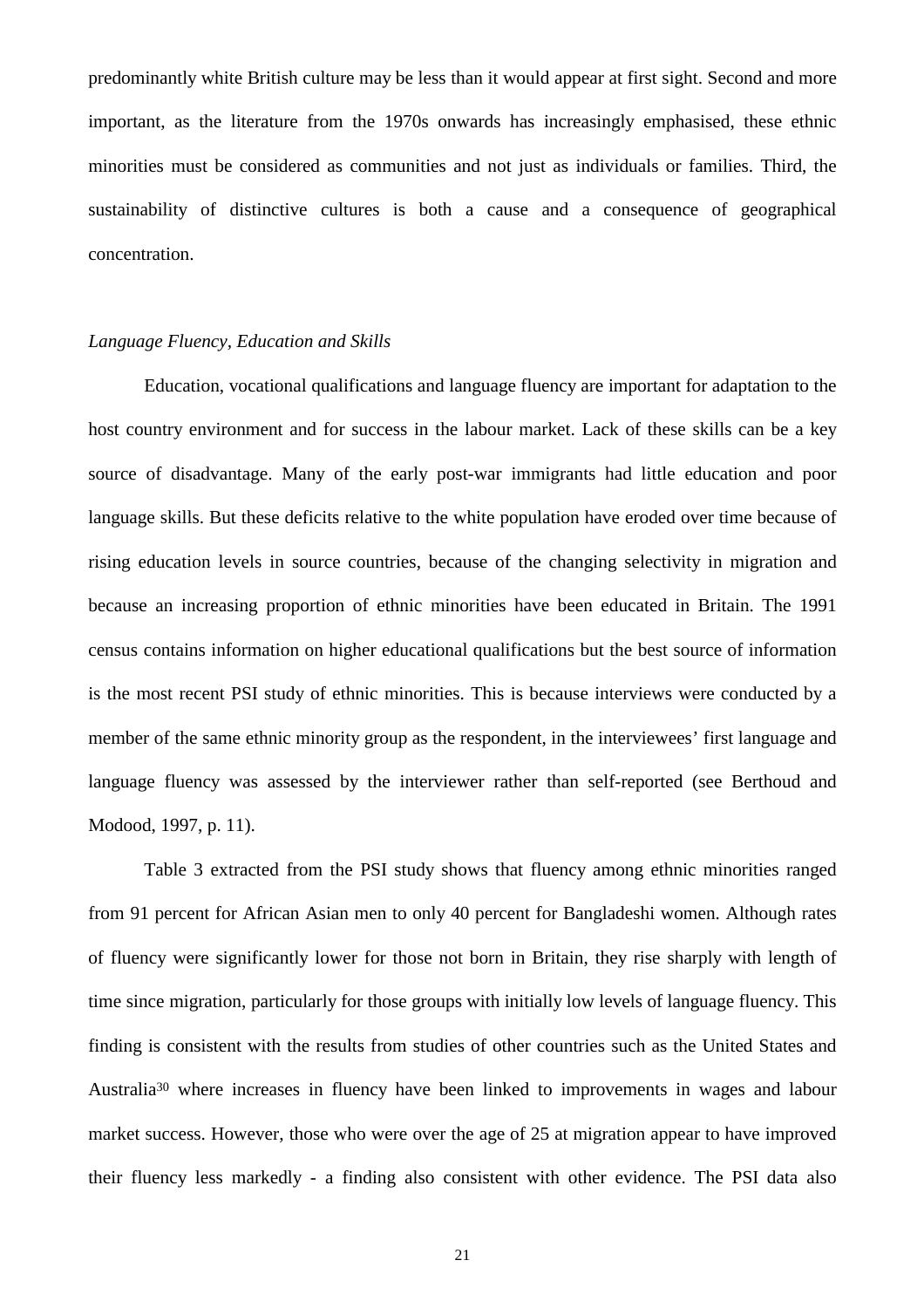suggests that language acquisition is less marked when the individual concerned lives in an area in which there is a high density of members of the same ethnic minority group, particularly where they comprise more that ten percent of the population (Berthoud and Modood, 1997, p. 62). Of course this may also reflect a tendency for those with poor language proficiency to gravitate to high ethnic minority density areas. Shields and Wheatley Price (1999c, 1999d) have demonstrated that these results are robust to mulitvariate analysis.

 While studies of earlier periods showed significantly lower educational attainment among ethnic minorities as compared with whites the most recent evidence suggests a significant catching up. The earlier studies noted a tendency for polarisation in the educational attainment of ethnic minorities--with large proportions both of highly qualified individuals and of individuals with no qualifications. This too has become less marked as a larger share of the ethnic minority population has been educated in Britain. As Table 3 indicates, among men, slightly larger proportions of Caribbeans and Pakistanis and much larger proportion of Bangladeshis have no qualifications or qualifications below 'O' level, as compared with whites. Among women, Pakistanis and Bangladeshis stand out. It is notable also that Indians, African-Asians, and Chinese have much larger proportions with degree level qualifications than whites.

 These comparisons tend to conceal some important compositional differences. Since early migrants tended to be less qualified than later migrants and since first generation immigrants as a whole tend to be less qualified than the second generation, the younger members of most of the ethnic minorities compare even more favourably with whites. Although among young males aged 16-24, ethnic minorities as a whole had 32 percent with no or sub-'O' level qualifications compared with 22 percent for whites, the proportions are equal for females.

 More notable are the high participation rates in post 16 education among ethnic minorities, particularly among Indians and African Asians and to a lesser extent among Pakistanis and Bangladeshis. According to Berthoud and Modood's findings "No ethnic group had a lower participation rate in post-16 education than white people and some had a much higher rate" (1997,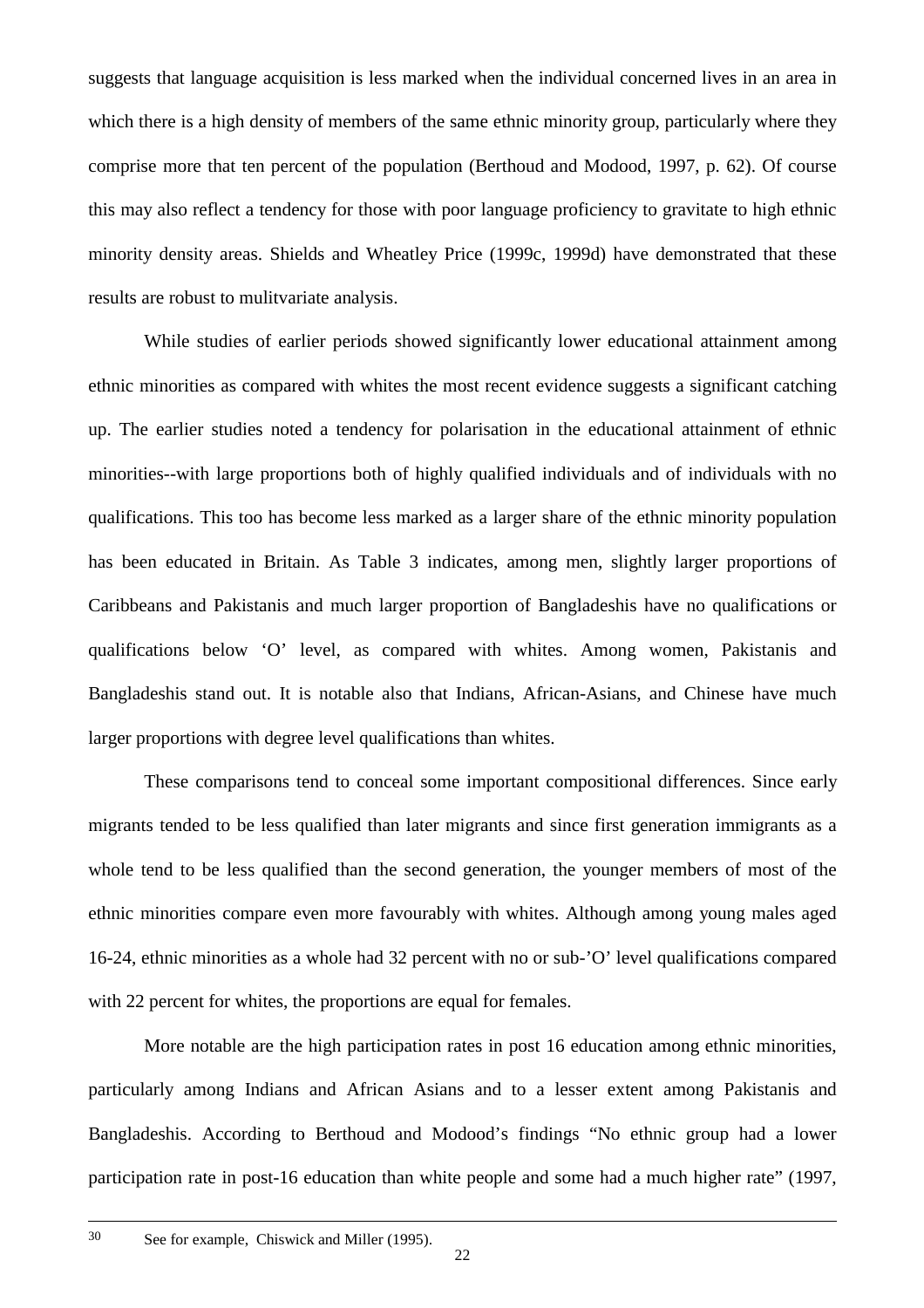p. 76). In Table 4 the percentage of 16-24 year old males in full-time education, calculated from the Quarterly Labour Force Survey, is provided by both ethnic and immigrant status. These figures confirm the PSI study but also highlight interesting differences between the native born and foreign born. Amongst Whites, Blacks and Mixed/Other ethnic groups immigrants have participation rates 15-20% higher than their native born counterparts, whilst Pakistani and especially Indian native born males are more likely to engage in full-time education. Interestingly, Irish immigrants have a lower participation rate in full-time education than any other group.

 Thus although among ethnic minority adults there remain significant numbers with low language proficiency and little education, the evidence indicates a very strong educational drive, as reflected by the behaviour of the younger (mostly second or third) generation, amongst Indian and, to a lesser extent, Pakistani men (see also Leslie and Drinkwater, 1999). Whilst black native born young men are less likely to engage in full-time education than their foreign born counterparts they still have a much higher participation rate than whites. It has been suggested that this is a reflection of lack of job opportunities for young ethnic minority workers. But survey evidence indicates that ethnic minority respondents are no more likely to cite poor job prospects as a reason for continuing in education than whites (Jones, 1993, p. 35; Berthoud and Modood, 1997, p. 77).

#### *Labour Market Status*

Table 4 also provides information on the labour market status of working age men. The different percentages of 16-24 year old men, active in the labour market, largely reflect their educational activity. Amongst 25-34 year olds, 90-95% of men are active in most categories. The slightly lower rates for foreign born blacks and Mixed/Other reflects the higher proportion of these groups still engaged in full-time education and the relative attractiveness of University level education in the United Kingdom for mature and post-graduate studies. The lower activity rates reported for Indian native born, Irish and Pakistani foreign born 35+ year olds may indicate that these groups have increased probabilities of being long-term sick or unable to work, since they are no more likely to have retired early than other groups.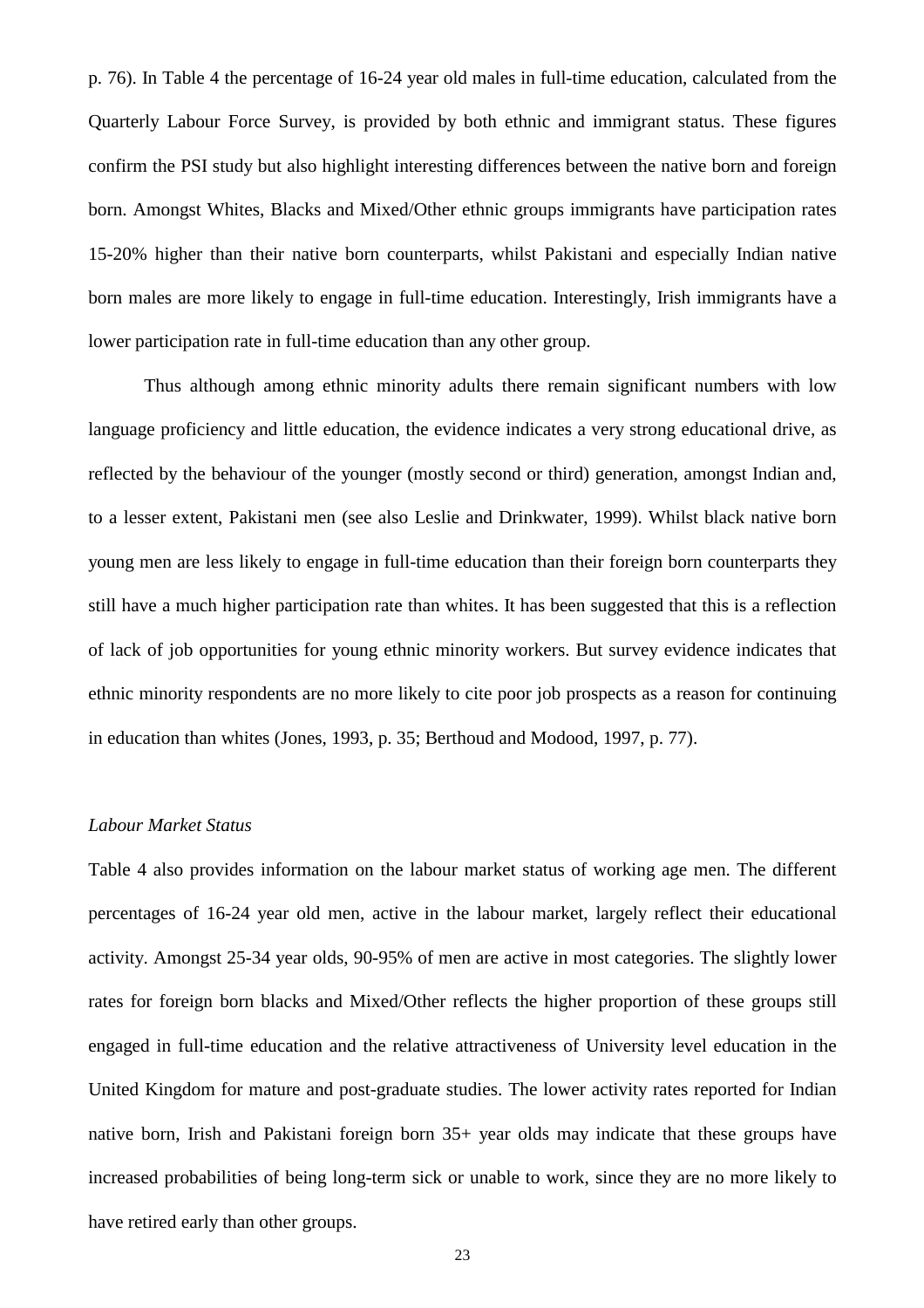The self-employment rates, given in Table 4 show that there is a greater propensity to be work for oneself amongst Indians and Pakistanis compared with the native white population. Qualitative evidence indicates that this is a positive choice among Indians while, for Pakistanis, it is more likely to be associated with poor employment prospects (Metcalf, Modood and Virdee, 1996)31. It may also reflect the fact that some of these men were engaged in entrepreneurial activity in East Africa prior to immigration or the provision of culturally specific goods and services in their own communities. For Pakistanis this inclination has carried across the generations to the native born, whereas for native born Indians their self-employment rate is much closer to the white natives' rate. Interestingly white foreign born 35+ men and Irish immigrants are more likely, whilst all blacks are less likely, to be self-employed than native whites. Evidently, self-employment is not envisaged as an escape route from discrimination amongst blacks.

 Finally, in Table 4 the International Labour Office definition of unemployment rates are given, again by broad age group. The youth unemployment problem is clearly evident, with the rate amongst young males being upto twice as large as that for over 25 year olds. There are also marked differences between ethnic groups that dominate the native born/foreign born comparisons (of which only the 16-24 year old black and 25-34 year old Pakistani differences are noteworthy). Irishborn males are less likely than other foreign-born whites to be unemployed when young, but are more likely when over the age of 25. All ethnic minority groups in all categories are more likely to be unemployed than whites. Black and Pakistani males have the greatest difficulty in achieving employment whilst Indian labour force participants seem to be able to access jobs almost as easily as native born whites. It is unlikely that the hypothesis of discrimination can account for these differences between culturally similar groups. However, these are only average differences and take no account of differences in characteristic endowments. We now turn to an review of more rigorous econometric evidence concerning the labour market performance of native and foreign born men.

 $\overline{a}$ 

<sup>31</sup> More recent quantitative evidence can be found in Clark and Drinkwater (1998, 1999).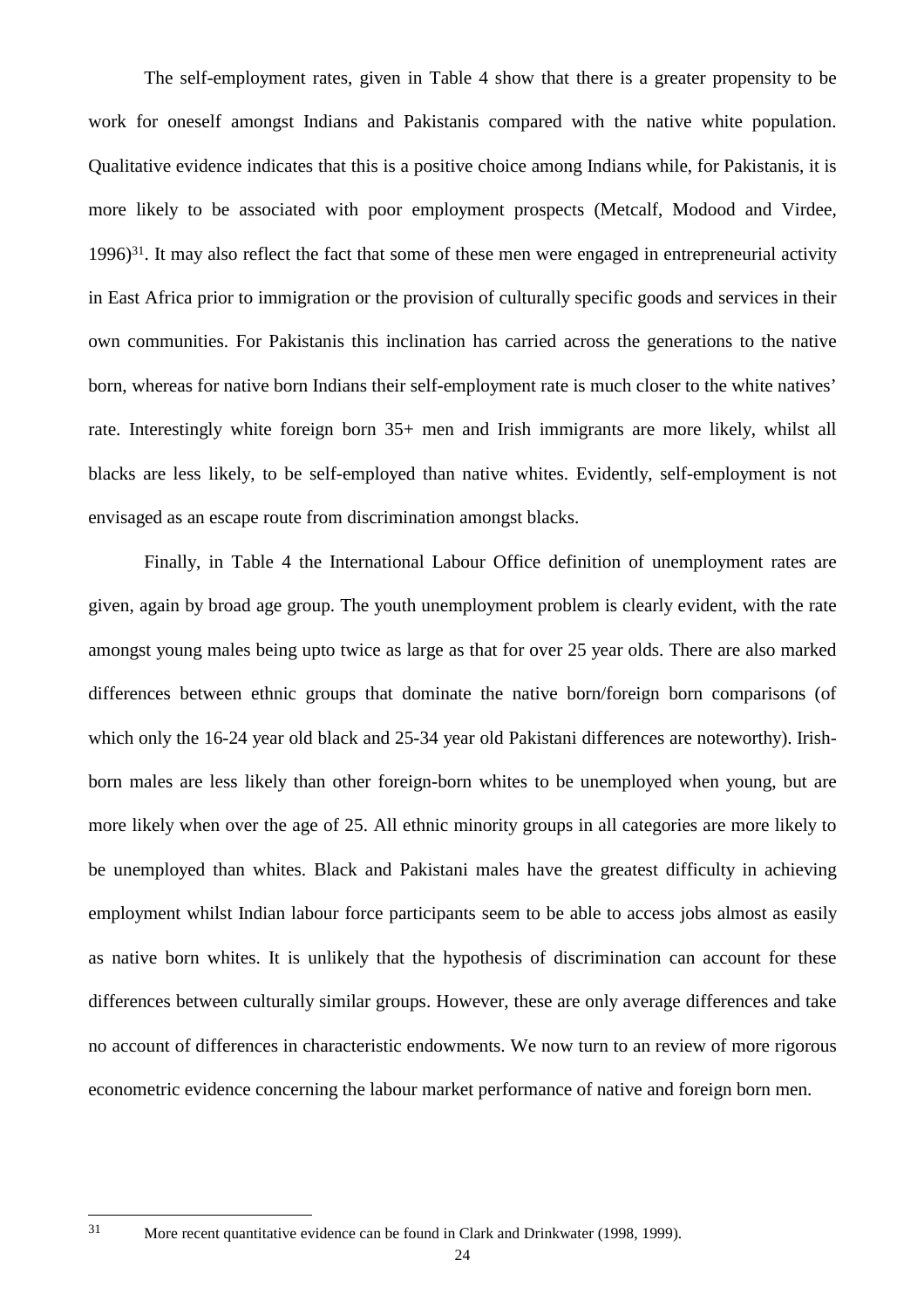#### *The Literature*

 There have been few econometric investigations into the employment and unemployment experience of immigrants in the United Kingdom.32 However, the labour market experience of the ethnic minority population has recently received considerable attention.33 Blackaby, Clark *et al.*  (1994), using pooled General Household Survey data, and Blackaby, Leslie *et al.* (1998), using information from the Quarterly Labour Force Survey of the United Kingdom, provide some evidence that the employment prospects for non-whites have worsened over time, and that difficulties accessing employment appear to be more serious than differences in earnings, once employed.34

 Recently, Blackaby, Leslie and Murphy (1999) and Blackaby, Drinkwater *et al.* (1997) have used the annual Labour Force Survey (pooled over 1988-1991) and the 1991 Census, respectively, to investigate unemployment rates among Britain's ethnic minorities. They find, using an Oaxacatype (1973) decomposition methodology, that for some groups (Black Africans and the Irish) characteristic differences explain the majority of the unemployment rate gap, whilst for other groups (Bangladeshis, Indians and Pakistanis), the differential rewards to these characteristics are to blame. The variations in the size of the latter component are attributed to a number of factors including different amounts of discrimination, the differential response of ethnic minority groups to discrimination (Blackaby, Leslie and Murphy, 1999), greater amounts of non-assimilation<sup>35</sup> by some

 $\overline{a}$ 

<sup>&</sup>lt;sup>32</sup> Indeed, there is little descriptive evidence either. Salt (1995), using the Spring 1992 and 1993 Quarterly Labour Force Surveys, investigates whether the foreign (defined according to nationality) working population in the UK differs from that of the UK labour force, with regard to occupation and region of residence. He does not consider employment or unemployment rates. However, Woolford (1994) presents some descriptive statistics concerning the Irish (nationality) population in the UK, based on the Spring 1993 Quarterly Labour Force Survey. He shows that they are more likely to be unemployed, or working in the Construction sector, than other economically active persons in the UK.

<sup>33</sup> Descriptive investigations include Daniel (1968), Smith (1977), Brown (1984), and Modood and Berthoud (1997) based on surveys of the West Indian and South Asian population, Jones (1993) who uses the 1988-1990 annual Labour Force surveys to provide a national picture, as does Sly (1994, 1995) using the Quarterly Labour Force Survey. Sly (1996) and Sly *et al.* (1997) use both the annual and Quarterly Labour Force surveys to examine trends in the labour market participation of ethnic groups over the last ten years.

<sup>34</sup> See also Leslie *et al.* (1998).

<sup>35</sup> It is unclear what Blackaby et al (1997) mean by this term.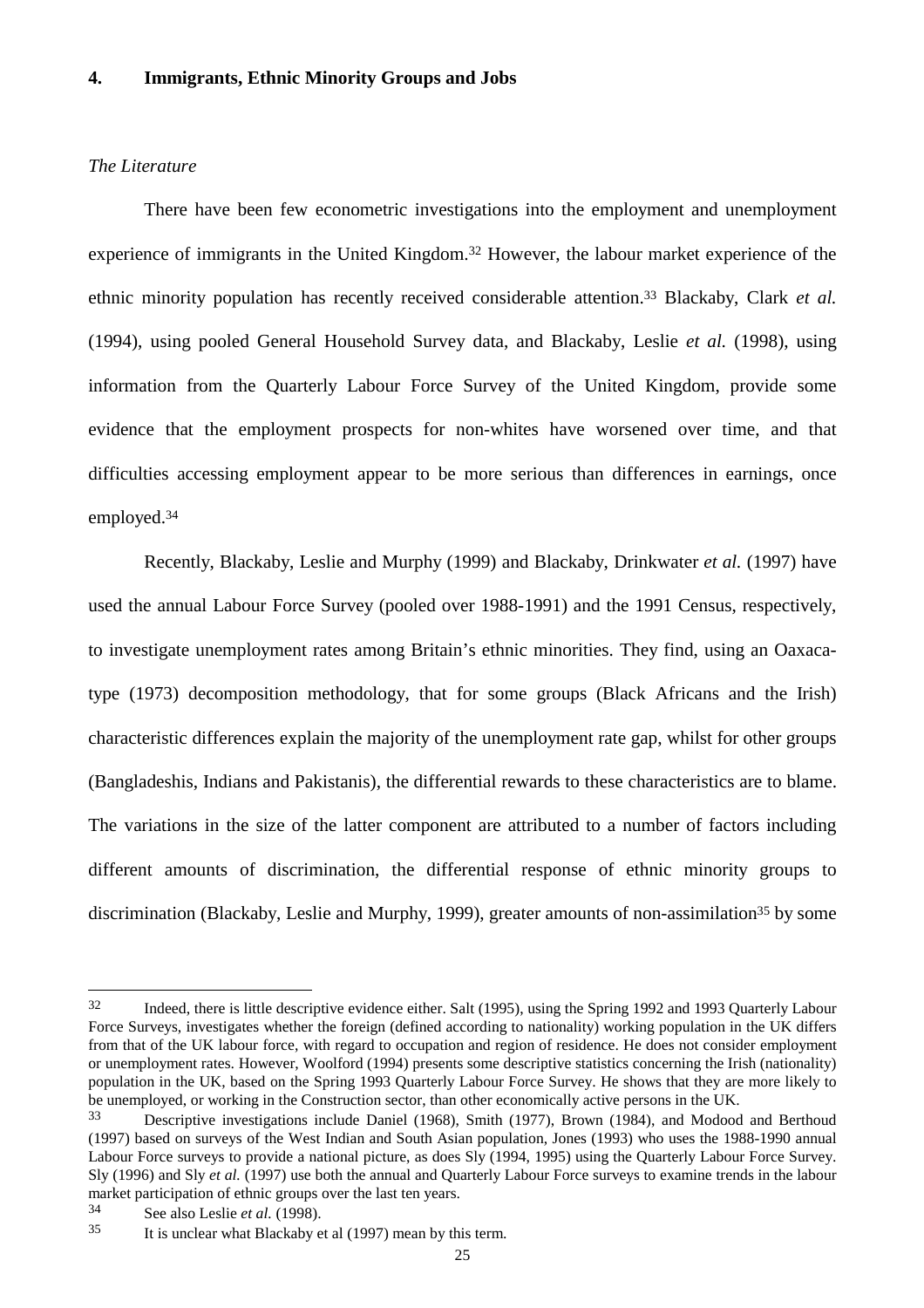groups and different endowments of unobserved ability, particularly in the English language (Blackaby, Drinkwater *et al.*, 1997).

 As Blackaby *et al.* (1997) acknowledge, the use of such a decomposition methodology is problematic and provides results which are very difficult to interpret precisely. The variation in unemployment attributable to differential returns to characteristics also captures reporting errors in the data source, measurement errors endemic in the definitions of the characteristics used, and systematic variations in unobserved ability such as may be the case for immigrants (Chiswick, 1978, Borjas 1985, 1987). Furthermore, since the majority of non-whites in the UK were born abroad, any of their human capital which was acquired in a foreign country may not be perfectly transferable to the UK labour market (Chiswick, 1978). Recent immigrants may also lack the location-specific human capital necessary for labour market success in the UK (Chiswick, 1982), especially English language fluency.

 In the study by Blackaby, Leslie and Murphy (1999), only a dummy variable is included for those born abroad, whereas, in the Blackaby, Drinkwater *et al.* (1997), separate logistic regressions are performed for all non-white natives as well as Irish and other white immigrants. However, there are no controls for country of origin nor an examination of the adjustment process over time spent in the United Kingdom36. Furthermore, the definition of unemployment, used in the 1991 Census leads to higher reported rates of unemployment (see Blackaby et al, 1997) and makes comparisons with other government surveys, and across countries, difficult.

 Other studies that have examined these issues include Mayhew and Rosewell (1978) who used the 1971 census to investigate occupational crowding among immigrants. They found that Irish, Pakistani and West Indian workers were disproportionately working in low paid (undesirable) jobs whereas Indians and Commonwealth Africans had accessed better types of employment with White immigrants crowded into the higher paying jobs. Stewart (1983), using the National Training Survey, also finds a significant gap in occupational attainment for non-white immigrants, with respect to native-born whites. In addition, Gazioglu (1994) provides some evidence that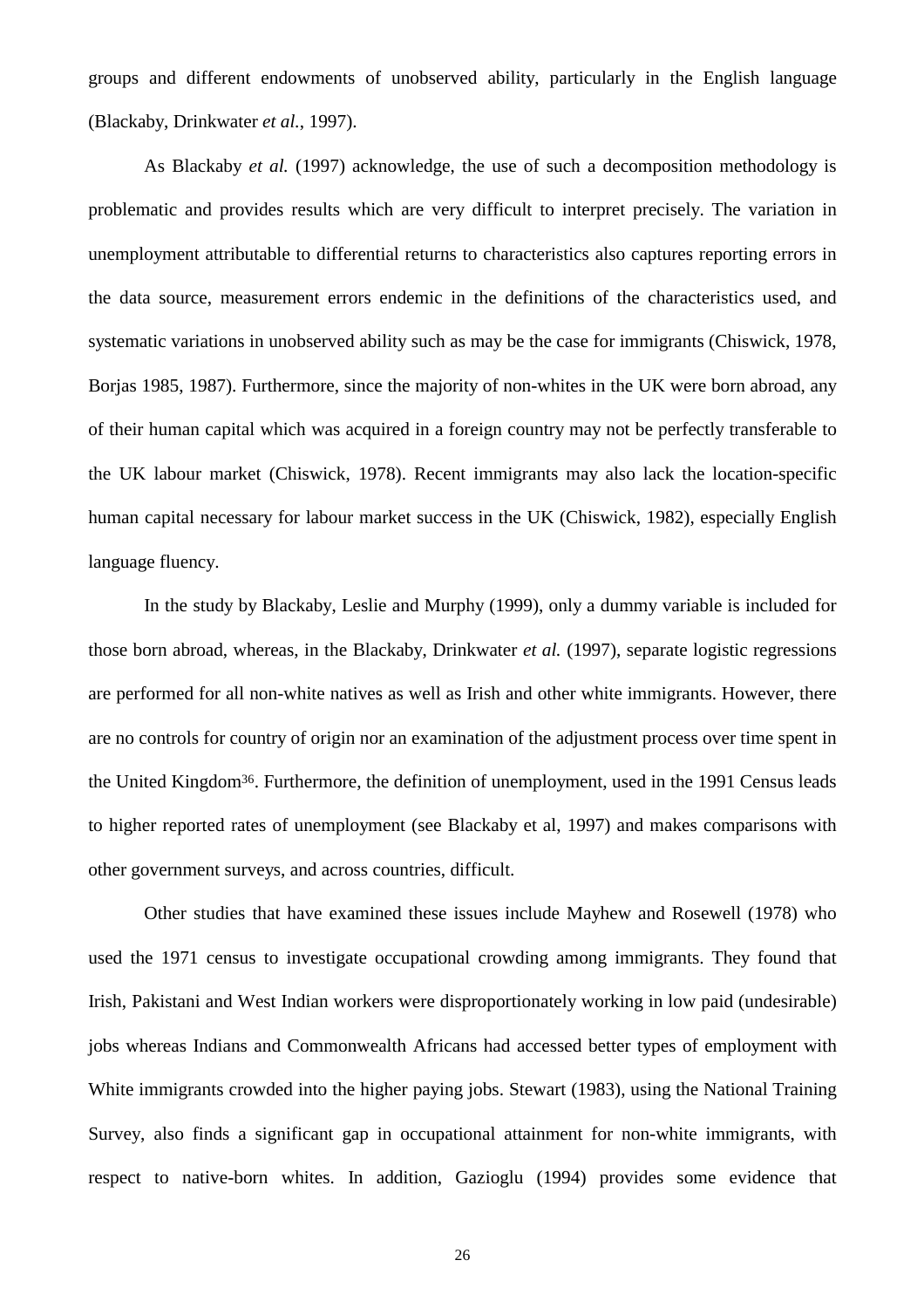Bangladeshi and Turkish men, living in London, experience considerable job disamenities and Shields and Wheatley Price (1999a, 1999b) document the disadvantage experienced by non-white men in accessing employer-funded job-related training.

 Wheatley Price (1998a, 1998b) was the first UK study to examine the employment and unemployment experience of male immigrants. Using the model of immigrant adjustment, proposed by Chiswick (1982) and Chiswick and Hurst (1998), hypotheses concerning the impact of education, potential labour market experience, familial characteristics and region of residence on the employment rate<sup>37</sup> and on the likelihood of being unemployed (according to the International Labour Office definition)<sup>38</sup> are examined for white and non-white, native and foreign born, males. The data, on males aged 25-64 and residing in England, were obtained from the Quarterly Labour Force Survey (QLFS) of the United Kingdom, pooled over two years (1993-1994).

#### *New Results On Employment Adjustment*

 $\overline{a}$ 

According to Wheatley Price (1998a), immigrant white men are less likely, on average, to be employed (76.1%) than their native born counterparts (80.1%). Among non-whites, there is little difference in the employment rate (68.8% for native born males, 66.9% for immigrant men). In his sample, over half of all foreign born whites arrived in the UK before 1965, with the proportion arriving over the next two decades continuously falling from 12.6% between 1965 and 1969 to 5.0% in the early 1980s. 16.5% of immigrant whites arrived in the last decade. Ireland is by far the largest source country, accounting for 30% of the sample. Many of the non-Irish white immigrants have British nationality and immigrated to the UK whilst they were still children (Shields and Wheatley Price, 1998). Immigrants without British or Irish nationality are most likely to originate in the USA, Canada, New Zealand and Australia, or in the rest of Europe.

<sup>36</sup> Indeed the 1991 Census does not record the year of immigration, thus making this analysis impossible.

<sup>37</sup> The employment rate is defined as the total number of men who report being paid employees, self-employed, voluntary workers or engaged in government training schemes as a proportion of the total male sample

<sup>&</sup>lt;sup>38</sup> The economically inactive are excluded from this sample. Therefore this is not the opposite of the employment rate. The proportion of the population claiming unemployment benefit - the official measure of unemployment in the UK - is also examined by Wheatley Price (1998b). Since these results broadly follow the pattern of the ILO unemployment findings, and because they are not useful for inter-country comparisons, we do not report them here.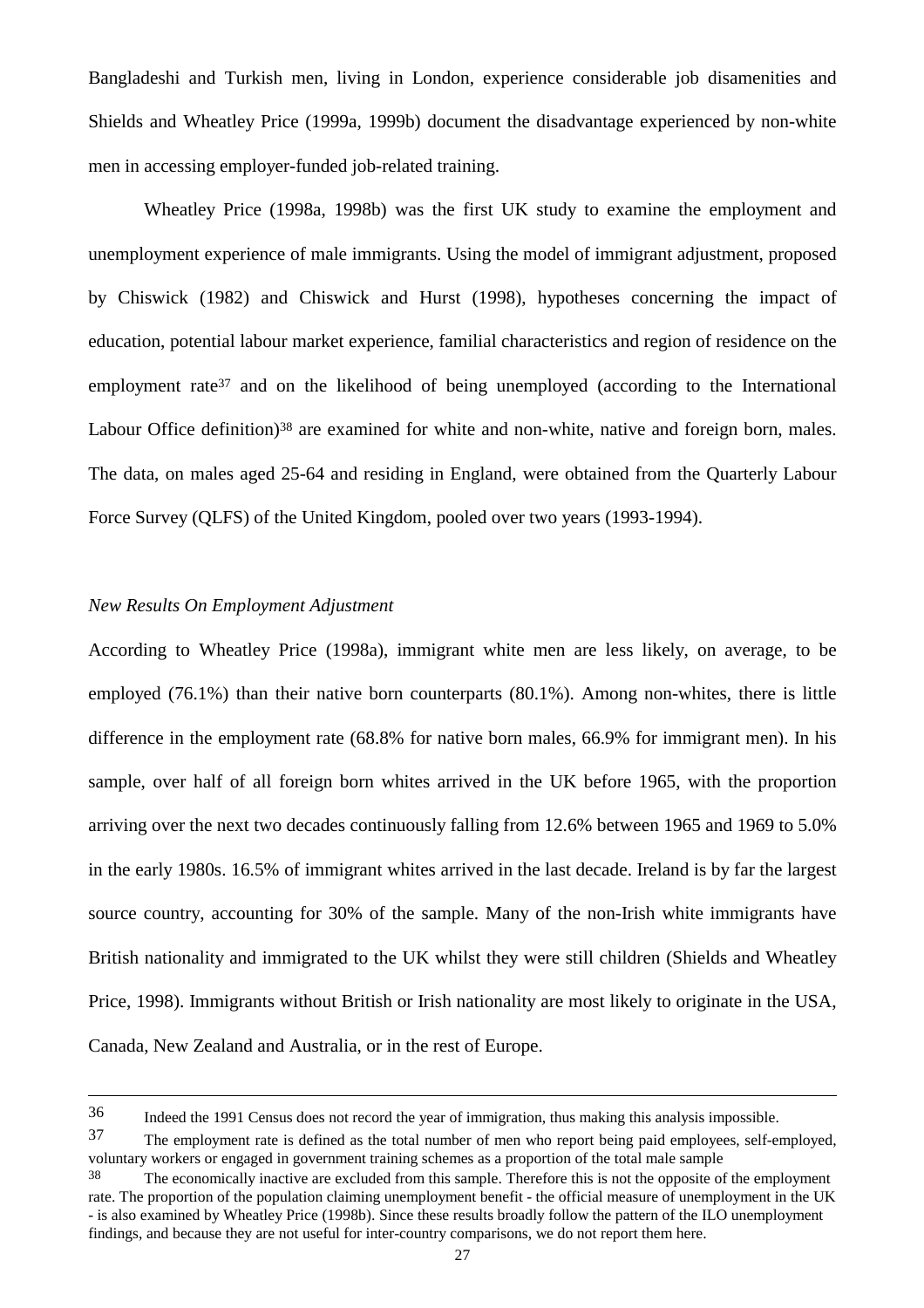By contrast, only 7.8% of non-white immigrants were present in the UK before 1960. During the 1960s about 40% of this sample entered the country, with a further 17% arrived in the early 1970s. The proportion of non-white immigrants who arrived during the next ten years is dramatically smaller until 1985-1994, when about 16.5% of the sample arrived. Not surprisingly, less than 1% of non-white immigrants were born in the major western industrialised countries. However, the Indian subcontinent accounts for nearly 50% of the non-white foreign born sample (India - 24%; Pakistan - 15%) with a further 11.3% having been born in Kenya and Uganda, many of whom are of South Asian origin. The Caribbean, Africa and the Middle East are also major source regions.

 The results of the logistic regression analysis of employment, undertaken by Wheatley Price (1998a), and based on Chiswick's (1982) model, are presented in Table 5 as predicted percentage probabilities of employment. The separate employment effect of each characteristic, on an otherwise average person, is shown for both the continuous and dummy variables.39 A native born white male with average characteristics has a predicted employment rate of 83.3%. This compares with 80.2% for the average foreign born white male, 71.7% for a native born non-white and 69.4% for an average non-white immigrant.

 Decreasing the number of years of education by two, from its mean value, reduces the employment rate of white natives by an average of 3.1%, by 3.56% for non-white natives, 2.79% for an average white immigrant and by only 0.11% for a non-white immigrant. This provides strong evidence to suggest that the education obtained by this latter group is either of such poor quality that it counts for nothing in terms of employment in England, or it is hardly transferable to the UK, perhaps due to language difficulties.

 For native born whites, five years less in the labour market increases the probability of employment by 2%, whilst non-white natives lose 5.34%. In comparison, white immigrants gain only a 1.92% advantage, for five less labour market years abroad, whilst non-white immigrants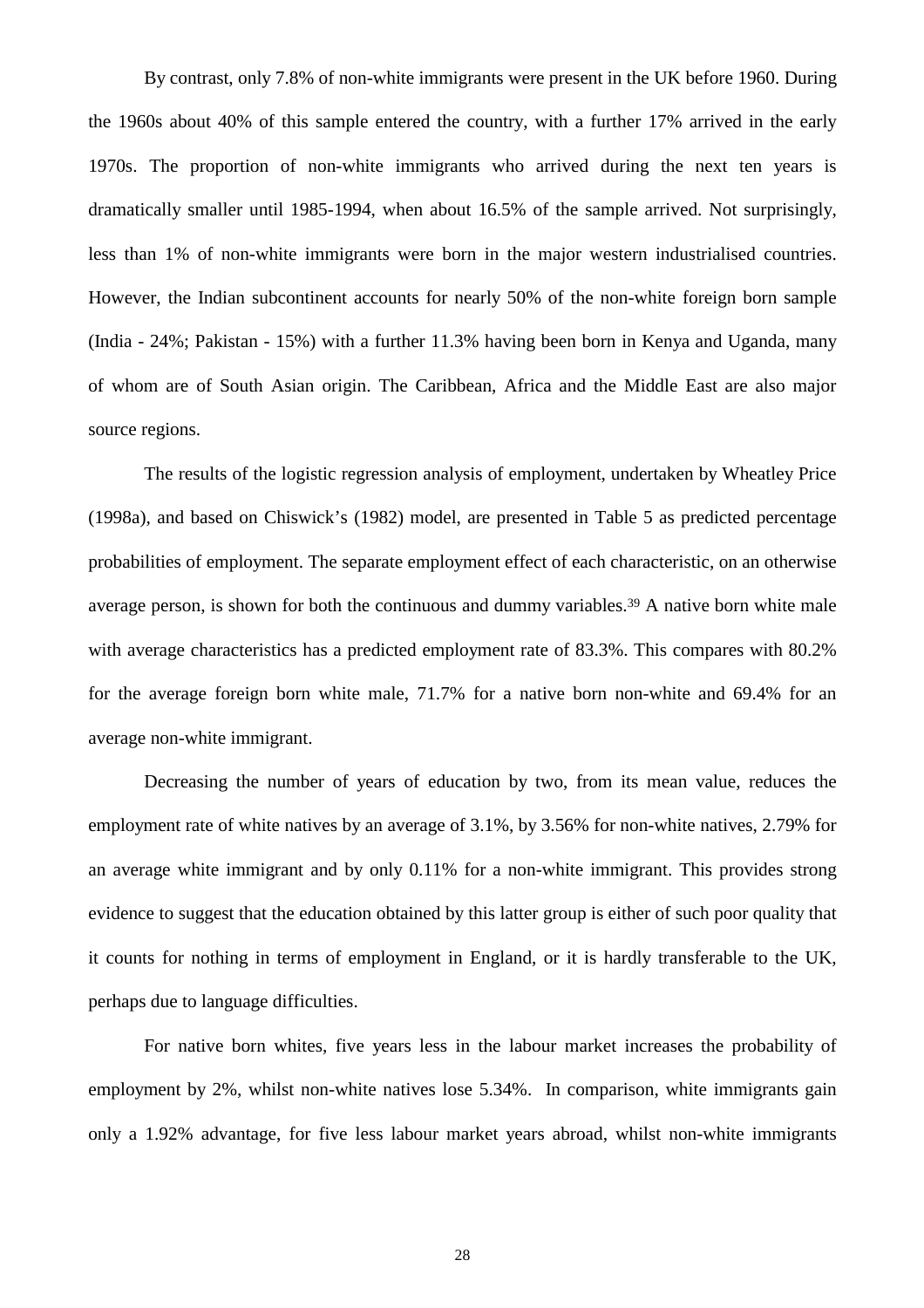increase their probability of employment by 3.37%. Therefore white immigrant men receive lesser penalties, for potential work experience gained abroad than non-white men, reflecting the increased relevance of their acquired labour market skills to the UK environment or the fact that employers find such attributes easier to assess.

 For immigrants, the extent of the initial employment disadvantage is evident from the predicted employment rates for those who immigrated between 1990 and 1994. Only 63.1% of white immigrants, with average characteristics and who arrived in that period, are likely to be employed, whilst the employment rate for non-white immigrants is predicted to be just 35.5%. Evidently, the white immigrants come with more pre-arranged jobs, are better informed about the opportunities available in the English labour market before they arrive, or are more effective in their initial job activity. For white immigrants, the employment rate rises to 80% and stays there after just a few years in the English labour market, closely following the pattern of assimilation found by Chiswick (1982) and Chiswick and Hurst (1998) in the United States.40 There is also some evidence of cyclical factors influencing employment rates (e.g. 1980-84 and 1985-89) which may be caused by return migration, especially of Irish immigrants.

 For the average non-white immigrant the initial assimilation in employment is rapid. Over the first five years, employment rates jump by nearly 24%. This pattern is in line with the predictions of Chiswick's (1982) model. The continued adjustment of non-white immigrants, over the first 20-25 years in the UK (to an employment rate of nearly 75%), indicates that these men must have been less well prepared for the English labour market, than whites. They take much longer to adapt, suggesting that this process may be hindered by their foreign qualifications, lack of English language fluency, adverse unobserved characteristics or discriminatory attitudes. Some of this disadvantage persists as their employment rates remain below those of white natives, though immigrants are more likely to be employed than non-white natives after about 15 years in England.

 $\overline{a}$ 

<sup>39</sup> For the continuous variables, the predicted employment is calculated for an average male with two less (or two more) years of education and five less (or five more) years of potential labour market experience. For the dummy variables we evaluate the predicted probability of an otherwise average person when each characteristic holds.

<sup>40</sup> An alternative explanation of such findings is that they result from a decline in immigrant quality over time (Borjas 1985, 1987).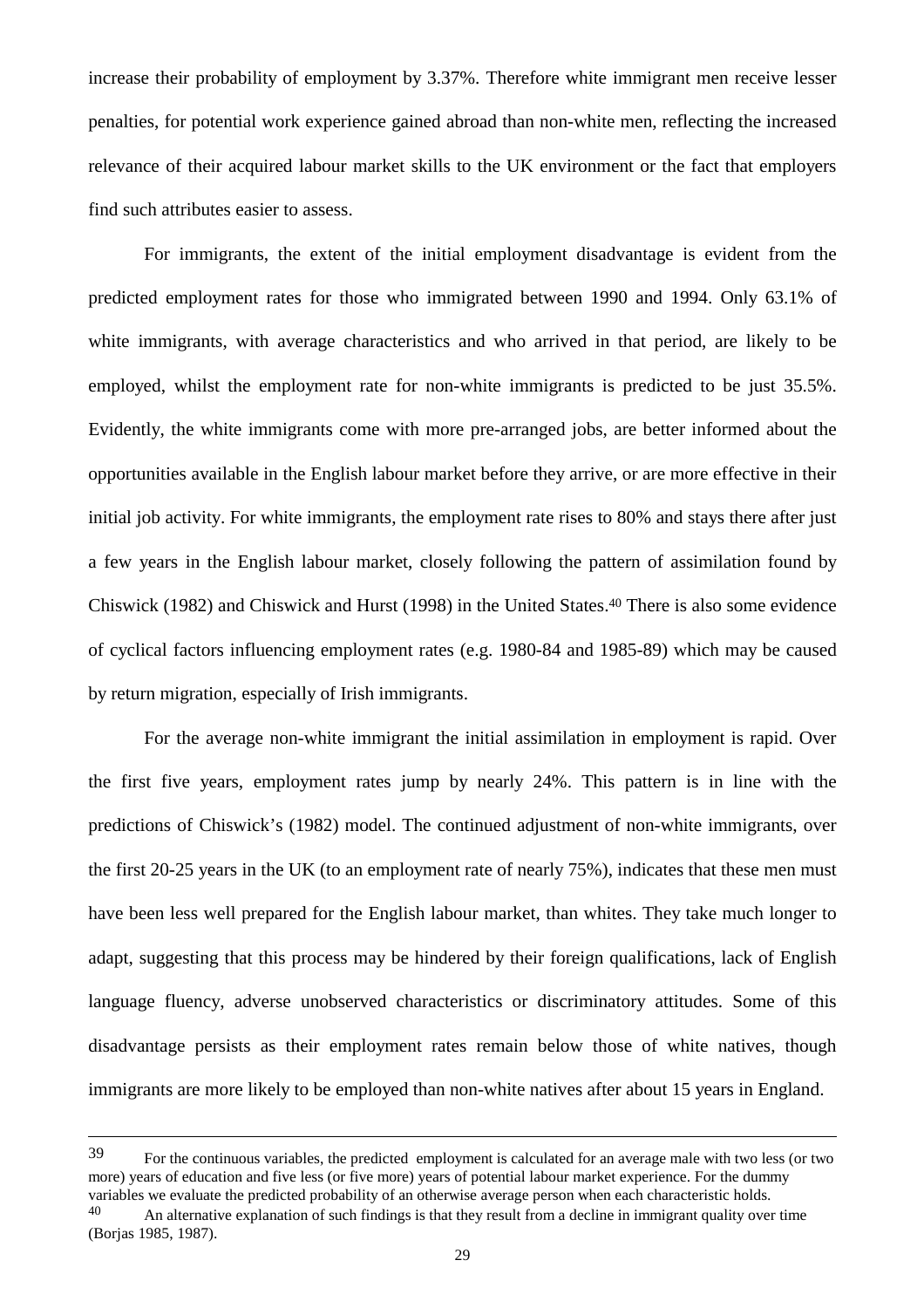It is evident from the predicted probabilities associated with the country group dummy variables that place of birth is important in determining the employment prospects of immigrants. For white immigrants, having been born in the United States or West, Central and East Africa raises the employment rate by over 10% above the average for that group. Those coming from Canada, New Zealand, Australia, South West and North West Europe also experience at least a 5% employment advantage. White immigrants from Eastern Europe, the Middle East and North Africa, Hong Kong, Malaysia and Singapore have a lower predicted employment rate (by 7-8 %).

 Amongst non-white immigrants, those born in Kenya perform the best (12% better than the mean person), with Sri Lankans (6.6%) and those from Hong Kong, Malaysia and Singapore (7.8%) also performing well above average. However, immigrants from Pakistan, the Middle East and North Africa have a 7-8% employment rate disadvantage, with those born in West Africa (11%), Central and East Africa (15%) and Bangladesh (16%) being least likely to find employment in the English labour market.

#### *New Results On Unemployment Incidence*

 The results of a similar analysis of ILO unemployment are presented in Table 6 (also taken from Wheatley Price, 1998b). According to this study, a native born white male, with average characteristics, has a predicted ILO unemployment rate of 7.87%. This compares with 8.79% for the average foreign born white male, 20.8% for a native born non-white with mean characteristics and 16.5% for an average non-white immigrant.

 Increasing the number of years of education by two, from its mean value, decreases the ILO unemployment rate of white natives by 2.57% percentage points and that of non-white natives by 1.33%. For the average white immigrant two more years of education lowers the predicted ILO unemployment rate by 2.26% and that of non-white immigrants by 1.27%. Evidently, non-whites face difficulties translating their education into jobs that whites do not.

 Changing the years of potential labour market experience makes little difference to the predicted ILO unemployment rates of the white groups. The non-white native born, who are much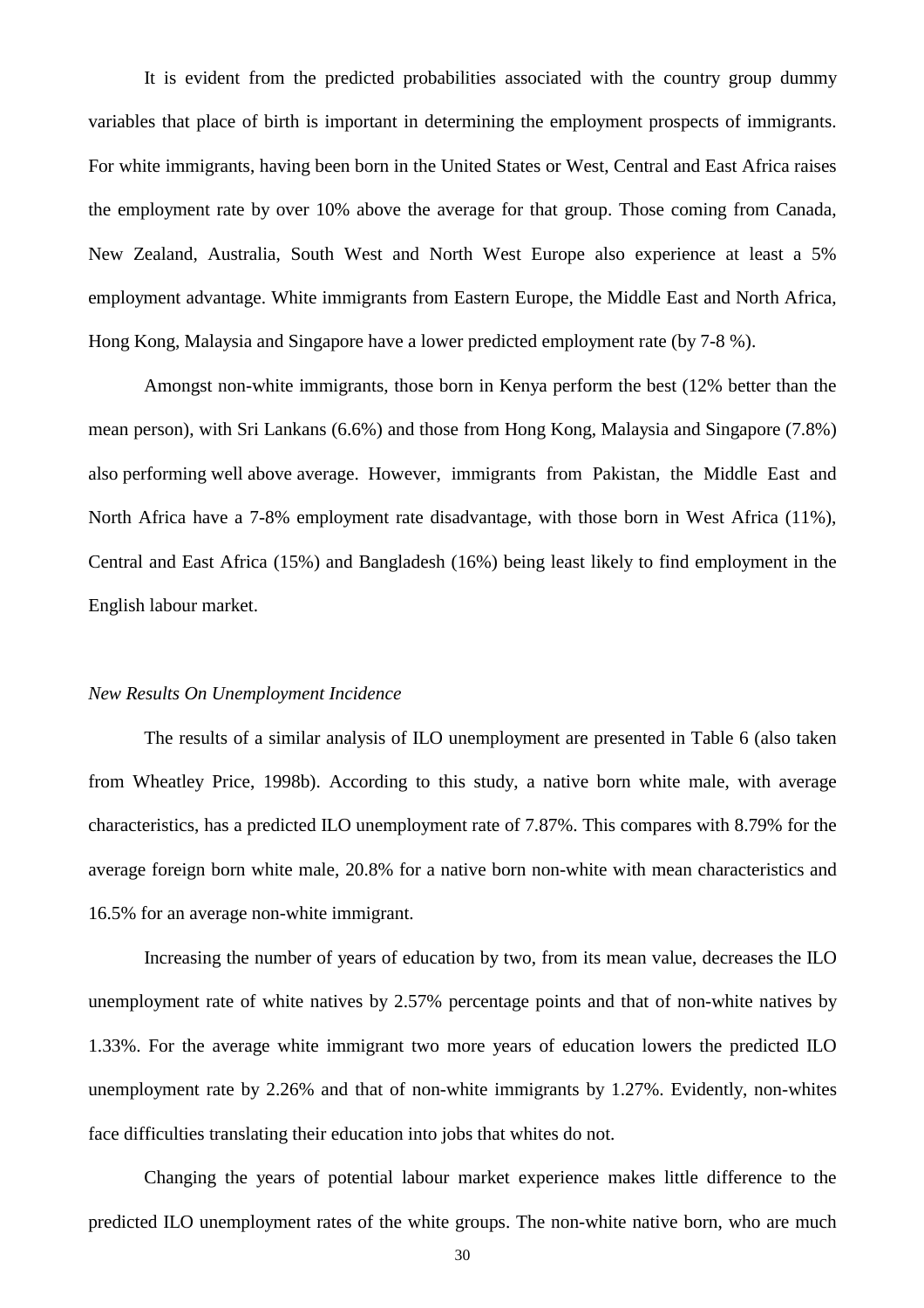younger on average, are more likely to be unemployed (by 1.74%) if they have been in the labour market for five years less. The corresponding figure for the average non-white immigrant, reflecting the reward to potential labour market experience gained abroad, is 2.22%. There is an enormous increase in the probability of being unemployed for single, over cohabiting, men and for fathers of several dependent children. ILO unemployment rates vary systematically across the English regions, unlike employment rates. All groups find that living in the South is associated with the lowest unemployment rates, whilst living in London substantial increases the likelihood of unemployment for each group.

 Focusing now on the foreign born groups we see that white immigrant men face a severe initial ILO unemployment rate of 19.8%. This disadvantage, in comparison with the average white native born worker, is eliminated after about 15-20 years, and thereafter white immigrants experience marginally lower rates. The 1985-1989 and the 1970-1974 cohorts, however, have much lower rates of ILO unemployment than a smooth adjustment process would predict. The surviving members of the first two of these cohorts of white immigrants may be positively selected, in terms of unobserved ability, or they are positively scarred by the economic climate prevailing at the time of immigration (see Chiswick *et al.*, 1997).

 As far as non-white immigrants are concerned, the evidence in support of Chiswick's (1982) model is much stronger. In terms of ILO unemployment, the initial unemployment rate faced by recent non-white immigrants is very large at 41%. However, this rate is halved over the first 5-10 years as local labour market knowledge and skills are acquired, but never converge to that of white natives.

 Even after controlling for all of the above variables, the country of birth of immigrants plays an important role in determining the unemployment rates of these men. For white immigrants, as was the case for employment, having been born in West, Central and East Africa, the USA or Canada, New Zealand and Australia results in the lowest unemployment rates (under 5%). Whites born in the Rest of the world, Italy, North West and South West Europe are also less likely to be unemployed than the average white immigrant male. Those born in Germany, South East Europe,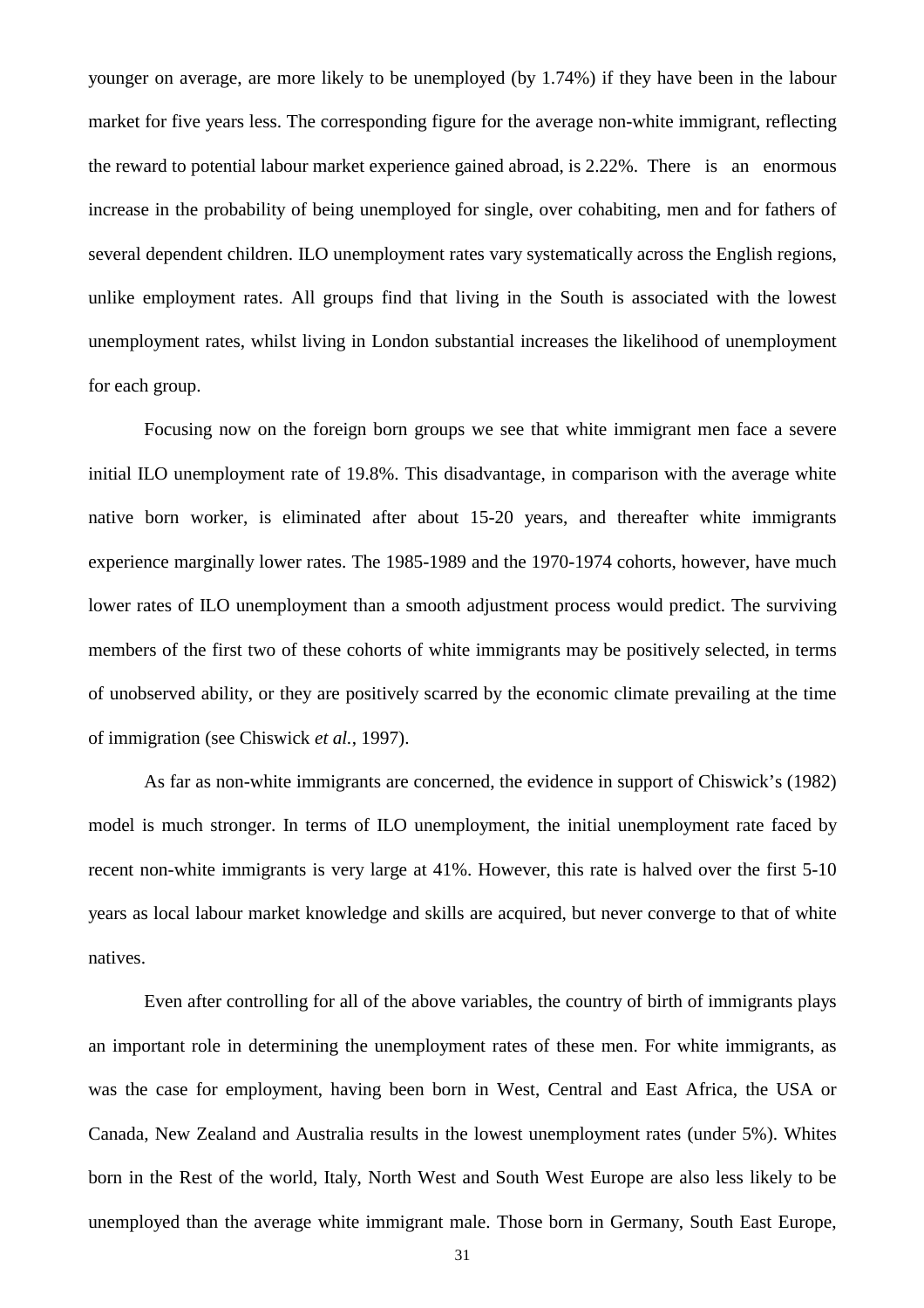India, Hong Kong, Malaysia and Singapore, and in the Eastern Bloc experience ILO unemployment rates below the Irish (at 12.2%).

 Amongst non-white immigrants, even those born in Hong Kong, Malaysia and Singapore, who have the lowest ILO unemployment rates, are more likely to be out of work than an average white immigrant. Those from Kenya have the next lowest rates, with immigrants from the Western industrialised countries of North America, Europe and Australasia, Uganda, South Africa, Sri Lanka, India and the Rest of the world also having below average predicted probabilities of unemployment. However, immigrants from Jamaica and the Caribbean are 2-3% percentage points more likely to be unemployed than an average non-white foreign born male, whilst those from Pakistan, the Middle East and North Africa and West Africa have ILO unemployment rates of about 24-25%. Non-whites from Bangladesh (26.9%) and Central and East Africa (32.2%) have the highest predicted percentage ILO unemployment rates of all male immigrants. These males must have either much poorer quality of schooling and labour market skills, face great difficulties transferring the human capital acquired before migration, be negatively selected in terms of unobserved characteristics or have little knowledge of the English language.

 In summary, the results presented above show that there are large differences in the employment and unemployment experience of 25-64 year old males in the English labour market, according to ethnic and immigrant status. For both groups of immigrant workers, there is evidence that the adjustment process, outlined by Chiswick (1982) and Chiswick and Hurst (1998), is valid in the English labour market. For whites, convergence with the experience of comparable white natives occurs rapidly over the first 5 years in the English labour market and is completed within 15 years of immigration. However, non-white immigrants never attain the levels of labour market status enjoyed by whites. Their initial adjustment is also most rapid in the first 5 years in the UK and continues for a further 20 years.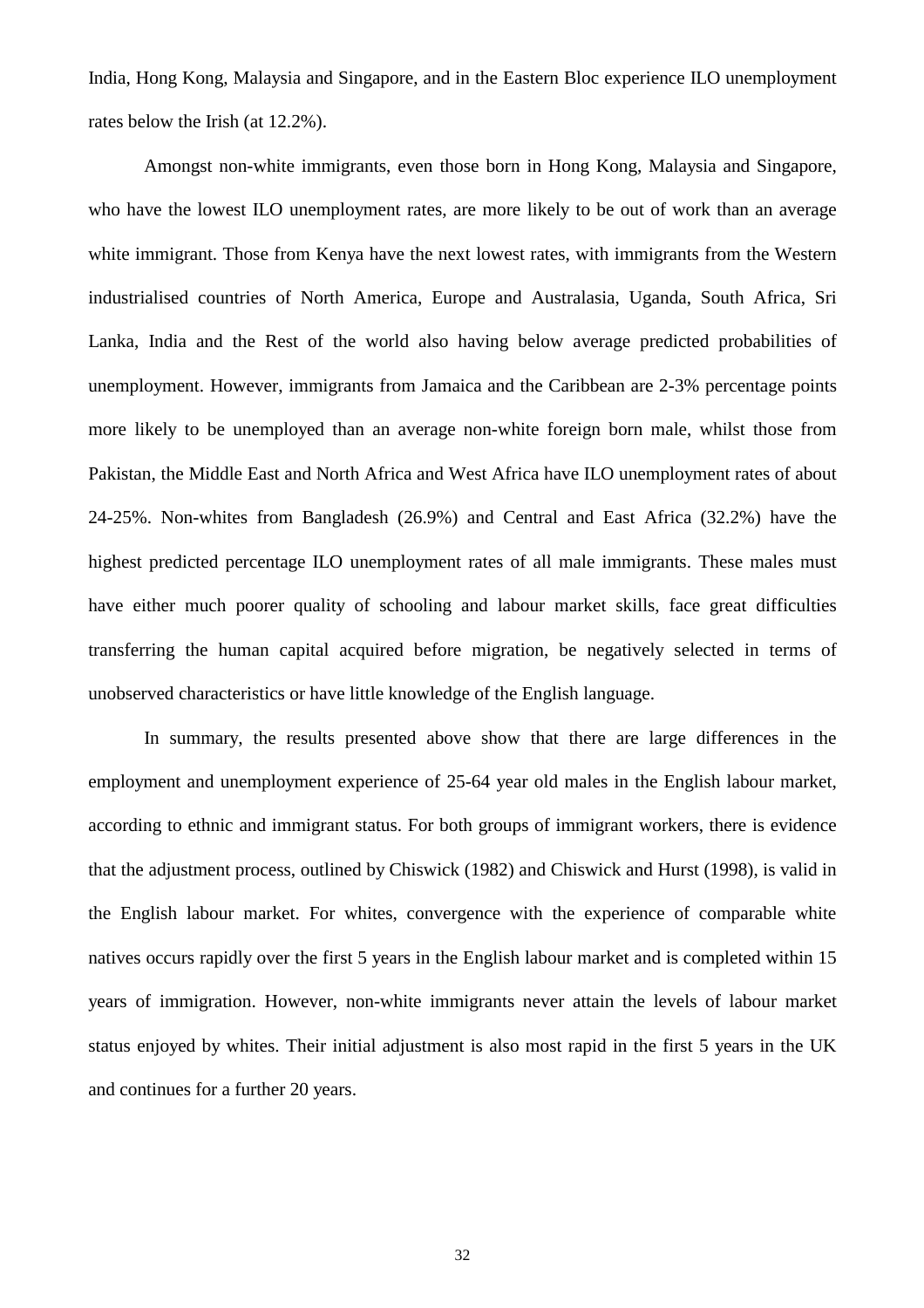#### **5. Wage Outcomes**

#### *Employee Characteristics*

 Using data from the Quarterly Labour Force Survey, Table 7 provides a summary of the average characteristics for 25-64 year old, white and non-white, male employees in England in 1993-4. Among the white immigrant groups, those with British nationality entered the country at a relatively young age, whereas those with Other nationalities entered relatively late in life compared to Irish and non-white immigrants (Shields and Wheatley Price, 1998). Most of white British immigrants are children of temporary emigrants from the UK, who may have gone abroad in the Armed Services or in public service jobs. A large number would have returned to undertake education in the UK either alone, in boarding schools, or with their parents. This is reflected in the fact that they, uniquely amongst the immigrant groups, receive the majority of their education in the UK and have, on average, very little foreign potential experience.

 Concerning acquired skills, white immigrants of British and Other nationalities have undergone more, but Irish men have received less, years of education than white native born workers. Non-white native and foreign born men also have acquired substantially more years of education than native born whites. With regard to potential experience the picture is reversed. All immigrants have less total years of potential labour market experience than white natives, again with the exception of the Irish who have substantially more. Most of this potential experience was undertaken in the UK, with White (Other) immigrants having received substantially more potential experience in their country of origin than Irish or non-white immigrants. Native-born non-white male employees have considerably less potential experience than all other groups, since they are much younger.

 The ethnic composition of native born and foreign born non-white employees is very different. Blacks account for nearly 50% of the native born employees, but only 22% of the foreign born sample, whilst Indians are the largest immigrant group (40%) but contribute only 22% of native born employees. The relatively recent migrations of the Pakistani and Bangladeshi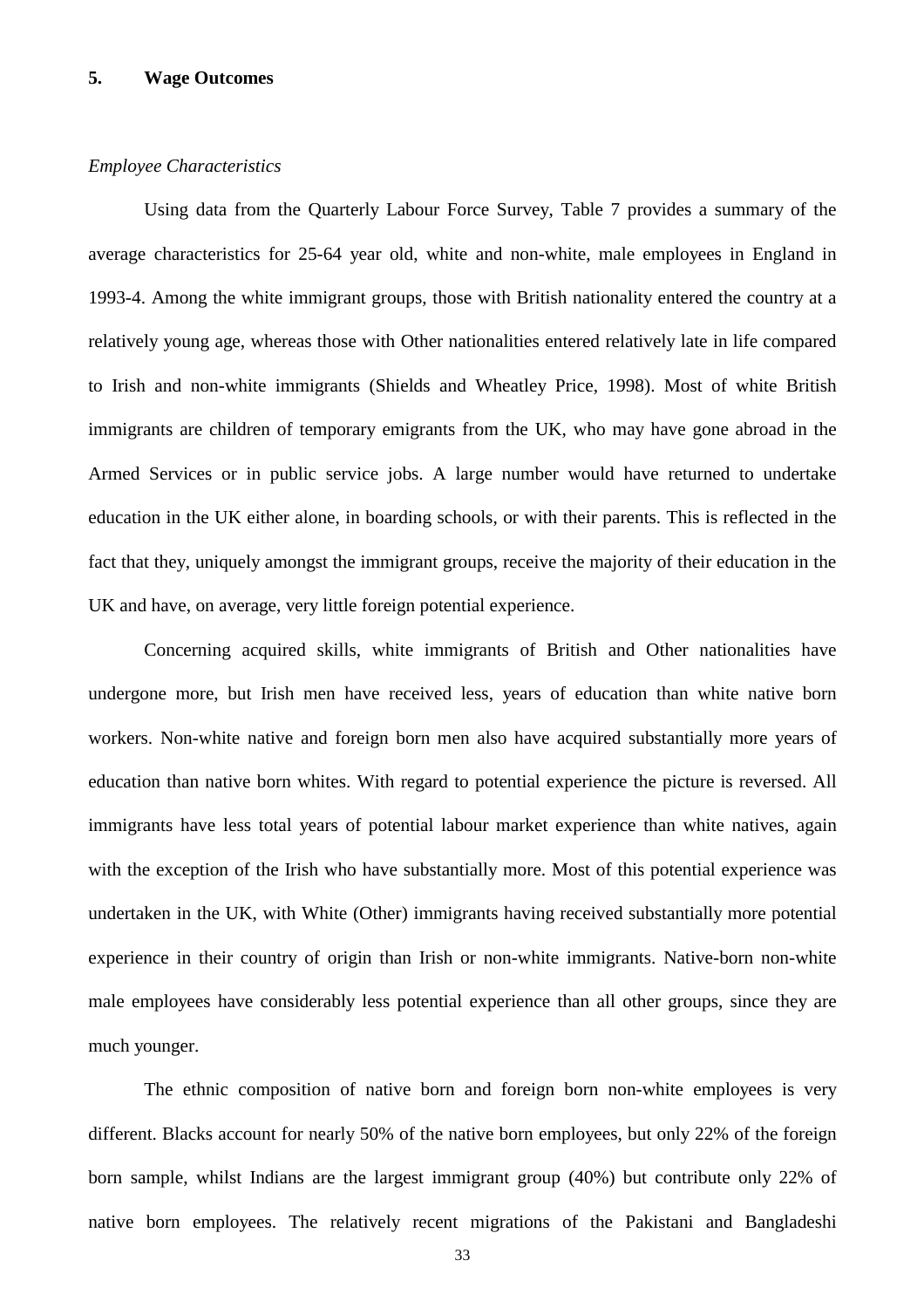communities is reflected in their proportion of the foreign born being nearly three times that of the native born sample. Even these figures may mask important differences in the country of origin. The black group consists of those originating in Africa, the Caribbean and elsewhere and the Indian group is comprised of those actually born in India and those born in East Africa. With larger sample sizes the differing labour market characteristics of these groups could be investigated.

 Irish immigrants are more likely to be employed in the construction and transport sector, and are under-represented in the financial sector, than other groups. Non-white native and white (Other) foreign born males are the most likely to be employed in the financial services whilst non-white immigrants and white native born workers are mainly to be found in the manufacturing jobs. Nonwhites are the most likely to be engaged in the non-financial service sector. White (British) foreign born male employees are substantially over-represented in the public sector and in managerial and professional occupations.

 White (other) immigrants also are disproportionately employed in the higher occupational levels whilst non-white immigrant employees are the least likely to attain a managerial position. Non-white native born males do not appear to face the same difficulties as their occupational distribution is very similar to that of native born whites. Amongst white immigrants the Irish appear to have the least favourable occupational distribution and receive by far the lowest weekly wage. White (Other) and white (British) foreign born males earn substantially more than other employees with the former group also having the longest working week. Non-white men appear to earn significantly less, on average, than white natives and work shorter hours.

#### *Econometric Investigations of Immigrant and Ethnic Minority Earnings*

 There have been two main problems with empirical studies of immigrant earnings in the United Kingdom, namely the absence of suitable data and the (almost exclusive) focus on discrimination. With regard to data, economic researchers have, until now, relied almost exclusively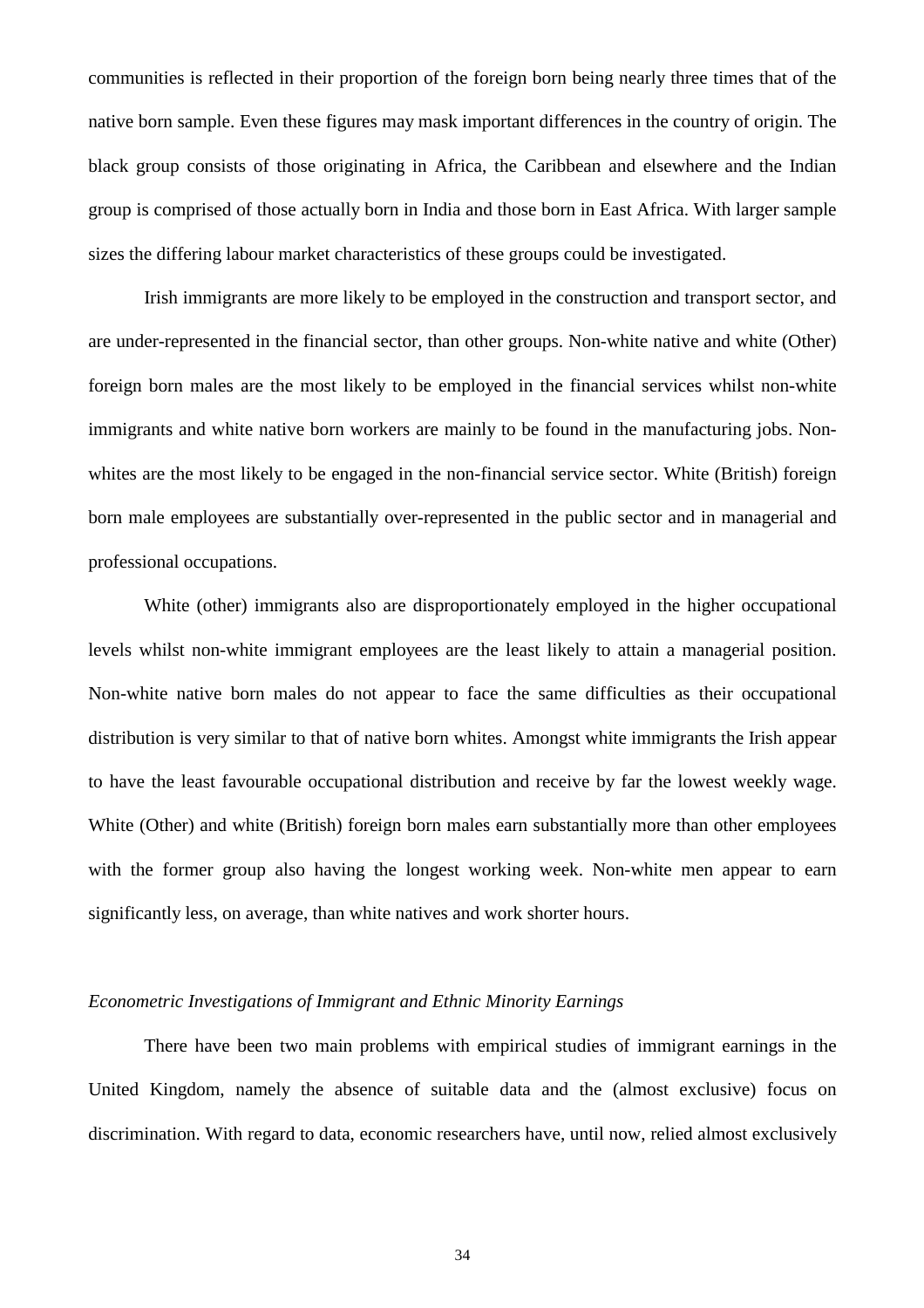on single annual General Household Surveys (GHS)<sup>41</sup> (Chiswick, 1980; McNabb and Psacharopoulos, 1981; Blackaby, 1986), pooled annual General Household Surveys (Blackaby, Clark *et al.*, 1994, 1995; Blackaby, Leslie *et al.* 1997; Bell, 1997), and small scale localised surveys (e.g. Dex, 1986; McCormick, 1986; Gazioglu, 1996)42. The first data source suffers from very small sample sizes<sup>43</sup>. Larger datasets can be obtained by pooling over a large number of years (leading to the second type of data) but this requires assumptions about the invariance of labour market conditions over time. The third source of data has been narrowly focused on particular groups in specific locations.<sup>44</sup>

There has been a need for a national picture and thus a nation-wide dataset.<sup>45</sup> The Quarterly Labour Force Survey (QLFS) of the United Kingdom, undertaken since 1992, is the only source which includes information on country of birth and the timing of immigration, a reliable ethnicity question, and information on earnings. By pooling a small number of quarters, statistically reliable sample sizes can be obtained to enable separate earnings functions to be estimated for white and non-white native born and foreign born groups (see Blackaby, Leslie *et al.*, 1998; Shields and Wheatley Price, 1998).

The second main failure of previous studies has been the focus on discrimination.<sup>46</sup> With the exception of Chiswick (1980) and Dex (1986) none of the earlier studies, cited above, took account of the fact that most of ethnic minority population in the United Kingdom, had been born abroad,

-

<sup>41</sup> Stewart (1983) uses occupational data from the National Training Survey but associates an average earnings figure, obtained from the General Household Survey, with it.

<sup>42</sup> The series of Policy Studies Insititute (PSI) surveys, undertaken with mainly sociological questions in mind (Daniel, 1968; Smith, 1977; Brown 1984; Modood and Berthoud, 1997), contain only about 2,000 members of the ethnic minorities which, when a suitable sample has been isolated (e.g. immigrant men of working age), leaves relatively small sample sizes. In addition, only the data used in Smith (1977) and the most recent survey results (summarised in Modood and Berthoud, 1997) are still available. Although the fourth PSI survey provides only grouped wage data and contains no information on hours of work its main advantage lies in the quality of the samples of ethnic minorities and the inclusion of questions on English language speaking fluency.

<sup>43</sup> The study, by Mackay (1996), using data from the British Household Panel Study, also suffers from a small sample.

<sup>44</sup> Second generation West Indian school leavers in Birmingham and London in the case of Dex (1986), West Indian and Asian heads of households in Birmingham in McCormick (1986) and Turkish and Bangladeshi fathers and sons in a London borough in the case of Gazioglu (1996).

<sup>45</sup> The 1991 Census of the United Kingdom and the annual Labour Force Survey (1973-91) have been found lacking in this regard since they did not ask information about income.

<sup>46</sup> McNabb and Psacharoulos (1981), Dex (1986), Blackaby (1986), Blackaby, Clark *et al.* (1994, 1995), Blackaby, Leslie *et al.* (1996, 1997). Disadvantage is also the main focus of the PSI studies.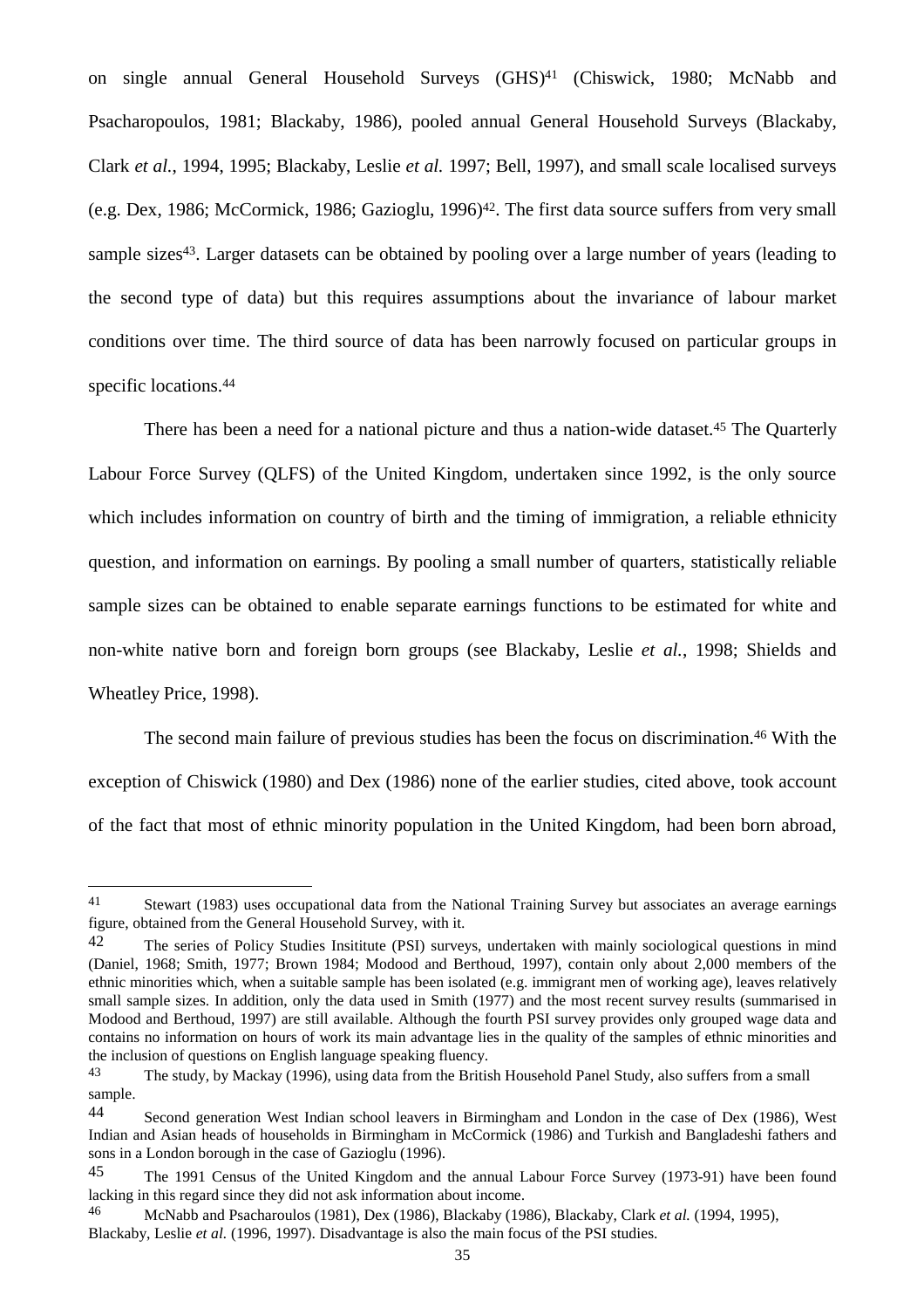received some or all of their schooling there and may lack speaking and writing fluency in the English language<sup>47</sup>. The use of Oaxaca-type decomposition techniques to measure discrimination also ignores the fact that these immigrants may have different distributions of unobserved characteristics due to the self-selection processes associated with migration (Chiswick, 1978; Borjas, 1985, 1987). Furthermore, there has been little disaggregation into individual ethnic or immigrant groups, despite there being substantial differences in other aspects of their labour market performance (Jones, 1993) which cannot be explained by discrimination alone (Blackaby, Leslie and Murphy, 1999). In addition the earnings performance of white immigrants has been mainly ignored.

 Chiswick (1980) was the first study to examine the earnings experience of immigrants to Great Britain. He found that there was little difference in the earnings of white native born and white foreign born workers, but that non-white immigrants earn substantially less. Interestingly, he shows that the non-white immigrants receive a lower return to schooling<sup>48</sup>, than that received by white immigrants or white natives. He also finds, for all immigrants, that years of experience in the UK are no more productive than those attained before migration<sup>49</sup>. Recently, Bell (1997) found initial relative wage levels of black immigrants to be less than observationally equivalent natives. The gap was larger the more work experience had been obtained in the origin country. He also shows that the earnings of these immigrants tend to assimilate towards those of natives, when cohort effects are controlled for (Borjas, 1985). Amongst white immigrants, Bell (1997) finds an initial earnings advantage, over similar natives, which declines with time spent in the UK. In addition, Gazioglu (1996) has demonstrated the importance of English language proficiency for the earnings of Bangladeshi and Turkish male immigrants in London.

-

<sup>47</sup> Indeed the only one of these studies that has information on English language ability is Gazioglu (1996). Recently, however, Shields and Wheatley Price (1999c) have combined average hourly occupational wage information from the QLFS with the fourth PSI data in order to investigate the influence of language fluency on wages. Dustmann and Fabbri (1999) have investigated similar issues using the wage information in the PSI data. Both find that language fluency significantly increases earnings by 10%-20%.

<sup>48</sup> Most of the discrimination studies also find this (see footnote 5).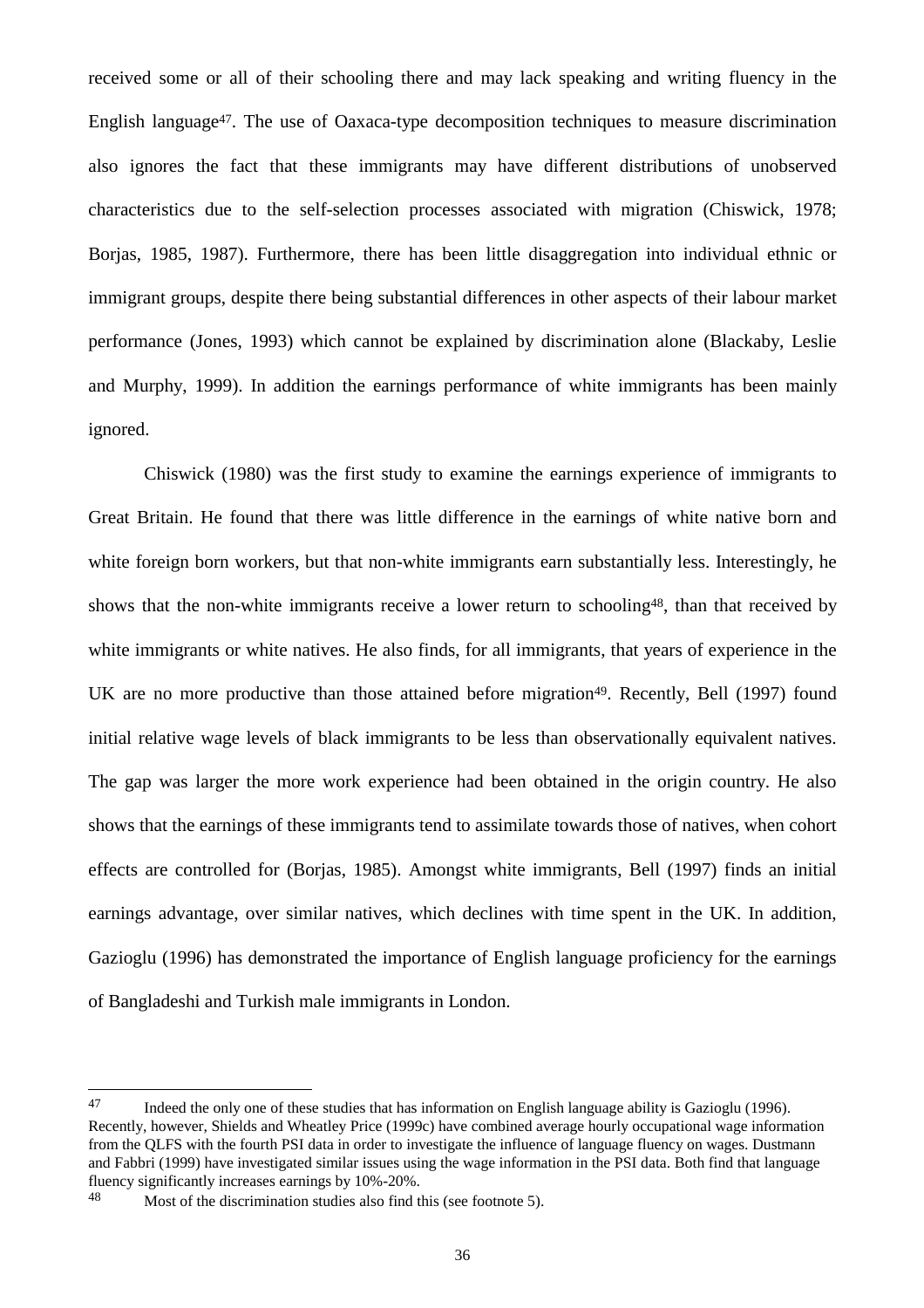#### *A New Analysis of Earnings*

 $\overline{a}$ 

 Recently, Shields and Wheatley Price (1998) have investigated the earnings of 16-64 year old full-time male employees in the English labour market, using data collected for the Quarterly Labour Force Survey (QLFS) of the United Kingdom between December 1992 and November 1994. They separate native-born and foreign-born non-whites and isolate British, Irish, and Other nationalities in their sample of white immigrants. They control separately for education and potential experience obtained in the UK and that undertaken abroad. Furthermore, they attempt to control for sample selection bias in the employment decision and take into account the large failure to report wage information exhibited in the dataset, using a generalised extension of the Heckman (1976,1979) procedure (Behrman and Wolfe, 1984; Tunali, 1986). This "double selectivity" problem is rarely investigated in the literature. Their findings suggest that neglecting the problem of missing wage information may lead to biased estimates of the true wage-offer distribution.

 Amongst the white native population, Shields and Wheatley Price (1998) report that an extra year of schooling yields a 5% rise in wages (see also Blackaby, Leslie *et al.*, 1998), holding other characteristics constant. For the immigrant groups the return is slightly lower (by 0.5 - 1%), confirming Chiswick's (1980) finding. White (Other nationalities) immigrants are the exception, receiving much higher returns (of 10.5%), possibly due to their higher concentration of degree level qualifications. Each immigrant group receives smaller rewards from education received abroad, suggesting that the schooling received in the home country is of poorer quality than in the UK, or it does not transfer well (Chiswick, 1980).

 According to Shields and Wheatley Price (1998) the returns to potential labour market experience in the England are 3.8% for native-born whites (see also Blackaby, Leslie *et al.*, 1998). As Chiswick (1980) found, all immigrant groups receive a smaller reward to potential UK experience than natives. However, this may be because immigrant workers have spent longer spells in unemployment (Blackaby, Drinkwater *et al.* 1997; Wheatley Price, 1998b), are limited in their

<sup>49</sup> Non-whites have lower returns to potential experience according to the discrimination literature (see footnote 5).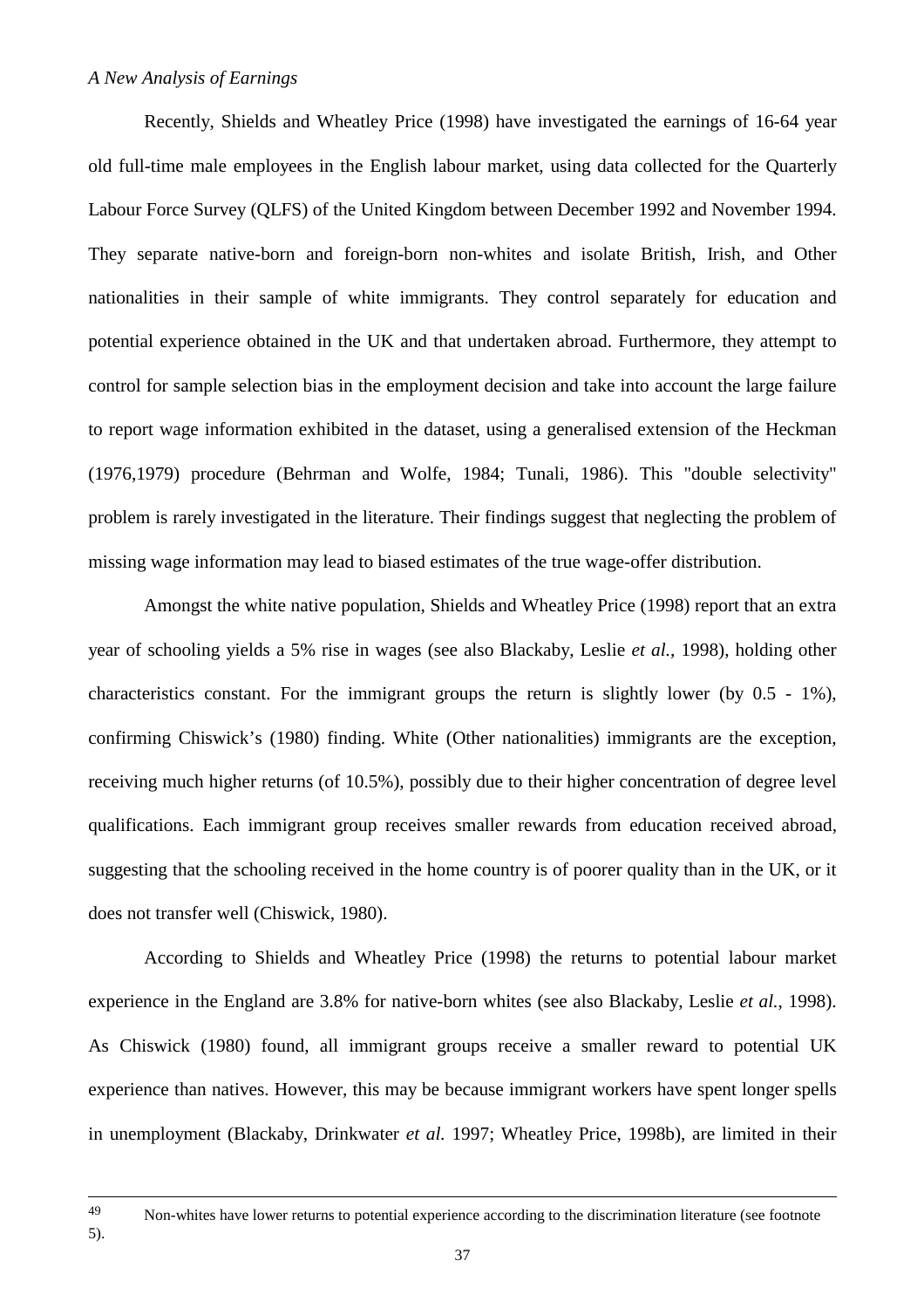choice of occupation (Mayhew and Rosewell, 1978; Stewart, 1983; Shields and Wheatley Price 1999c), are denied access to on-the-job training (Shields and Wheatley Price, 1999a, 1999b) or have reduced promotional opportunities within occupations (Pudney and Shields, 2000). Non-white native born employees receive higher returns to years of UK education and greater rewards to potential UK experience than either white natives or non-white immigrants. These findings are not evident from the discrimination studies, which fail to distinguish between native and foreign born ethnic minorities (e.g. Blackaby, Clark *et al.*, 1994, 1995, Blackaby, Leslie *et al.*, 1997, 1998).

 With regard to years of potential experience abroad, white (Other nationalities) immigrants receive higher rewards than they do for potential UK experience (Shields and Wheatley Price, 1998). This suggests that they may have migrated to the UK on the basis of employer-desirable labour market skills acquired in their home country. British and non-white immigrants also receive significant, but lower, returns to potential foreign experience than to potential UK experience. These groups may they face difficulties transferring labour market skills acquired abroad to the UK. Differential returns to potential UK and foreign experience were not found by Chiswick (1980).

 In Table 8 the predicted hourly wage rates, resulting from the separate effect of each characteristic, have been calculated for the different groups native and foreign born male employees. The figures show that two more years of education carries a substantial wage premium for all groups, except the non-white immigrants. Five extra years of experience acquired abroad is valued more highly for Irish and white (Other) immigrants whilst it carries a negative premium for nonwhite foreign born employees, who also receive little reward to experience obtained in the UK.

 Marital status and geographical location appear to be important influences on earnings for all groups with being married and living in London increasing hourly wages for all white groups. Nonwhite natives earn the most if they live in the South, whilst they foreign born counterparts receive the greatest rewards in the North. The highest wage rates exist in the financial sector for whites, except the Irish who, like the native born non-whites, are paid more if they are employed in the construction and transport industries. Non-white male immigrants earn the highest wage in public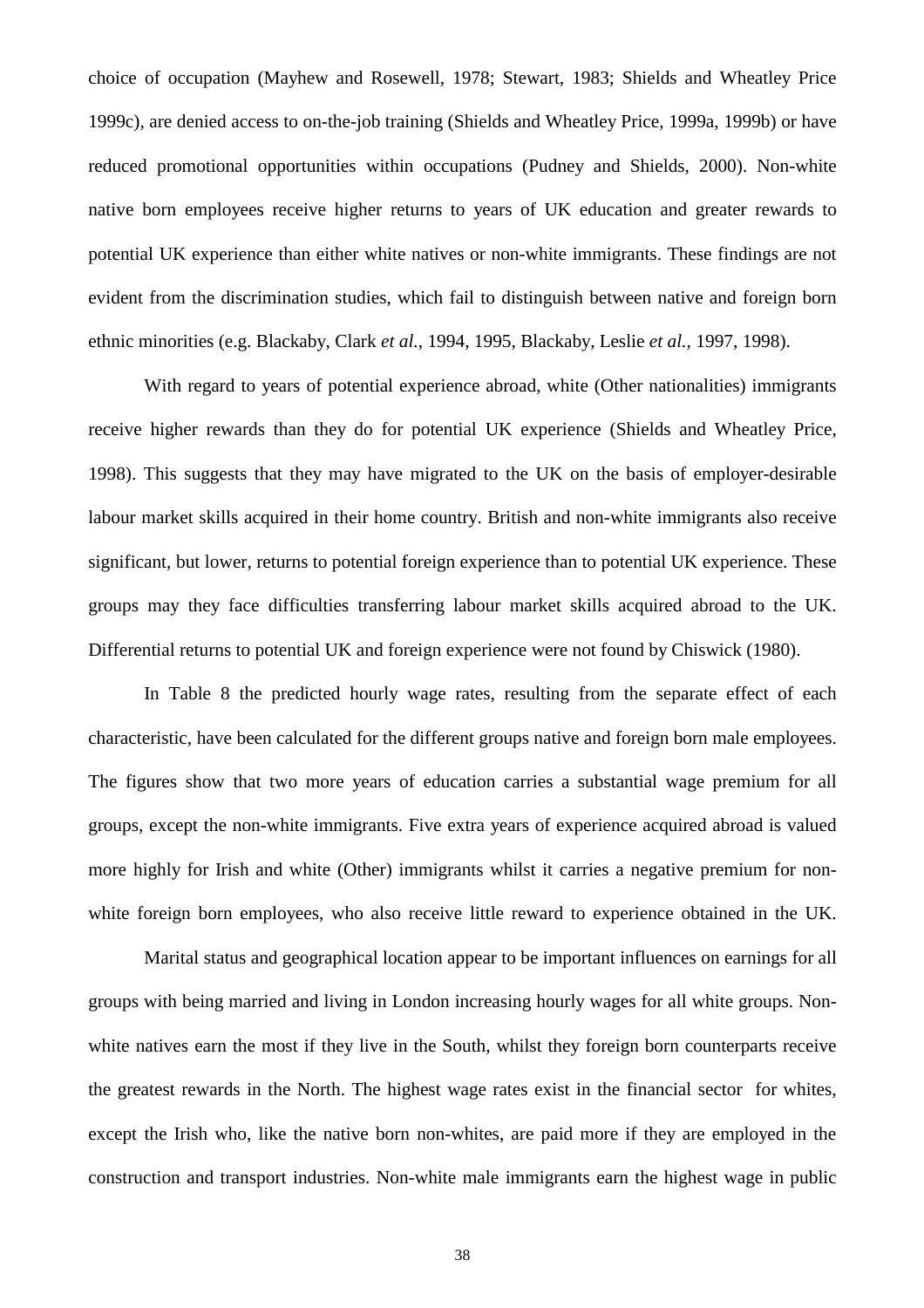sector employment whilst Pakistanis receive the lowest wage, amongst non-whites, irrespective of being native or foreign born.

#### *Sources of Disadvantage and Suggestions for Future Research*

 Existing work and the new results reported in this paper show that the major labour market problem for non-white males in the United Kingdom is in accessing employment rather than receiving low wages. They experience lower employment and higher unemployment rates, in comparison with white workers, even when characteristic differences have been controlled for. However, the assumption in many existing studies that discrimination is entirely to blame is questionable on theoretical grounds and in the light of recent empirical research. There are substantial differences amongst the various ethnic groups and between native born and foreign born members of the same ethnic group. In addition, there are wide variations in the employment and unemployment experience of non-white immigrants according to the country of birth. By contrast, the earnings of non-white males are more homogeneous and compare more favourably with white native men.

 Interestingly, white foreign born men are rewarded substantially, in terms of both employment and earnings, for the education and experience that they have acquired prior to immigration. Evidently the quality of the schooling they have received and the relevance of the labour market skills they have acquired make they human capital highly transferable to the United Kingdom labour market. In addition, the fact that most of these immigrants are fluent in the English language makes their human capital operational. By contrast, non-white immigrants receive little or no reward for their foreign educational qualifications and labour market skills. This may be because lack of language fluency reduces their productivity. Recent immigrants are significantly less likely to be employed regardless of ethnicity. However, this disadvantage is more severe and persists for much longer amongst non-whites.

 There are some interesting differences in the labour market performance of non-white native born and foreign born men which are overlooked by studies focusing solely on ethnic differences. In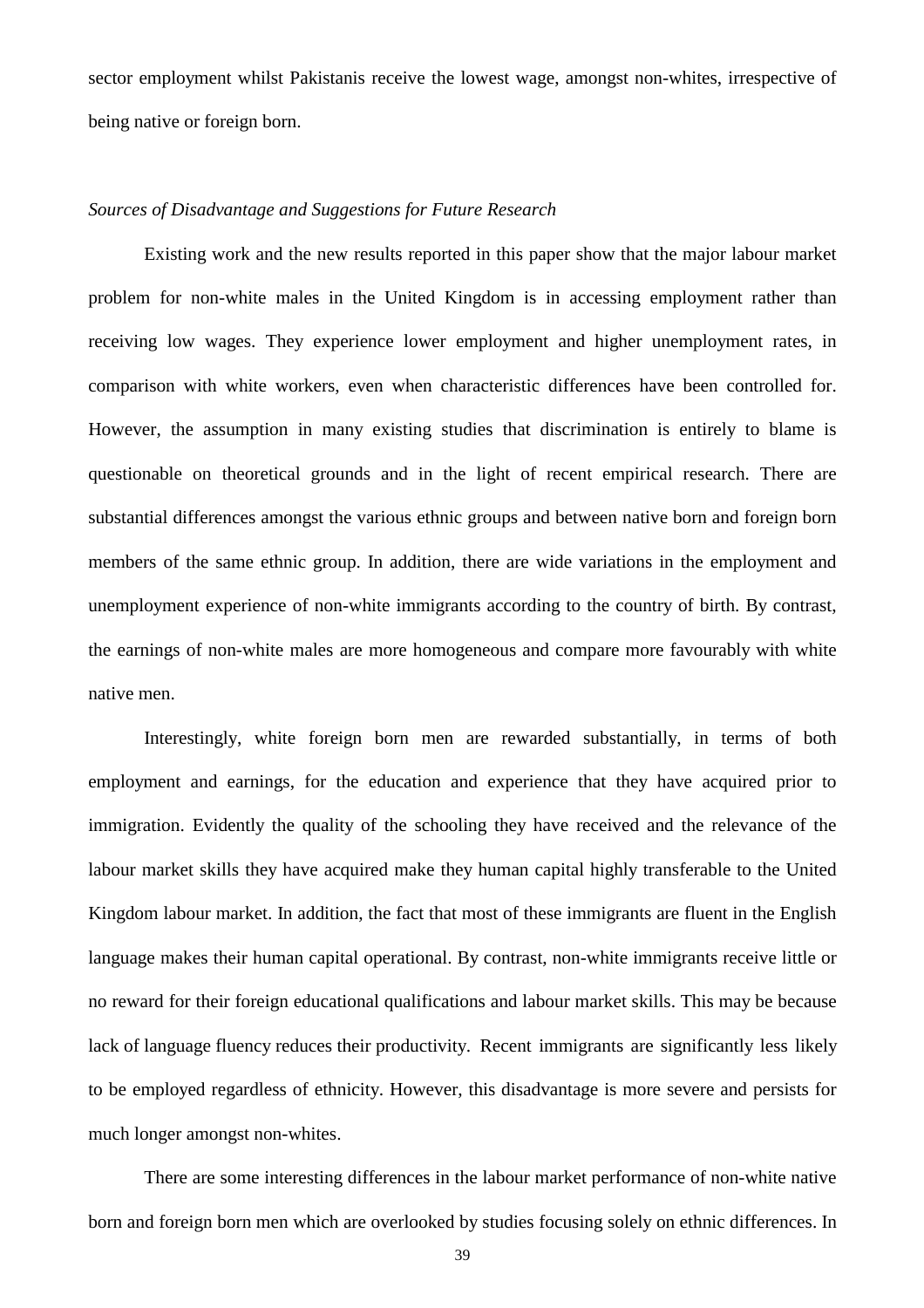particular, whilst non-white immigrants are concentrated in the lower occupational categories nonwhite natives have an occupational distribution which closely mirrors that of white native born men. Both groups experience similar employment rates but non-white natives receive much greater rewards to education gained in the United Kingdom than do non-white immigrants (and even white native males). Furthermore, regardless of country of birth, it is evident that Pakistanis and Bangladeshis fare worst in the labour market, both in terms of employment and earnings whereas Indians compare very favourably with whites. Differences in English language fluency is the most likely explanation.

 Indeed, the role that English language fluency plays in immigrant labour market performance is probably the most important area for future work. Preliminary analysis of the PSI data has investigated investigated the determinants of English language fluency and its impact on employment and earnings for Black Caribbean and South Asian immigrants in the United Kingdom. The first results suggest a large reward to language fluency in the United Kingdom labour market. Shields and Wheatley Price (1999d) find that fluency is associated with a 30% increase in employment probability compared with a similar individual with poor English speaking ability. Once employed both Shields and Wheatley Price (1999c) and Dustman and Fabbri (1999) find that fluent employees enjoy a 10%-20% wage advantage over non-fluent workers.

 A second important area for study concerns the reasons behind the differences in labour market performance amongst the different ethnic minority groups. The separation of education and experience measures into pre- and post-migration human capital may be crucial in assessing what disadvantage may be due to differing characteristics and what may be attributable to discrimination. The performance of white Irish and EU nationality immigrants would also be an interesting and informative area for future research. In particular, the causes and consequences of return migration may become apparent if comparable datasets (e.g. Labour Force Surveys) are available in these countries. The results of such studies would be invaluable for the formation of future immigration policy in the United Kingdom.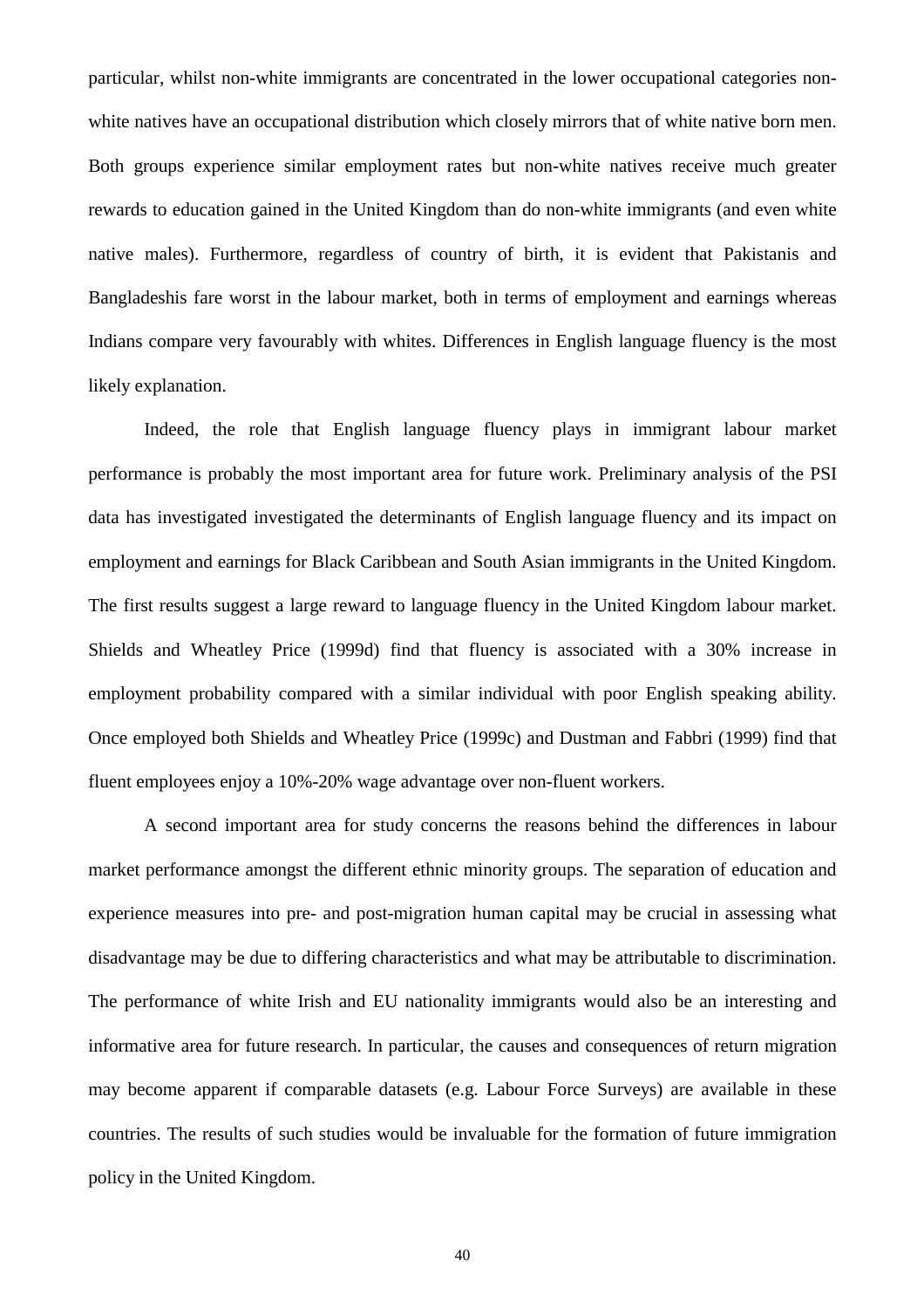In addition, for all these groups, other aspects of labour market activity have yet to be thoroughly investigated. For example, labour force participation, occupational distribution, selfemployment, job tenure, job search activity, unemployment duration, promotion, training, sickness, absenteeism and the take-up of social security benefits could all be examined with existing data sources. As more Quarterly Labour Force Surveys of the United Kingdom become available further investigation of these issues will be possible together with a more detailed study of the early years after immigration, which would shed much light on the immigrant adjustment process.

#### **6. The Impact of International Migration**

What have been the effects on the UK economy of the trends in international migration? Although migration has been a controversial issue, its effects on the economy have been the subject of surprisingly little research. As a result few comparisons can be drawn with the studies of the labour market impacts, particularly on wages and employment, that have been conducted for the United States and some European countries such as Germany. Some studies of the impact of migration focus on its effect on the economy through altering the rate of labour force growth on wages, capital intensity, sectoral change and per capita income using neo-classical general equilibrium models. Others concentrate on the direct labour market effects of the changing composition of the labour force as a result of migration, raising the following questions. Are immigrants and natives complements in production? Do compete directly with and displace natives in certain segments of the labour market? How does migration change the overall balance of human capital in the economy? There are also a range of other issues: short term macroeconomic effects on demand and supply, impacts on the balance of payments, and effects on the government budget through differential tax contributions and benefit claims. For useful surveys of these possible impacts, see Greenwood and McDowell (1986, 1994), Borjas (1994), and on Britain, see Baines (1998).

 There have been a number of recent studies of the effects of net emigration from Britain in the late nineteenth century. In the absence of international migration from 1870 the labour force in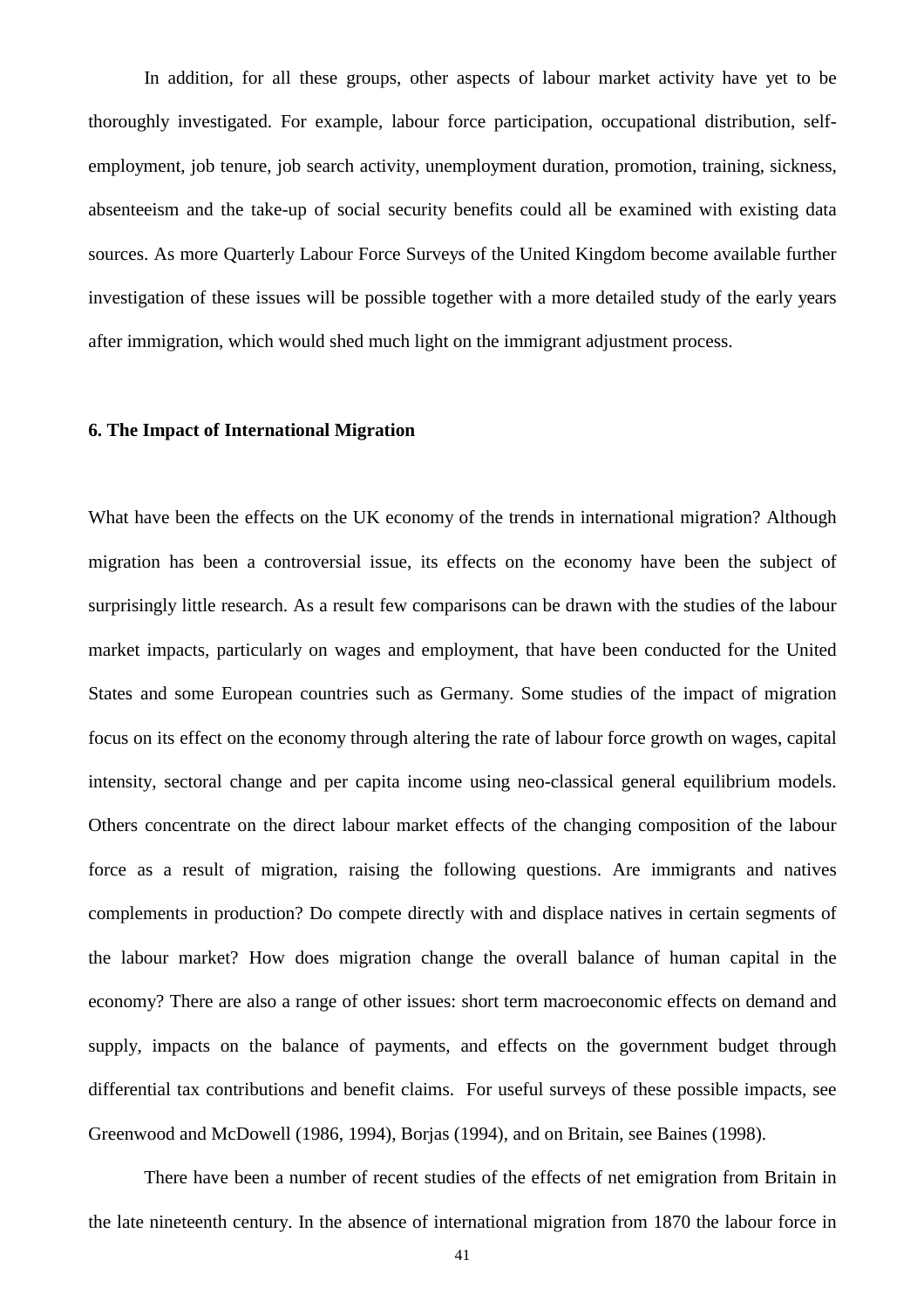1911 would have been 16 percent larger than it actually was. The general equilibrium effects of this drain of labour was to raise the real wage of unskilled labour by 12.2 percent by 1911 (O'Rourke, Williamson and Hatton, 1994). In the case of Ireland which was still part of the UK at that time the dramatic outflows from 1851 onwards would had the effect of raising the wage by as much as 30 percent above what it would otherwise have been in 1911 (Boyer, Hatton and O'Rourke, 1994). But there are two qualification to these results. First, if capital is allowed to be internationally mobile then slower labour force growth as a result of emigration would tend to lower the marginal productivity of capital and induce capital outflows (or reduce the inflow). In the presence of capital mobility the wage effect for Great Britain in 1911 would be reduced to 6.6 percent and for Ireland it would be fall even further, to about 11 percent. Second, these simple general equilibrium models do not distinguish different types of labour so that there is no scope for complementarity effects between migrants and those they left behind.

We do not have comparable studies for the more recent period but the potential effects seem likely to have been much smaller. Between 1951 and 1991 the UK population increased by a modest 15 percent. Depending on the method of calculation up to half this increase can be accounted for by immigration.<sup>50</sup> Since a larger share of immigrants than of the receiving population are of working age their short term impact on the labour force would be greater than the impact on population growth (See Table 2 above and Baines, 1998, p. 21). But it seems more appropriate to evaluate the effects of *net* migration rather than of immigration alone. As Table 9 shows, in the 1960s and 1970s net immigration provided a small but increasing offset to the (declining) rate of natural increase. From 1981 net immigration accounted for between a third and a half of total population growth. Over the whole 35 year period the net contribution was close to zero. It also seems unlikely that effects on the age structure of the population have been very important since the demographic profile of immigrants and emigrants are rather similar. For both groups the proportion of males slightly exceeds that of females and about three quarters of both immigrant and emigrant flows are

-

<sup>50</sup> One reason for this is that immigrants and particularly those from the NCWP countries have higher birth rates (and therefore contribute more to population growth) than the indigenous population--although this difference is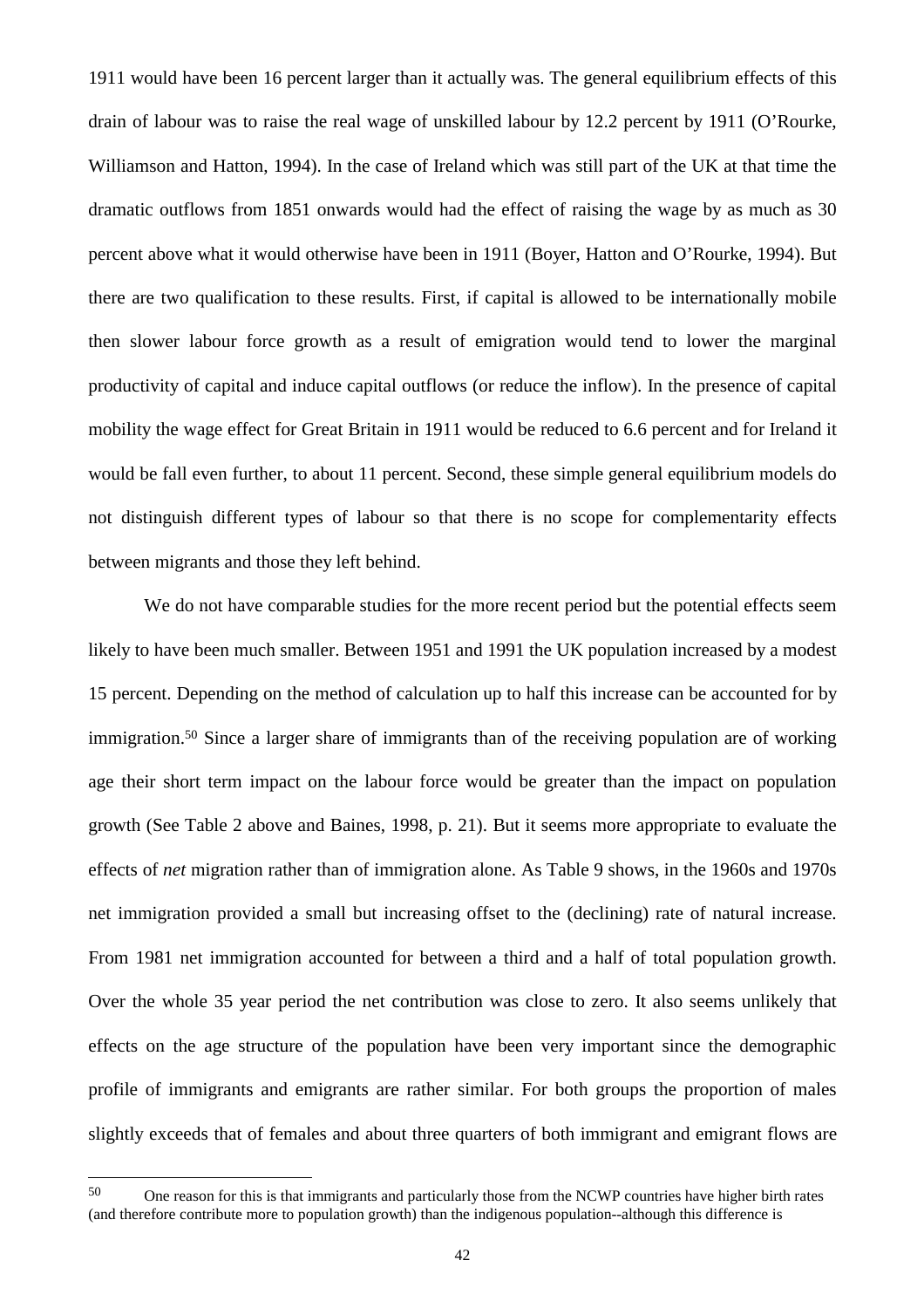aged between 15 and 45. Thus on purely demographic grounds the net effect of migration was small. $51$ 

 It might be argued that the timing of migration is more important than the numbers involved. One possibility is that offsetting movements in migration could smooth out fluctuations in the natural increase of the population or in the labour force. There is little evidence of any consistent inverse movements of this kind. More important perhaps would be the sensitivity of migration movements to the domestic business cycle. In principle, such "guest-worker effects" could add an element of flexibility to the labour force and smooth out fluctuations in unemployment. But although net immigration is positively correlated with the business cycle the year-to-year effects of increments to the labour force are negligible compared with the magnitude of the swings in employment. More important, as illustrated in Figure 3 and in Table 9, the medium term impacts were the opposite of what the guest-worker model would predict. In the 1950s and 1960s when the unemployment rate averaged less than 2 percent there was net emigration. By contrast, in the last two decades when the unemployment rate averaged 8 percent there was net immigration.

 It is possible that net international migration helped to ease the geographical relocation of the population and the labour force in response to the changing regional pattern of demand for labour within the UK. It has been widely observed that internal migration, while moving in the right direction, is rather unresponsive to regional unemployment and wage differentials (Pissarides and McMaster, 1990). There is little evidence about the effects of regional differences on immigrants' choice of destinations within the UK. But the regional distribution of immigrants changed very little over time and remained concentrated in urban centres, particularly those where employment growth slowed after 1979.52 The first destinations of immigrants, particularly those from the New Commonwealth and Pakistan, tend to be determined by the location of earlier immigrants through

 $\overline{a}$ 

diminishing with the second and third generations. It has been estimated that by the mid-1980s about two thirds of the growth in the ethnic minority population was due to net immigration and a third due to natural increase (Shaw, 1988). 51 Net immigration seems likely to make a larger contribution in the future. The latest projections made by the

OPCS suggest assume a net immigration of 65,000 per annum over the years from 1996 to 2021 which would contribute about half the projected population increase (Shaw, 1998).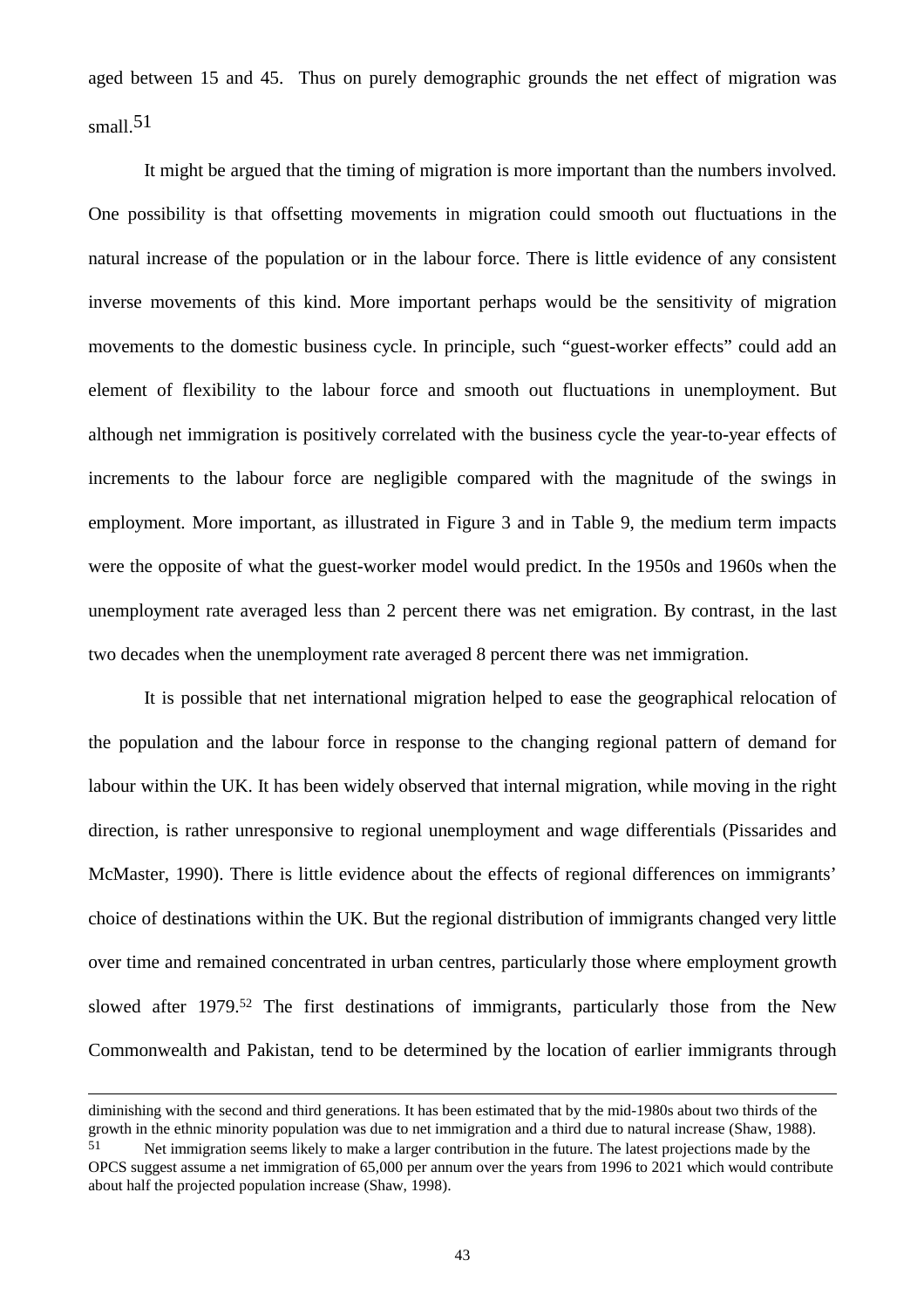chain migration effects, and not necessarily by economic differences between regions. 53 But even if it could be shown that immigration eased the process of geographic relocation this would not necessarily be the case for net migration as a whole. In the absence of opportunities to emigrate, it seems likely that the most mobile section of the population would have migrated internally instead of emigrating.

 Studies of other European countries suggest that low skill immigrants compete directly with low skill natives but are complementary inputs with higher skill labour.<sup>54</sup> It has sometimes been argued that, in the early post-war years of buoyant labour demand, the inflow of immigrants had a key influence in certain sectors of the economy and that they took jobs that British-born workers would have avoided. From the late 1940s to the late 1960s NCW immigrants were readily accepted (and sometimes actively recruited) to work in low-wage, low-skill sectors and those with particularly poor or harsh working conditions.55

 The most important examples are the Lancashire textile industry and particularly service sectors such as London Transport and the National Health Service. (Baines, 1998, p. 15). By the 1970s more than a quarter of all hospital employees were foreign born and the building industry was dominated by Irish immigrants. The contemporary evidence suggests that NCW immigrants were received with hostility by low wage native workers in sectors such as London Transport on the grounds that (among other things) they threatened wages and working conditions and weakened union bargaining power (Brooks, 1975, 328-30). We have no estimate of such effects but it seems likely that in the absence of immigrant labour supply, wages would have risen to attract larger numbers of native-born workers. There is no evidence one way or the other about whether

<sup>52</sup> See Peach, (1998, p. 1661). One study of NCW immigrants in the 1960's found that they "replaced about a third of the indigenous inhabitants lost from the conurbations". But it concluded there was little evidence that immigrants disproportionately entered the most rapidy expanding sectors (Jones and Smith, 1970, pp. 55, 62-3).

<sup>53</sup> Muellbauer and Murphy (1988, p. 9) found that immigrants settling predominantly in the southeast of England had some 'displacement' effect on interregional migration from the southeast This is similar to the impact on the westward flow of population in the United States before 1914 as immigrants from eutope settled in the eastern cities (Hatton and Williamson, 1998, p. 168).

<sup>54</sup> De New and Zimmermann (1994) find, for Germany in the 1980s, that a one percentage point increase in immigrant labour reduced the wages of blue collar workers by 5.9 percent but raised the wage of white collar workers by 3.5 percent.

<sup>55</sup> For West Indians, the jobs they took and the conditions they experienced are discussed in detail by Peach (1968).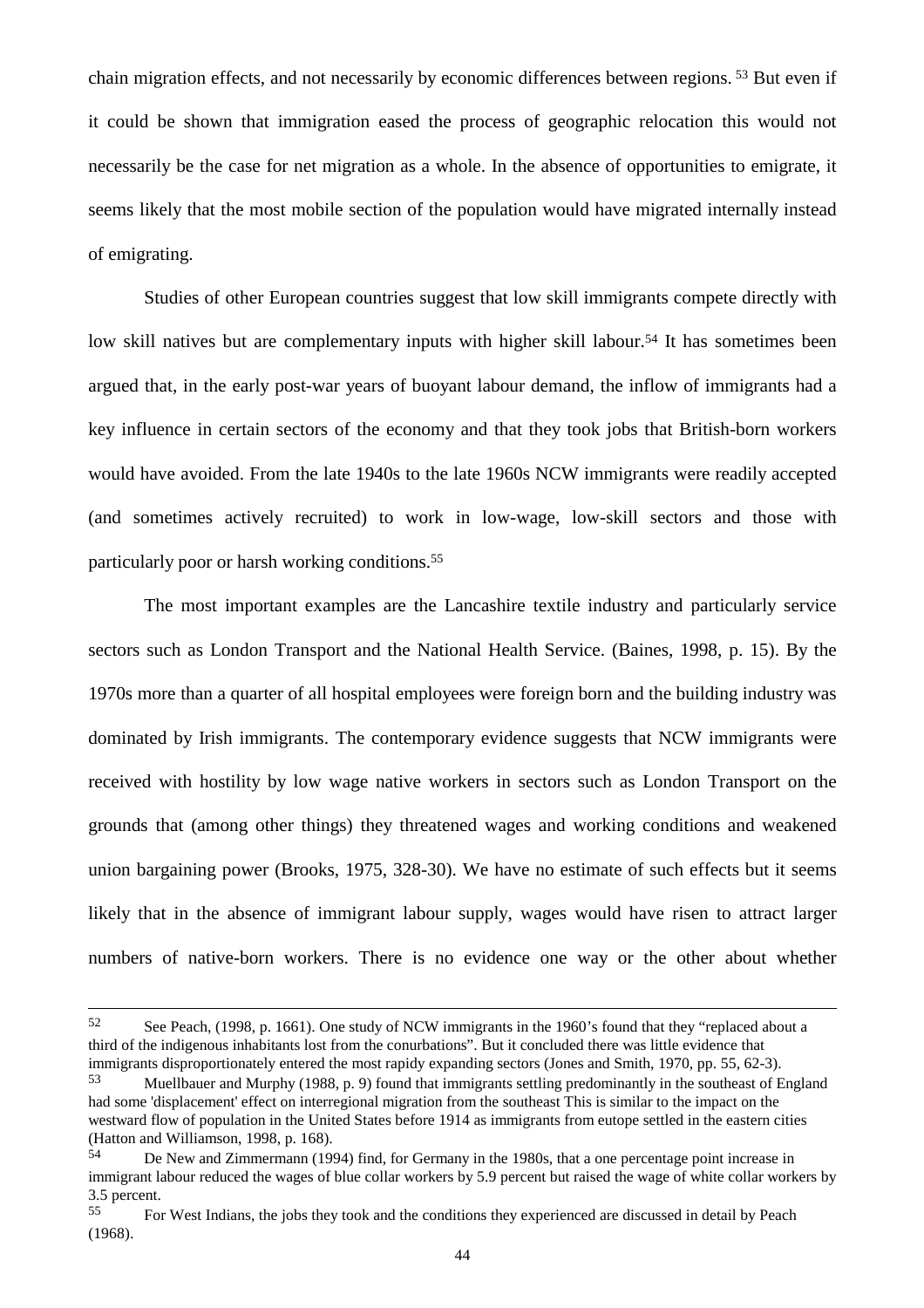immigrants were complementary in production with native workers with different levels or sectorspecific skills.

 By the 1960s it was being argued that the key shortages in the economy were of skilled, and particularly highly skilled, labour. But again the evidence for a serious brain drain is not strong. The IPS figures record an net emigration of those with professional and managerial occupations between 1968 and 1982 of 190,000 but the net outward movement of manual and clerical workers was much larger These figures largely reflect the overall outward balance and at least by this crude measure the skill content of immigration was greater than the skill content of emigration. (see Baines, 1998, Table 3). From 1983 to 1993 the net balance of both the high skilled and the low skilled group were close to zero. But, as was highlighted in sections 4 and 5 above, immigrants and especially nonwhite immigrants evidently gain smaller returns in terms of access to jobs and the level of earnings than do the native-born. One interpretation of these findings would be that the skills embodied in immigrants are of lower value, either as a result of discrimination or because of lack of transferability than those embodied in the emigrant outflow.

 Investigations of specific high skill sectors also failed to point to a serious brain drain. An international study suggested that in 1959-69 there was a small net outflow of university trained scientists and engineers. But there was no evidence that the quality of the inflow was inferior to the outflow. There was some evidence of downward mobility among scientists and engineers which suggested that supply was going faster than demand (Fuborg (ed.), 1974, p.139). An evaluation of the international migration among university-based scientists and engineers over the period 1984-92 found a slight rise in immigration compared with the previous decade and no change in emigration. Furthermore there was no evidence of any quality differences between immigrants and emigrants. The conclusion was that "there has not, in numerical terms, been a major exodus (or brain drain) from UK universities to other countries" (Ringe, 1993, p. 63).

 Among low skill workers conditions in the labour market have deteriorated since the 1970s (see Nickell and Bell, 1995). Structural shifts in the economy and technological change have reduced the demand for unskilled labour. While the allocation of work permits and leave to remain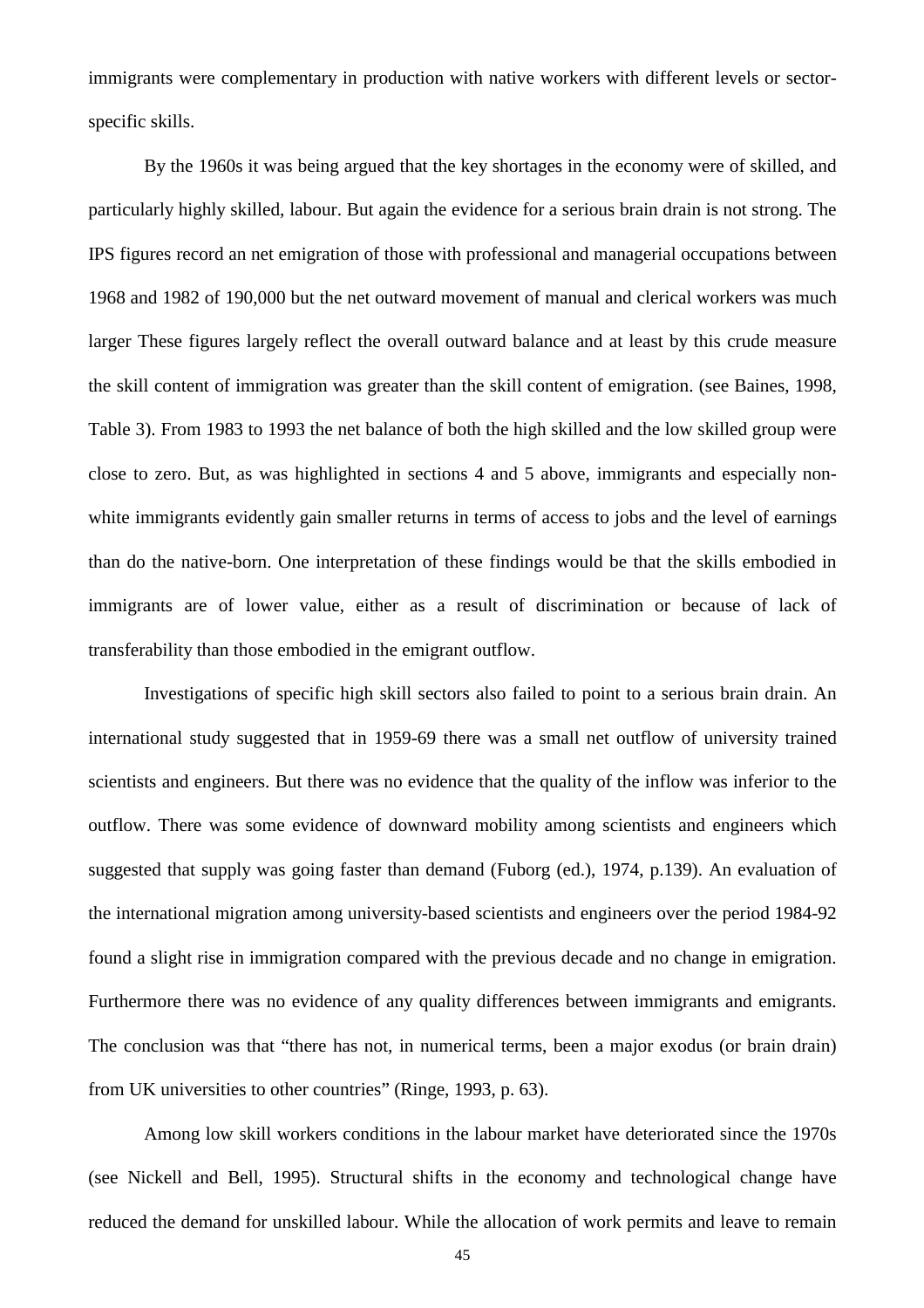should have restricted the inflow of unskilled workers and those without pre-arranged jobs, its effects have been limited. Whereas immigrants in the 1950s and 1960s found it relatively easy to move into jobs, conditions in the last two decades have made this much harder. As we have seen from the analysis in sections 4 and 5 above, employment rates are especially low and unemployment rates especially high for the most recent immigrants. And these disadvantages are particularly marked for non-whites. But the important finding is that in terms of employment, unemployment, and wage outcomes, immigrants very rapidly improve their labour market status. For non-white immigrants unemployment rates are halved in the first 5-10 years and white immigrants also experience declining unemployment incidence with length of residence. The results for earnings also point in the same direction although not for non-white immigrants. Thus although lack of skills, or lack of transferable skills, put immigrants at an initial disadvantage and therefore provide limited economic benefit, the evident labour market mismatch is largely a temporary phenomenon.

#### **Conclusion**

In this survey of Britain's experience with international migration we have touched on a variety of aspects and we have drawn on a number of different literatures. Over the last half century international migration has evolved from its traditional pattern of emigration to the white settler economies with the significant addition of immigration from NCW countries towards the present, increasingly diverse, pattern of immigration and emigration. While the bulk of migration is driven by economic incentives, the free flow of labour has been mediated or distorted by growing policy intervention. But, as we have emphasised, immigration policies have not been closely linked to labour market conditions or to economic considerations in general. They have been driven almost entirely by fears of deteriorating race relations and consequently have become inextricably linked with domestic race relations policy.

 In our outline of the growth and structure of the ethnic minority population we drew attention both to its growth (despite increasingly restrictive immigration policy) and to the economic status of ethnic minorities. One of the key indicators is education and it is worth emphasising the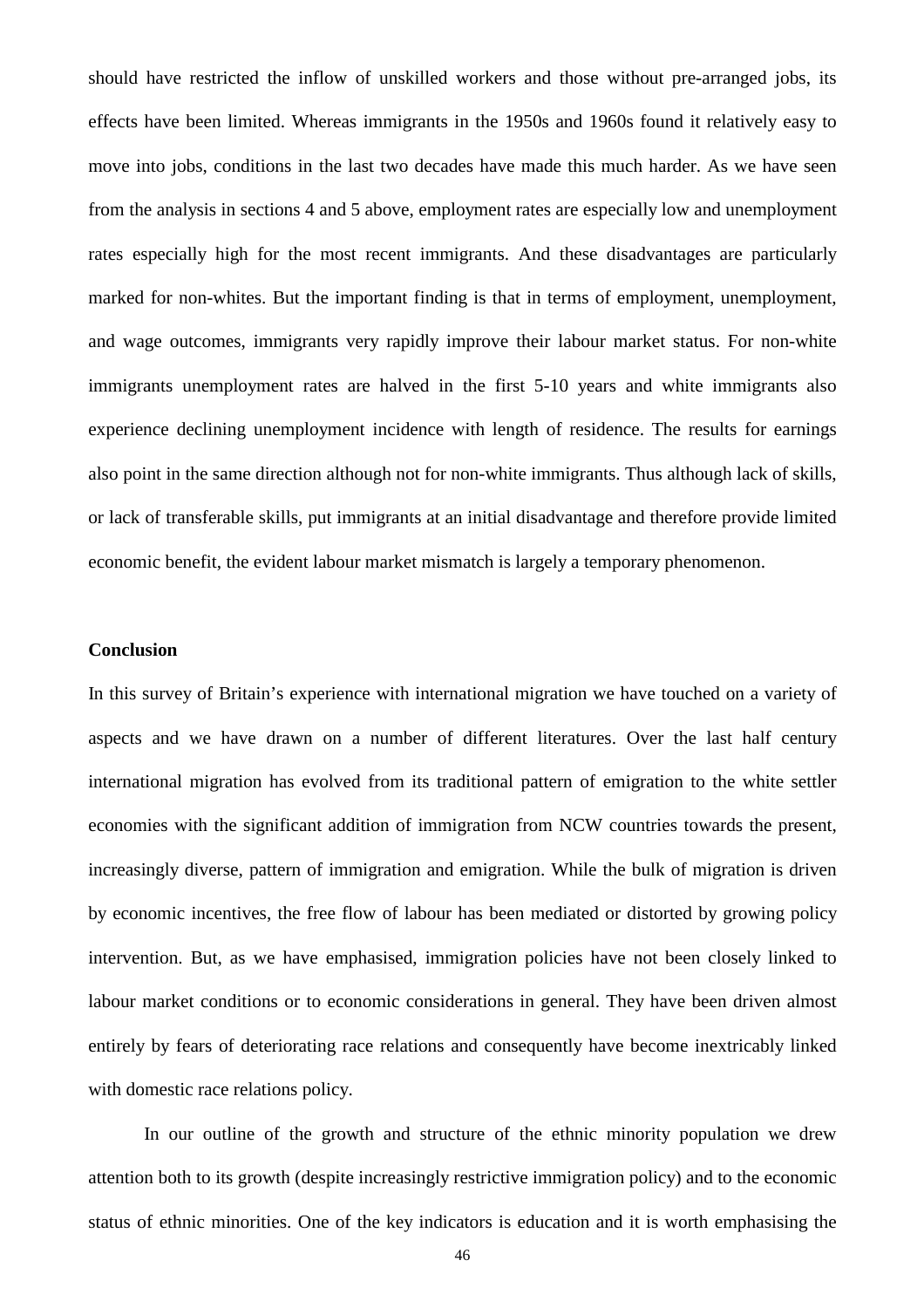rising educational levels of the ethnic minority population and in particular the strong drive to high standards of education among the second and subsequent generations. In considering education and labour market performance it is important to distinguish between immigrants and ethnic minorities and our presentation of recent research on labour market outcomes amply demonstrates this. Previous research has often interpreted labour market disadvantage as reflecting discrimination but the results presented above suggest that, in part, this disadvantage reflects the assimilation process whereby immigrants improve their labour market status with length of residence. Nevertheless significant disadvantages remain, especially for non-whites (whether first or second generation) which are not accounted for by education, experience or assimilation effects.

 The final point we have briefly touched on is arguably most important issue from an economic perspective but is the least studied: the impact of migration on the labour market and the economy as a whole. Here it is important to distinguish between the impact of immigration (which has most often been the focus of attention) and the net impact of immigration and emigration taken together. Given its overall magnitude and composition, the impact of immigration seems at most to have been modest - probably negative for workers in some low skill sectors of the economic but possibly positive in other respects. The overall impact of net migration to and from Britain would seem to have been smaller still. On any reckoning it seems likely that the social and political impacts of migration (especially immigration) vastly outweigh any conceivable economic effects.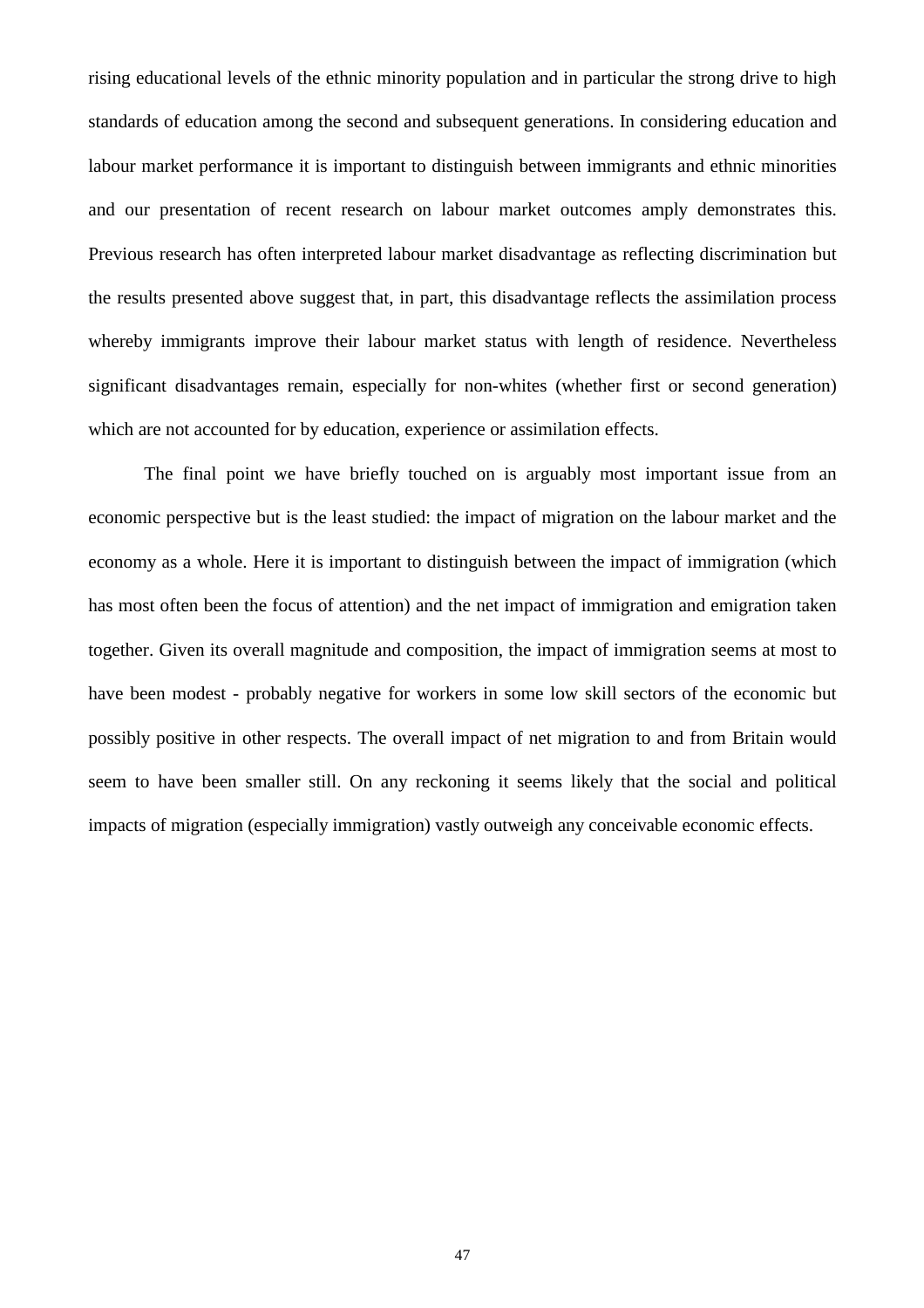#### **REFERENCES**

Anwar, M. (1986), *Race and Politics,* London: Tavistock.

Bailey, J. (1992), "International Migration," *Population Trends,* 67, 29-42.

Baines, D. E. (1998), "Immigration and Economic Growth in Britain since 1945," in N. F. R. Crafts and N. Woodward (eds), *The British Economy since 1945,* (2nd Edn), London: Oxford University Press.

Behrman, J. R. and Wolfe, B. L. (1984), "Labor Force Participation and Earnings Determinants for Women in the Special Conditions of Developing Countries", *Journal of Development Economics*, 15, 259-288.

Bell, B. D. (1997), "The Performance of Immigrants in the United Kingdom: evidence from the GHS", *Economic Journal*, 107, 333-344.

Berthoud, R. and Modood, T. (1997), *Ethnic Minorities in Britain,* London: Policy Studies Institute.

Blackaby, D. H. (1986), "An Analysis of the Male Racial Earnings Differential in the UK using the General Household Survey", *Applied Economics*, 18, 1233-1242.

Blackaby, D. H., Clark, K., Leslie, D. G. and Murphy, P. D. (1994), "Black-white Male Earnings and Employment Prospects in the 1970s and 1980s", *Economics Letters*, 46, 273-279.

Blackaby, D. H., Clark, K., Leslie, D. G. and Murphy, P. D. (1995), "The Changing Distribution of Black and White Earnings and the Ethnic Wage Gap: Evidence for Britain*", Department of Economics Discussion Paper no. 95-07*, Swansea: University of Wales.

Blackaby, D. H., Drinkwater, S. Leslie, D. G., and Murphy, P. D. (1997), "A Picture of Male and Female Unemployment among Britain's Ethnic Minorities", *Scottish Journal of Political Economy*, 44, 182-197.

Blackaby, D. H., Leslie, D. G., and Murphy, P. D. (1999), "Explaining Racial Variations in Unemployment Rates in Britain*," The Manchester School*, 97, 1-20.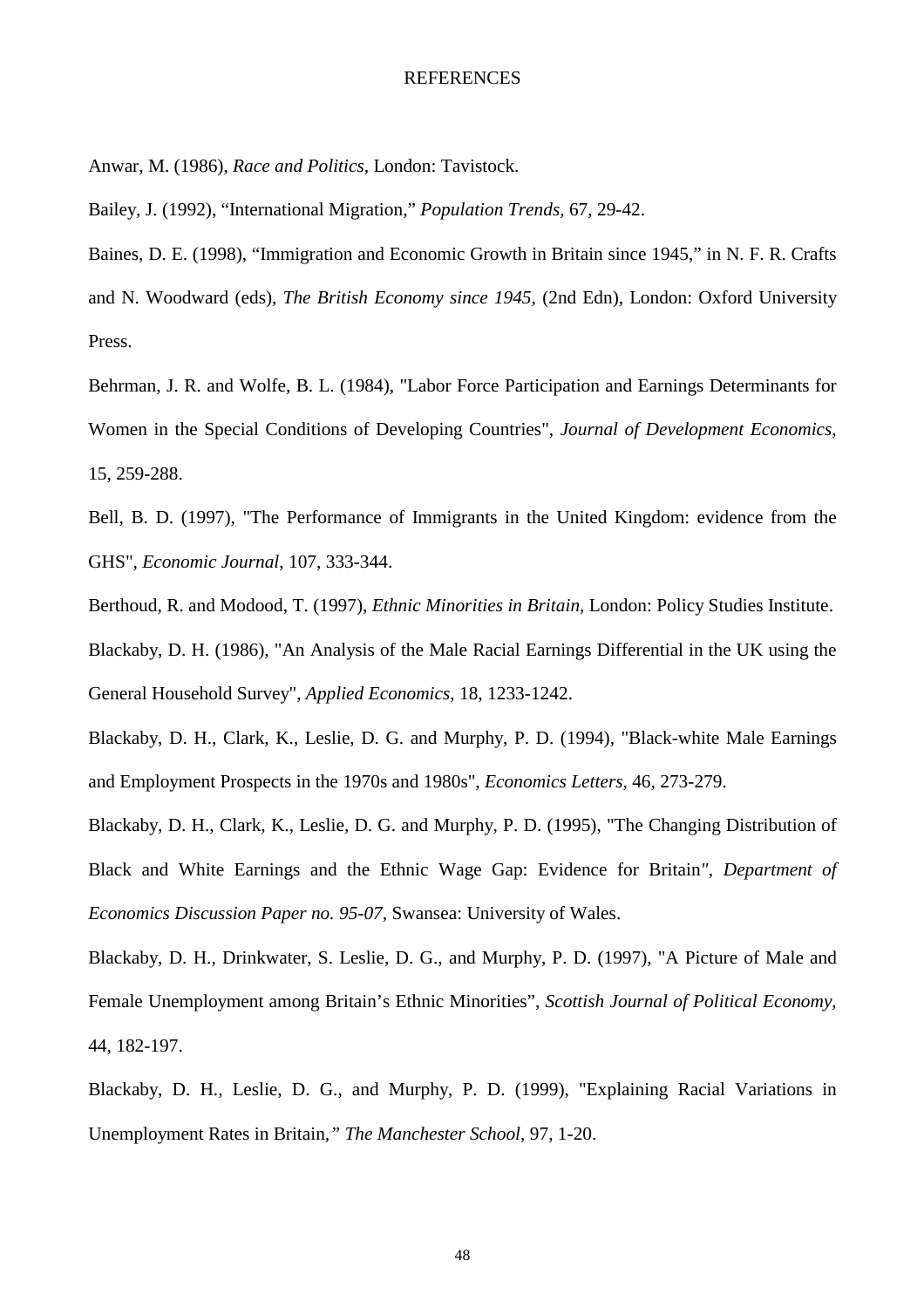Blackaby, D. H., Leslie, D. G., Murphy, P. D. and O'Leary, N. C. (1997), "Differences in White and Non-White Hourly Earnings in the 1970s and 1980s: A Manual/non-manual Perspective", *Department of Economic Discussion Paper no. 97-04*, Swansea: University of Wales.

Blackaby, D. H., Leslie, D. G., Murphy, P. D. and O'Leary, N. C. (1998), "The Ethnic Wage Gap and Employment Differentials in the 1990s: Evidence for Britain*," Economics Letters*, 58, 97-103.

Borjas, G. J. (1985), "Assimilation, Changes in Cohort Quality, and the Earnings of Immigrants", *Journal of Labor Economics*, 3, 463-489.

Borjas, G. J. (1987), "Self-Selection and the Earnings of Immigrants", *American Economic Review*, 77, 531-553.

Borjas, G. J. (1994), "The Economics of Immigration," *Journal of Economic Literature,* 32, 1667- 717.

Brown, C. (1984), *Black and White Britain: The Third PSI survey*, London: Policy Studies Institute. Boyer, G. R., Hatton. T. J. and O'Rourke, K (1994), "The Impact of Emigration on Real Wages in Ireland, 1950-1914," in T. J. Hatton and J. G. Williamson (eds), *Migration and the International Labor Market, 1850-1939,* London: Routledge.

Brooks, D. (1975), *Race and Labour in London Transport,* London: Oxford University Press.

Chiswick, B. R. (1978), "The Effect of Americanisation on the Earnings of Foreign-Born Men", *Journal of Political Economy*, 86, 897-921.

Chiswick, B. R. (1980), "The Earnings of White and Coloured Male Immigrants in Britain", *Economica*, 47, 81-87.

Chiswick, B. R. (1982), "The Employment of Immigrants in the United States", in Fellner, W. (ed.), *Contemporary Economic Problems 1982*, Washington DC: American Enterprise Institute.

Chiswick, B. R., Cohen, Y. and Zach, T. (1997), "The Labor Market Status Of Immigrants: Effects of the Unemployment Rate at Arrival and Duration of Residence", *Industrial and Labor Relations Review*, 50, 289-303.

Chiswick, B. R. and Miller P. W. (1995), "Endogeneity between Language and Earnings: Internationsl Analyses," *Journal of Labor Economics,* 13, 246-288.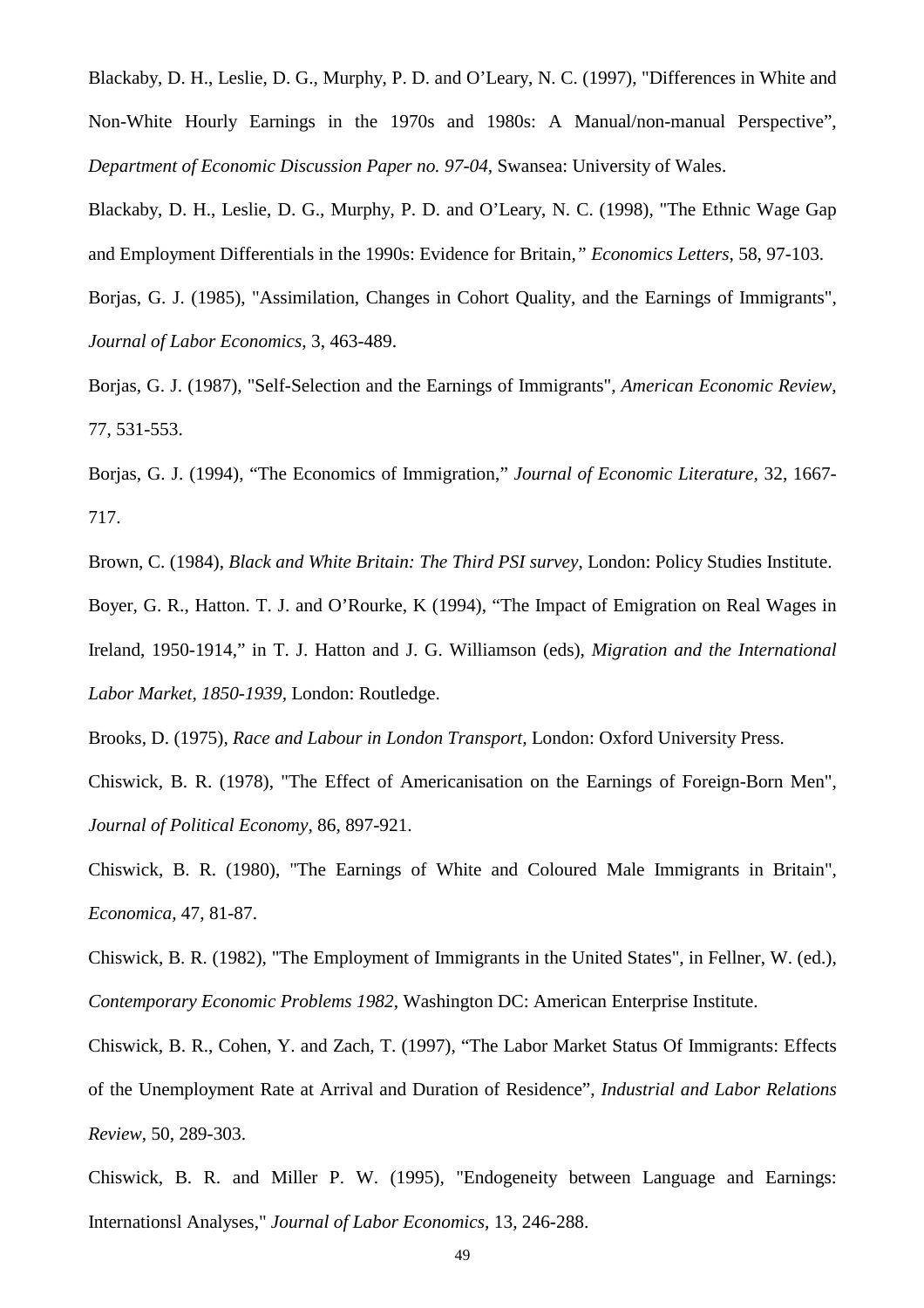Chiswick, B. R. and Hurst, M. E. (1998), "The Employment, Unemployment and Unemployment Compensation Benefits of Immigrants", *Research in Employment Policy*, 2.

Clark, K. and Drinkwater, S. (1998), "Ethnicity and Self-Employment in Britain", *Oxford Bulleitin of Economics and Statistics*, 60, 383-407.

Clark, K. and Drinkwater, S. (1999), "Pushed Out of Pulled In? Self-Employment Among Ethnic Minorities in Britain", *School of Economic Studies Discussion Paper no. 99-01*, University of Manchester.

Coleman, D. A. (1994), "The United Kingdom and International Migration: A Changing Balance," in Fassman, H. and Münz, R. (eds.) *European Migration in the Late Twentieth Century: Historical Patterns, Actual Trends and Social Implications,* Luxenberg, Austria: Edward Elgar.

Coleman, D. A. (1996), " UK Immigration Policy: 'Firm but Fair', and Failing?" *Policy Studies,* 17, 195-214.

Coleman, D. A. and Salt, J. (1992), *The British Population: Patterns, Trends and Processes,* Oxford: Oxford University Press.

Daniel, W. W. (1968), *Racial Discrimination in Britain: Based on the PEP Report*, London: Penguin Books.

De New, J, and Zimmermann, K. F. (1994), "Native Wage Impacts of Foreign Labour: A Random Effects Panel Analysis," *Journal of Population Economics,* 7, 177-192.

Dex, S. (1986), "Earnings Differentials of Second Generation West Indian and White School Leavers in Britain", *Manchester School of Economic and Social Studies*, 54, 162-179.

Dustmann, C. and Fabbri, F. (1999), "Language Proficiency and the Labour Market Performance of Immigrants in the United Kingdom", paper presented at the European Economics Association annual conference, Santiago de Compestela, September.

Fitzgerald, M. (1998), "Race and the Criminal Justice System," in T. Blackstone, B. Parekh and P. Sanders (eds.), *Race Relations in Britain: A Developing Agenda,* London: Routledge.

Ford, R. (1994), "Current and Future Migration Flows," in S. Spencer (ed.), *Strangers and Citizens:* 

*A Positive Approach to Immigrants and Refugees,* London: Rivers Oram Press.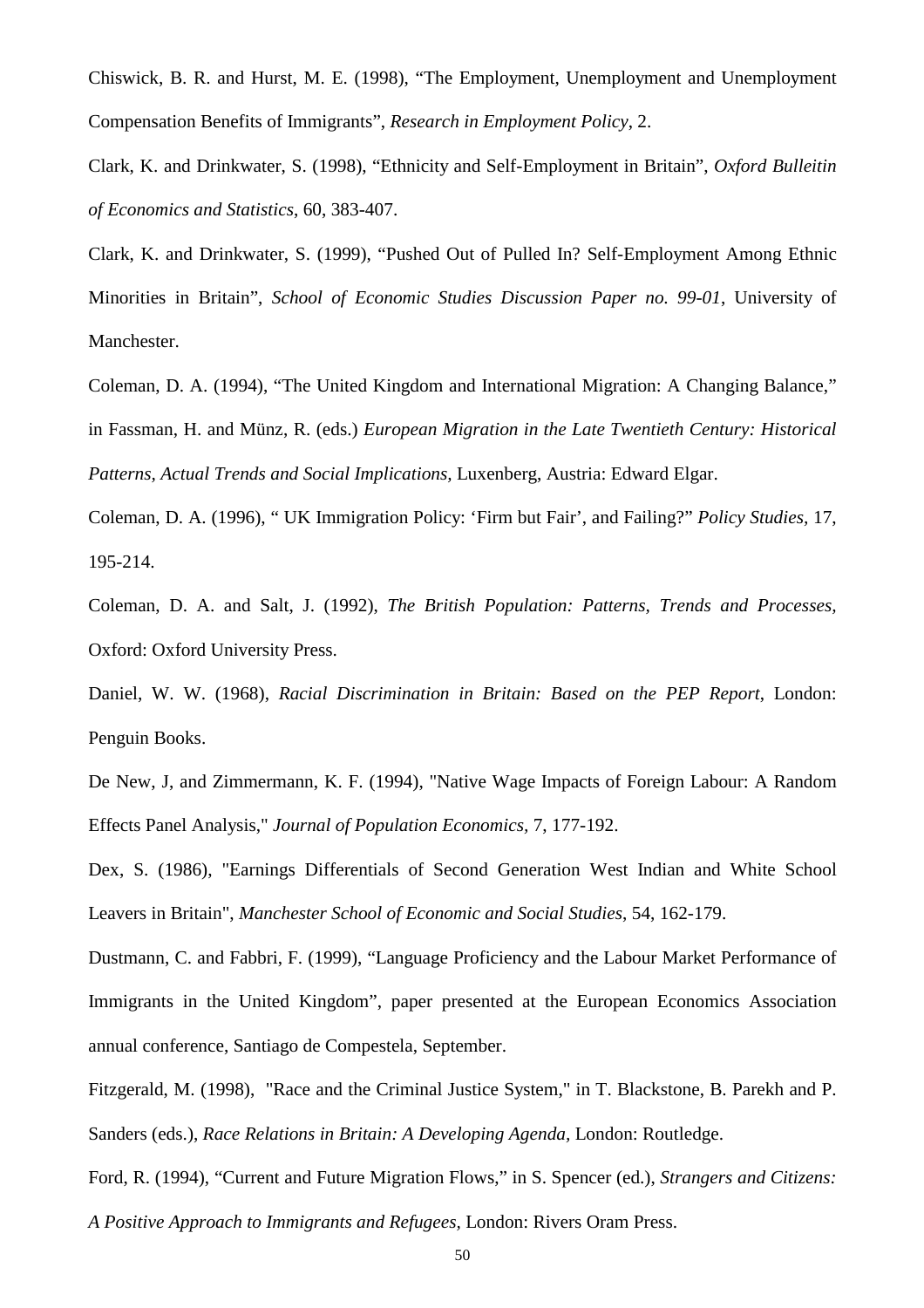Fuborg, G. (ed) (1974), *Brain Drain Statistics,* Stockholm: Committee on Research Economics (FEK).

Garvey, D. (1985), "The History of Migration Flows in the Republic of Ireland", *Population Trends,*  39, 22-30.

Gazioglu, S. (1994), "Assimilation: Compensating Differences And Job Disamenities By Using Life-cycle Adjusted Income", *International Review of Applied Economics*, 8, 157-173.

Gazioglu, S. (1996), "English Language Proficiency and the Earnings of the Turkish and Bangladeshi Immigrants in London", in S. Gazioglu (ed.), *Migrants in the European Labour Market*, Aberdeen: J-Net.

Greenwood, M. J. and McDowell, J. M. (1986), "The Factor Market Consequences of U. S. Immigration," *Journal of Economic Literature,* 24, 1738-1772.

Greenwood, M. J. and McDowell, J. M. (1994), "The National Labor Market Consequences of U.S. Immigration," in H. Giersch (ed) *Economic Aspects of International Migration,* Berlin: Springer-Verlag.

Hatton, T. J. (1995), "A Model of UK Emigration, 1870-1913," *Review of Economics and Statistics,*  77, 407-415.

Hatton, T. J. and Williamson, J. G. (1993), "After the Famine: Emigration from Ireland, 1850- 1913, *Journal of Economic History,* 53, 575-600.

Hatton. T. J. and Williamson, J. G. (1998), *The Age of Mass Migration: An Economic Analysis,* New York: Oxford University Press.

Heckman, J. J. (1976), "The Common Structure of Statistical Models of Truncation, Sample Selection and Limited Dependent Variables and a Simple Estimator for such Models*," The Annals of Economic and Social Measurement*, 5, 472-492.

Heckman, J. J. (1979), "Sample Selection Bias as a Specification Error", *Econometrica*, 47, 153- 161.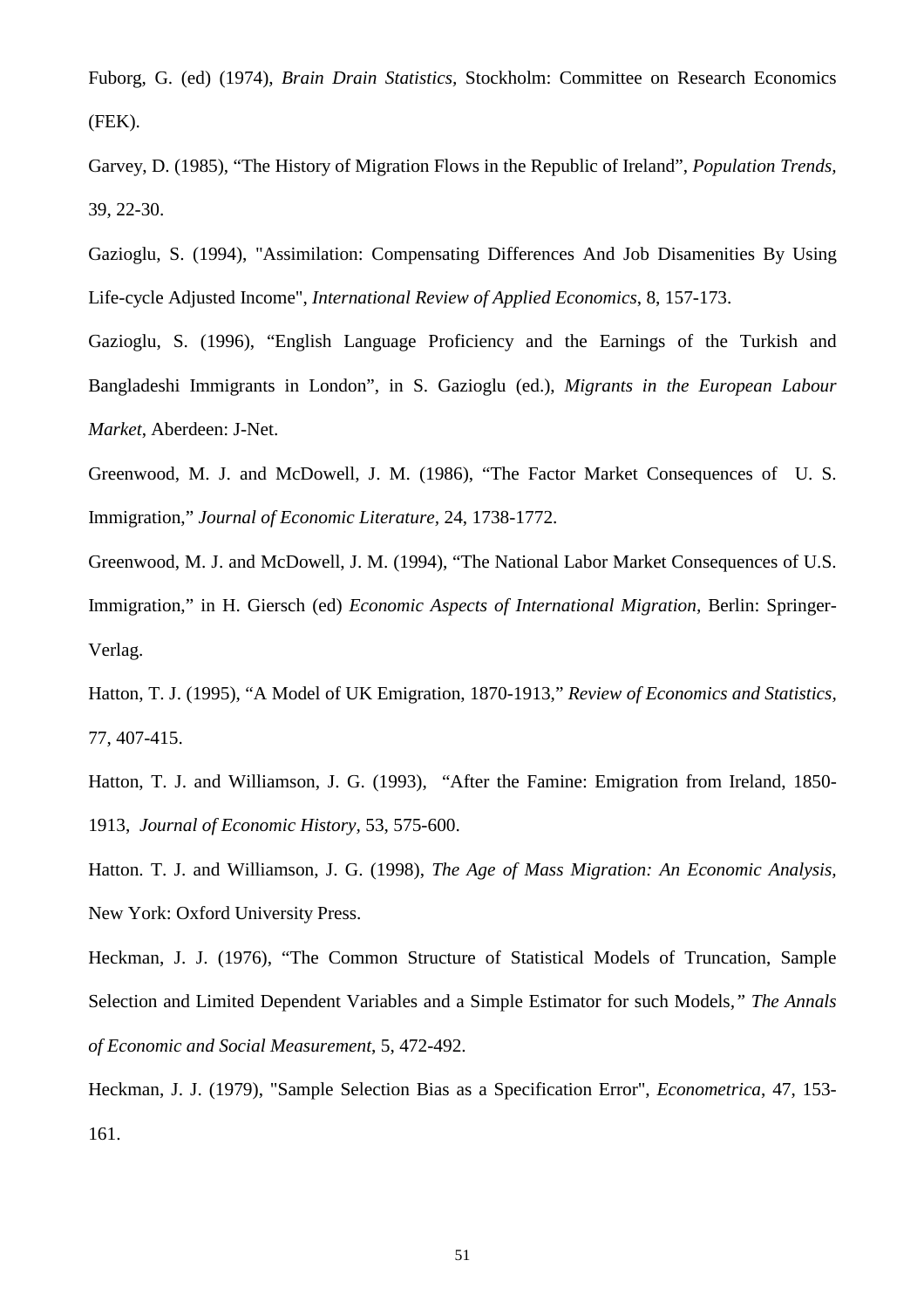Howard, C. (1993), "United Kingdom II: Immigration and the Law," in D. Kabat (ed.), *The Politics of Migration Policies: Settlement and Integration; The First World in the 1990s* (2nd edn), New York: Center for Migration Studies.

Jones, C. (1977), *Immigration and Social Policy in Britain,* London: Tavistock.

Jones, K and Smith, A. D. (1970), *The Economic Impact of Commonwealth Immigration,* London: Cambridge University Press.

Jones, T. (1993), *Britain's Ethnic Minorities: An Analysis of the Labour Force Survey,* London: Policy Studies Institute.

Kay, D. and Miles, R. (1992), *Refugees or Migrant Workers: European Volunteer Workers in Britain, 1946-1951,* London: Routledge.

Layton-Henry, Z. (1984), *The Politics of Race in Britain,* London: George Allen and Unwin.

Layton-Henry, Z. (1992), *The Politics of Immigration,* Oxford: Blackwell.

Leslie, D. and Drinkwater, S. (1999), "Staying On in Full-time Education: reasons for higher participation rates among ethnic minority males and females", *Economica*, 66, 63-77.

Leslie, D., Drinkwater, S. and O'Leary, N. (1998), "Unemployment and Earnings Among Britain's Ethnic Minorities: some signs for optimism", *Journal of Ethnic and Migration Studies*, 24, 489-506.

Mackay, D. (1996), "The Earnings Determinants of Immigrants and the Native Born in the UK

Labour Market", *Department of Economics Discussion Paper no. 96-17*, University of Aberdeen.

Mason, D. (1995), *Race and Ethnicity in Modern Britain,* Oxford: Oxford University Press.

Massey, D. S. (1988), "Economic Development and International Migration in Comparative Perspective," *Population and Development Review*, 14, 383-413.

Mayhew, K. and Rosewell, B. (1978), "Immigrants and Occupational Crowding in Great Britain", *Oxford Bulletin of Economics and Statistics*, 40, 223-248.

McCormick, B. (1986), "Evidence About the Comparative Earnings of Asian and West Indian Workers in Great Britain", *Scottish Journal of Political Economy*, 33, 97-110.

McNabb, R. and Psacharopoulos, G. (1981), "Racial Earnings Differentials in the U.K*.", Oxford Economic Papers*, 33, 413-425.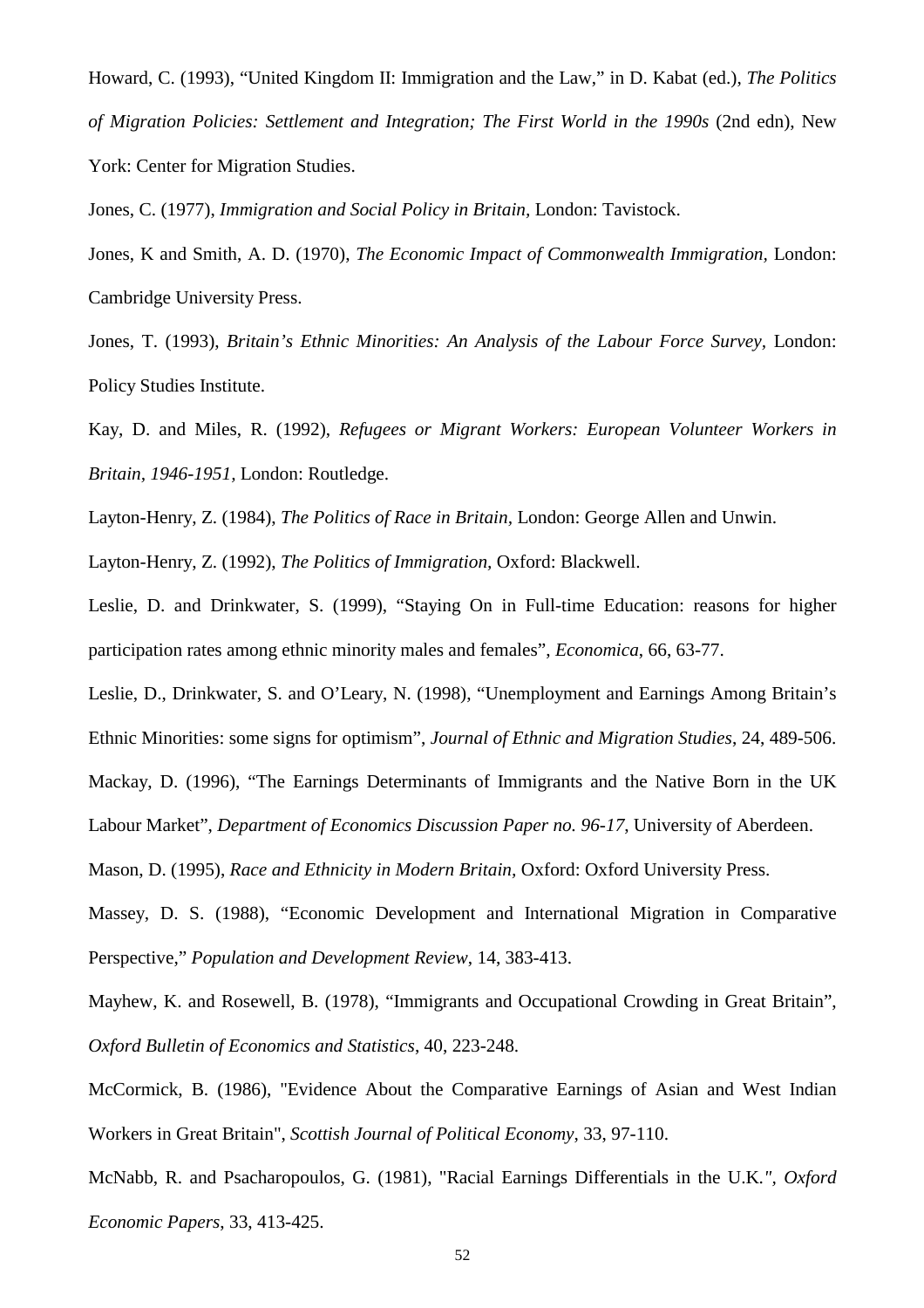Metcalf, H., Modood, T and Virdee, S. (1996), *Asian Self Employment,* London: Policy Studies Institute.

Muellbauer, J and Murphy, A. (1988), "UK House Prices and Migration: Economic and Investment Implications," Shearson Lehman Hutton UK Economics Series, Oxford.

Nickell, S. J. (1980), "A Picture of Male Unemployment In Britain", *Economic Journal*, 90,776- 794.

Nickell, S. J. and Bell, B. (1995), "The Collapse in the Demand for the Unskilled and Unemployment across the OECD," *Oxford Review of Economic Policy,* 11, 40-62.

Oaxaca, R. (1973), "Male-Female Wage Differentials in Urban Labour Markets", *International Economic Review*, 14, 693-709.

O'Grada, C. and Walsh, B. (1994), "The Economic Effects of Emigration: Ireland", in B. J. Asch (ed), *Emigration and its Effect on the Sending Country,* Santa Monica CA: Rand Corp.

O'Rourke, K, Williamson, J. G., and Hatton, T. J. (1994), "Mass Migration, Commodity Market Integration and Wage Convergence: The Late Nineteenth Century Atlantic Economy," in T. J. Hatton and J. G. Williamson (eds), *Migration and the International Labor Market, 1850-1913,* London: Routledge.

Paul, K. (1997), *Whitewashing Britain: Race and Citizenship in Postwar Britain,* London: Cornell University Press.

Peach, C. (1968), *West Indian Migration to Britain: A Social Geography*, Oxford: Oxford University Press.

Peach, C. (1978), "British Unemployment Cycles and West Indian Immigration," *New Community,* 7, 40-43.

Peach, C. (1998), "South Asian and Caribbean Ethnic Minority Housing Choice in Britain," *Urban Studies,* 35, 1657-1680.

Pissarides, C. and McMaster, I. (1990), "Regional Migration, Wages and Unemployment: Empirical Evidence and Implications for Policy," *Oxford Economic Papers,* 42, 812-831.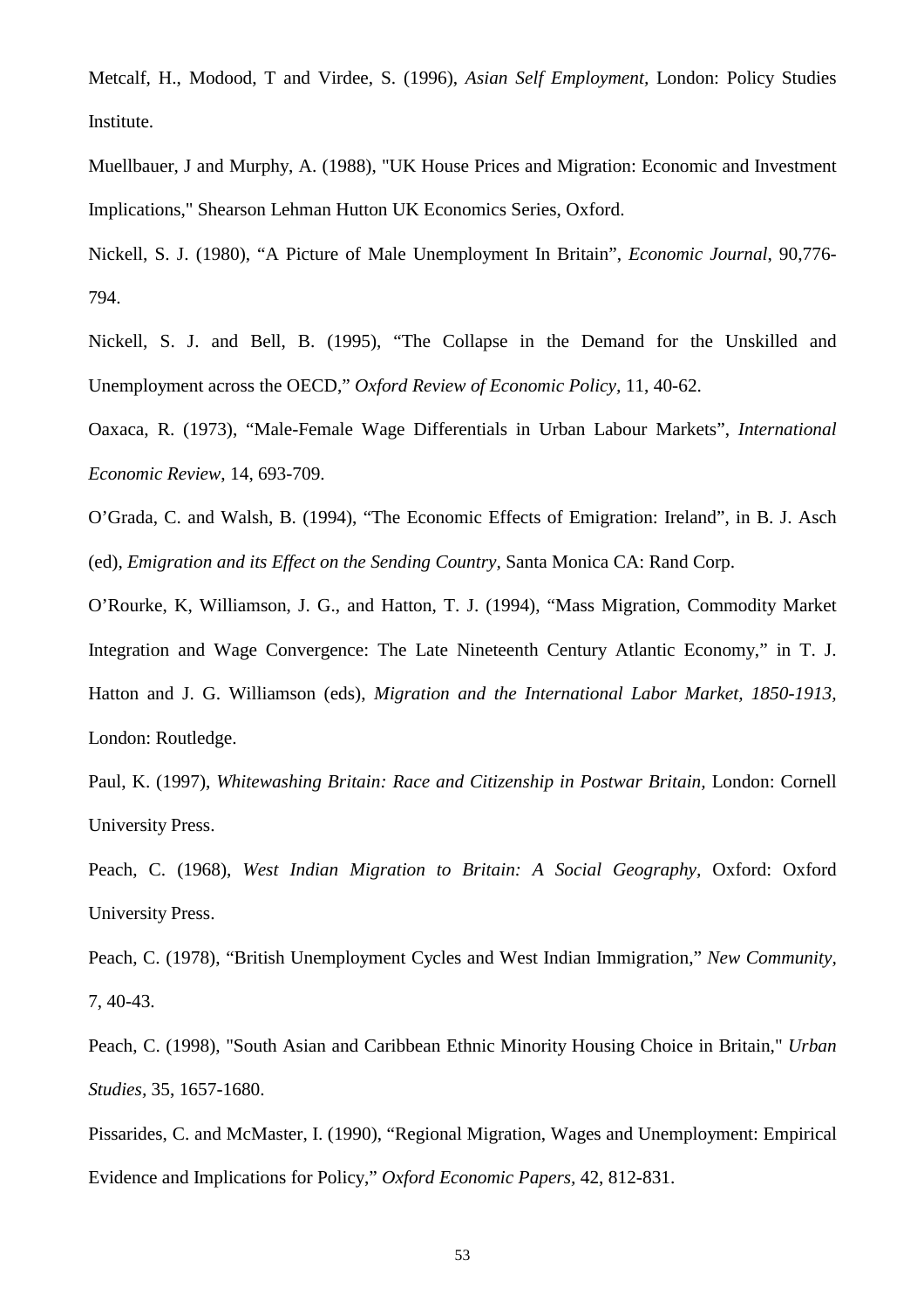Pudney, S. and Shields, M. A. (2000), "Gender, Race, Pay and Promotion in the British Nursing Profession: Estimation of a Generalised Ordered Probit Model," *Journal of Applied Econometrics,*  forthcoming.

Rees, T. (1993), "United Kingdom I: Inheriting the Empire's People," in D. Kabat (ed.), *The Politics of Migration Policies: Settlement and Integration; The First World in the 1990s* (2nd edn), New York: Center for Migration Studies.

Ringe, M. J. (1993), *The Migration of Scientists and Engineers, 1984-1992,* SEPSU Policy Study No. 8, London: Royal Society and Royal Academy of Engineers.

Salt, J. (1995), "Foreign Workers in the United Kingdom: Evidence from the Labour Force Survey", *Employment Gazette*, 103, 11-19.

Shaw, C. (1988), "Components of Growth in the Ethnic Minority Population," *Population Trends,* 52, 26-30.

Shaw, C. (1998), "1996 Based National Population Projections for the UK and Constituent Countries," *Population Trends,* 91.

Shields, M. A. and Wheatley Price, S. (1998), "The Earnings of Male Immigrants in England: Evidence from the quarterly LFS", *Applied Economics,* forthcoming.

Shields, M.A. and Wheatley Price, S. (1999a), "Ethnic Differences in British Employer-funded On and Off-the job Training", *Applied Economics Letters*, 6, 421-429.

Shields, M.A. and Wheatley Price, S. (1999b), "Ethnic Differences in Incidence and Determinants of Employer-funded Training in Britain", *Scottish Journal of Political Economy,* forthcoming.

Shields, M.A. and Wheatley Price, S. (1999c), "The English Language Fluency and Occupational Success of Ethnic Minority Immigrant Men Living in English Metropolitan Areas", *Discussion Paper in Public Sector Economics no. 99/4*, Leicester: University of Leicester.

Shields, M.A. and Wheatley Price, S. (1999d), "Language Fluency and Employment Prospects: evidence from Britain's Ethnic Minorities", *mimeo*, University of Leicester.

Skellington, R. (1996), *'Race' in Britain Today,* (2nd edn), London: Open University Press.

Sly, F. (1994), "Ethnic Groups and the Labour Market", *Employment Gazette*, 102, 147-159.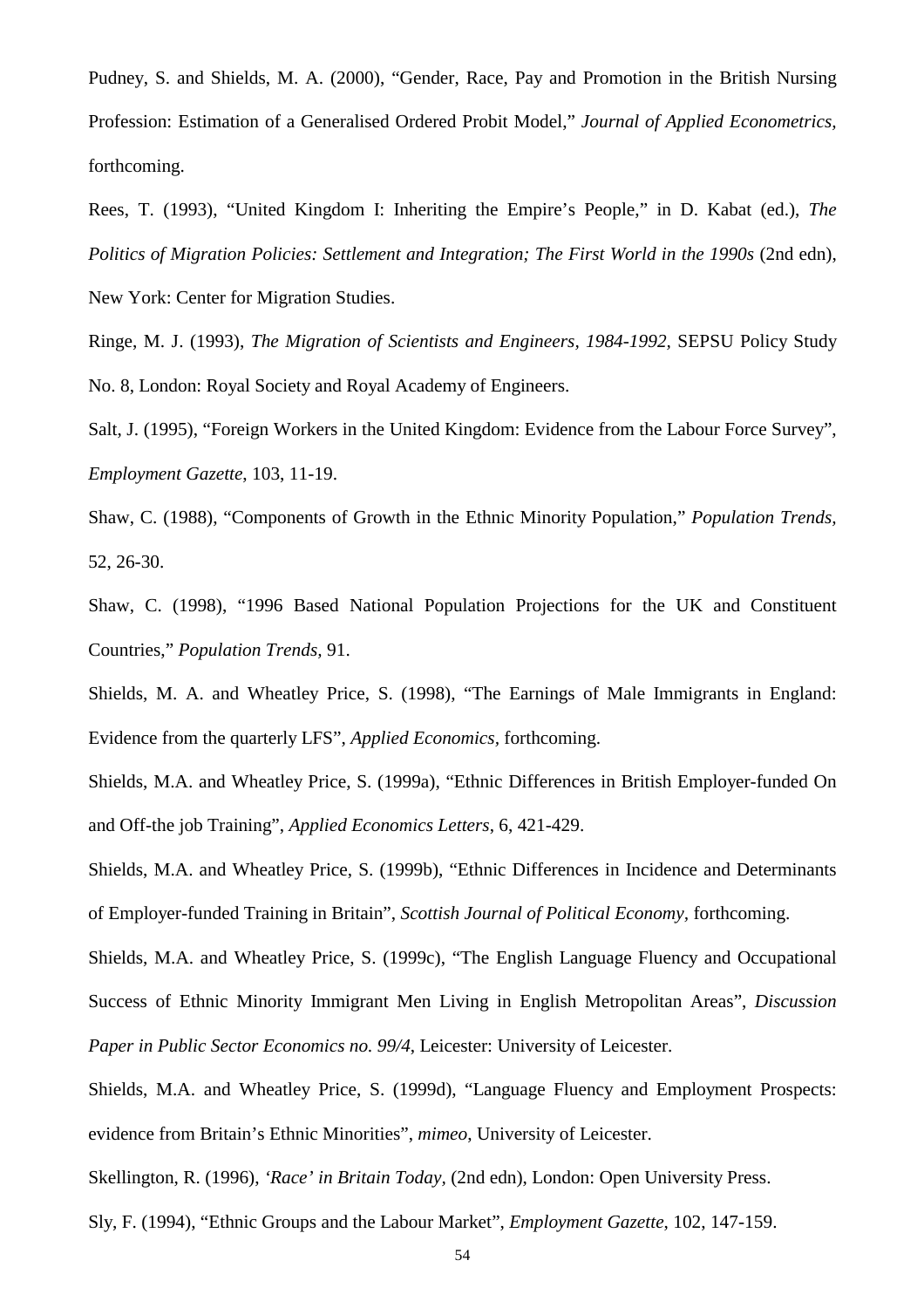Sly, F. (1995), "Ethnic Groups And The Labour Market: Analyses from the Spring 1994 Labour Force Survey", *Employment Gazette*, 103, 251-261.

Sly, F. (1996), "Ethnic Minority Participation In The Labour Market: trends from the Labour Force Surveys 1984-1995", *Labour Market Trends*, 259-270.

Sly, F., Price, A. and Risdon, A. (1997), "Trends in Labour Market Participation of Ethnic Groups: 1984-1996", *Labour Market Trends*, 295-302.

Smith, D. J. (1977), *Racial Disadvantage in Britain: The PEP Report*, London: Penguin Books.

Spencer, I. R. G. (1997), *British Immigration Policy since 1939: Making of a Multi-Racial Britain,* London: Routledge.

Spencer, S. (1996), "The Implications of Immigration Policy for Race Relations," in S. Spencer (ed.), *Strangers and Citizens: A Positive Approach to Migrants and Refugees,* London: Rivers Oram Press.

Spencer, S. (1998), "The Impact of Immigration Policy on Race Relations," in T. Blackstone, B. Parekh and P. Sanders (eds.), *Race Relations in Britain: A Developing Agenda,* London: Routledge. Stewart, M. B. (1983), "Racial Discrimination and Occupational Attainment in Britain", *Economic Journal*, 93, 521-541.

Tunali, I. (1986), "A General Structure For Models of Double-selection and an Application to a Joint Migration/ Earnings Process with Remigration", *Research in Labor Economics*, 8, 235-282.

Virdee, S. (1995), *Racial Violence and Harassment,* London: Policy Studies Institute.

Wheatley Price, S. (1998a). "The Employment Adjustment of Male Immigrants in England", *Discussion Paper in Public Sector Economics no. 98/9*, Leicester: University of Leicester, revised version forthcoming in the *Journal of Population Economics*, 2000.

Wheatley Price, S. (1998b). "The Unemployment Experience of Male Immigrants in England", *Discussion Paper in Public Sector Economics no. 98/10*, Leicester: University of Leicester.

Woolford, C. (1994), "Irish Nationals in the British Labour Market", *Employment Gazette*, 102, 29- 31.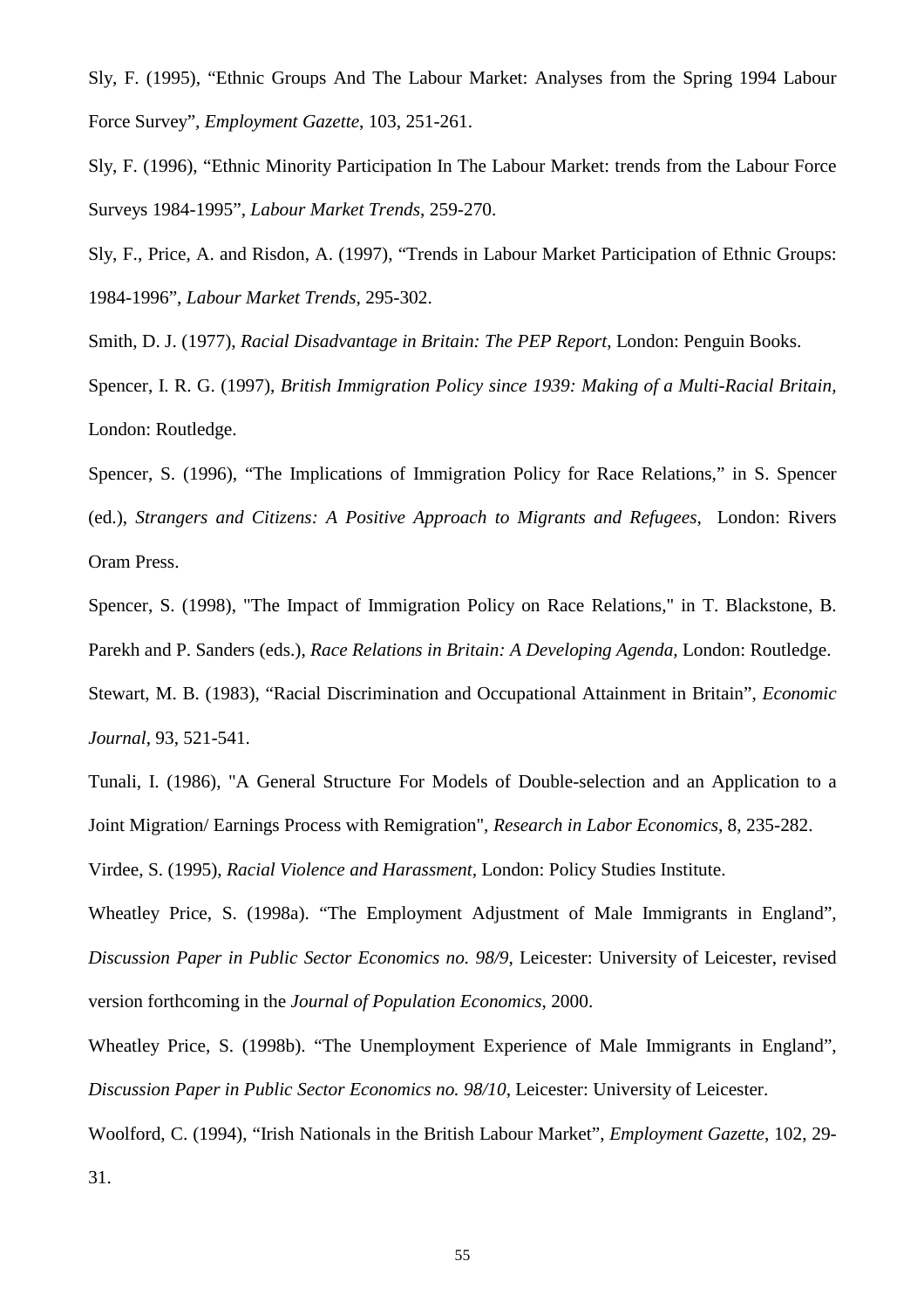# **UK Net Migration by Country**

(Country of next or last residence)

|                                   | 1965-74    | 1975-84              | 1985-94  |
|-----------------------------------|------------|----------------------|----------|
| <b>Commonwealth and Pakistan</b>  |            |                      |          |
| Australia                         | $-507.6$   | $-146.9$             | $-115.0$ |
| Canada                            | $-259.3$   | $-121.1$             | $-32.6$  |
| New Zealand                       | $-80.5$    | $-17.2$              | $+28.3$  |
| South Africa                      | $-114.7$   | $-19.9$              | $+52.0$  |
| <b>Other African Commonwealth</b> | $+73.4$    | $+46.6$              | $+58.4$  |
| Bangladesh, India, Sri Lanka      | $+177.4$   | $+117.1$             | $+90.5$  |
| Pakistan                          |            | $+99.6$              | $+64.5$  |
| Caribbean Commonwealth            | $+12.8*$   | $+7.7$               | $+1.2$   |
| <b>Other Commonwealth</b>         | $+66.1$    | $+32.2$              | $+27.9$  |
| Foreign                           |            |                      |          |
| European Union                    | $-2.8$     | $23.6\dagger$        | $+63.6$  |
| <b>Rest of Europe</b>             | $+20.9$    | $-29,0$ <sup>+</sup> | $+22.2$  |
| <b>United States</b>              | $-29.6$    | $-102.5$             | $-63.1$  |
| <b>Rest of America</b>            | $+6.5$     | $-2.0$               | $-6.1$   |
| Middle East                       | $+0.0$ .** | $-89.2$ ‡            | $-10.0$  |
| Other Foreign                     |            | $+31.2$              | $+51.0$  |

**Sources:** OPCS International Migration, 1974, 1984, 1994

**Notes:** Average annual net migration in thousands (+ = net immigration)

\* West Indies only

\*\* Includes Pakistan

† EU countries before enlargement in 1981

‡ 1976 - 84 only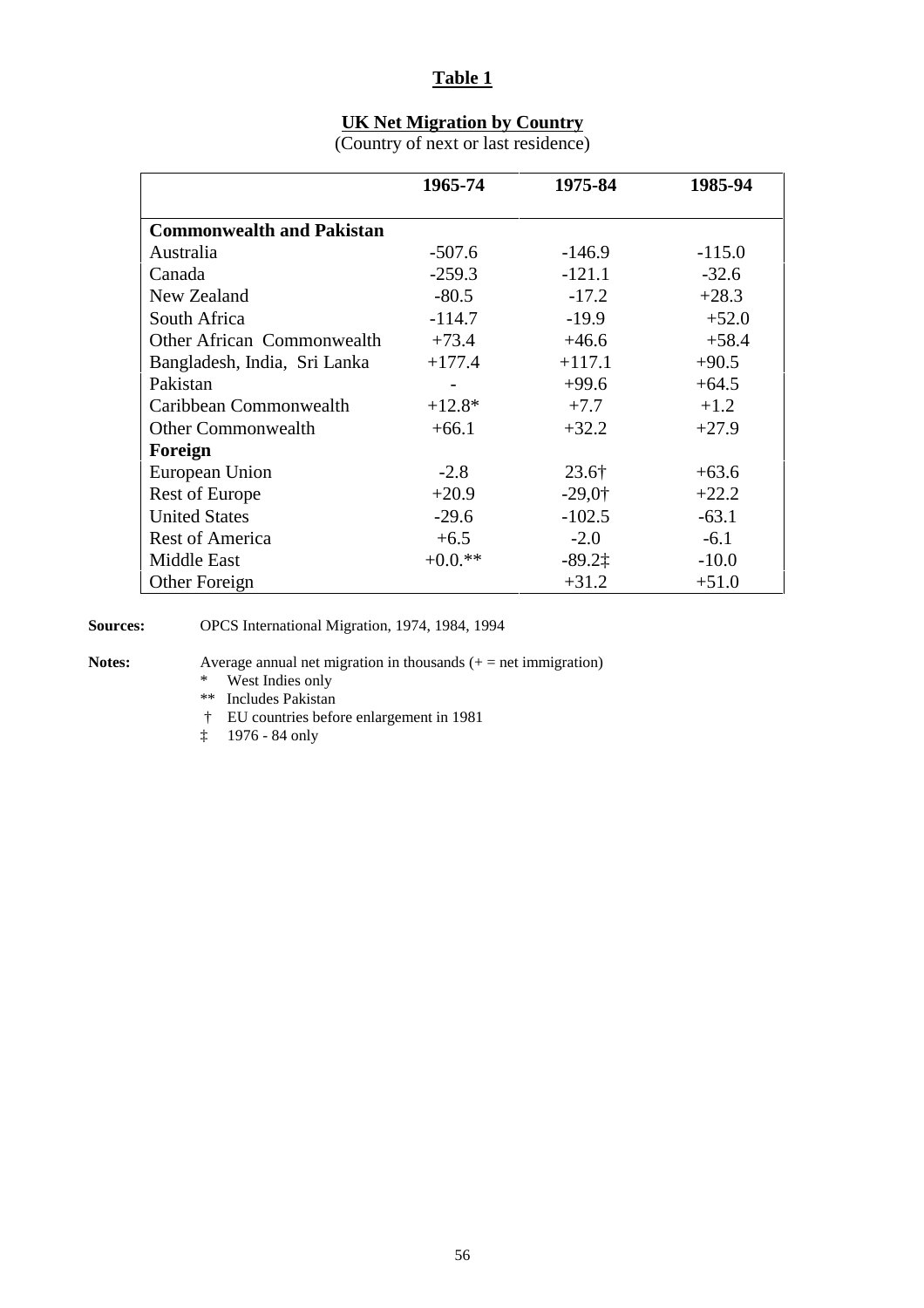| <b>Ethnicity</b>       | <b>Population Share</b> | <b>Born Overseas</b> | <b>Female</b> | Age Under 16 | Age $60+$ |
|------------------------|-------------------------|----------------------|---------------|--------------|-----------|
| White                  | 94.5                    | 4.2                  | 51.7          | 19.3         | 22.1      |
| <b>Black Carribean</b> | 0.9                     | 46.3                 | 52.1          | 21.9         | 10.9      |
| <b>Black African</b>   | 0.4                     | 63.6                 | 49.7          | 29.3         | 2.7       |
| <b>Black Other</b>     | 0.3                     | 15.6                 | 50.9          | 50.6         | 20.7      |
| Indian                 | 1.5                     | 58.1                 | 49.7          | 29.5         | 6.8       |
| Pakistan               | 0.9                     | 49.5                 | 48.5          | 42.6         | 3.7       |
| Bangladeshi            | 0.3                     | 63.4                 | 47.8          | 47.2         | 3.3       |
| Chinese                | 0.3                     | 71.6                 | 50.5          | 23.3         | 5.7       |
| Other Asian            | 0.4                     | 78.1                 | 52.6          | 24.4         | 4.1       |
| Other Other            | 0.5                     | 40.2                 | 48.3          | 41.7         | 5.0       |

# **Ethnic Minorities in the 1991 Census (GB)**

**Source:** 1991 Census, *Ethnic Group and Country of Birth* Vol;. 2, London: HMSO, 1993.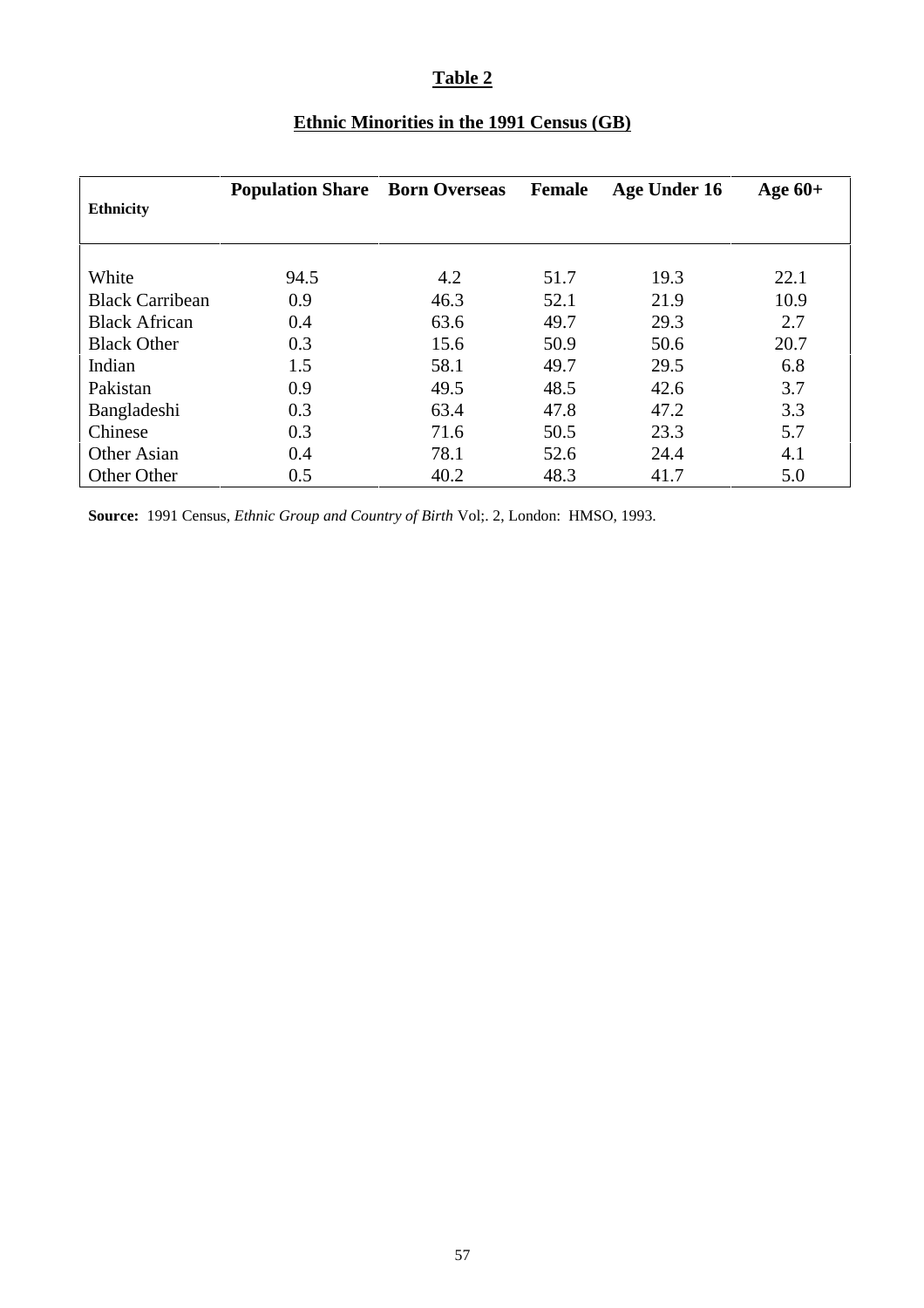|                  | <b>English spoken</b><br>fairly well |       |     | <b>Highest Qualification</b><br>below 'O' level | <b>Highest Qualification</b><br>degree |       |
|------------------|--------------------------------------|-------|-----|-------------------------------------------------|----------------------------------------|-------|
| <b>Ethnicity</b> | men                                  | women | men | women                                           | men                                    | women |
|                  |                                      |       |     |                                                 |                                        |       |
| White            |                                      |       | 31  | 38                                              | 11                                     | 8     |
| Caribbean        |                                      |       | 44  | 34                                              | 6                                      | 3     |
| Indian           | 81                                   | 70    | 35  | 40                                              | 24                                     | 19    |
| African-Asian    | 91                                   | 86    | 32  | 32                                              | 20                                     | 15    |
| Pakistani        | 78                                   | 54    | 48  | 60                                              | 11                                     |       |
| Bangladeshi      | 75                                   | 40    | 60  | 73                                              | 10                                     | 3     |
| Chinese          | 76                                   | 76    | 31  | 25                                              | 26                                     |       |

# **Fluency in English and Education Qualifications**

**Source:** Berthoud and Modood 1997, p. 60, 65-66.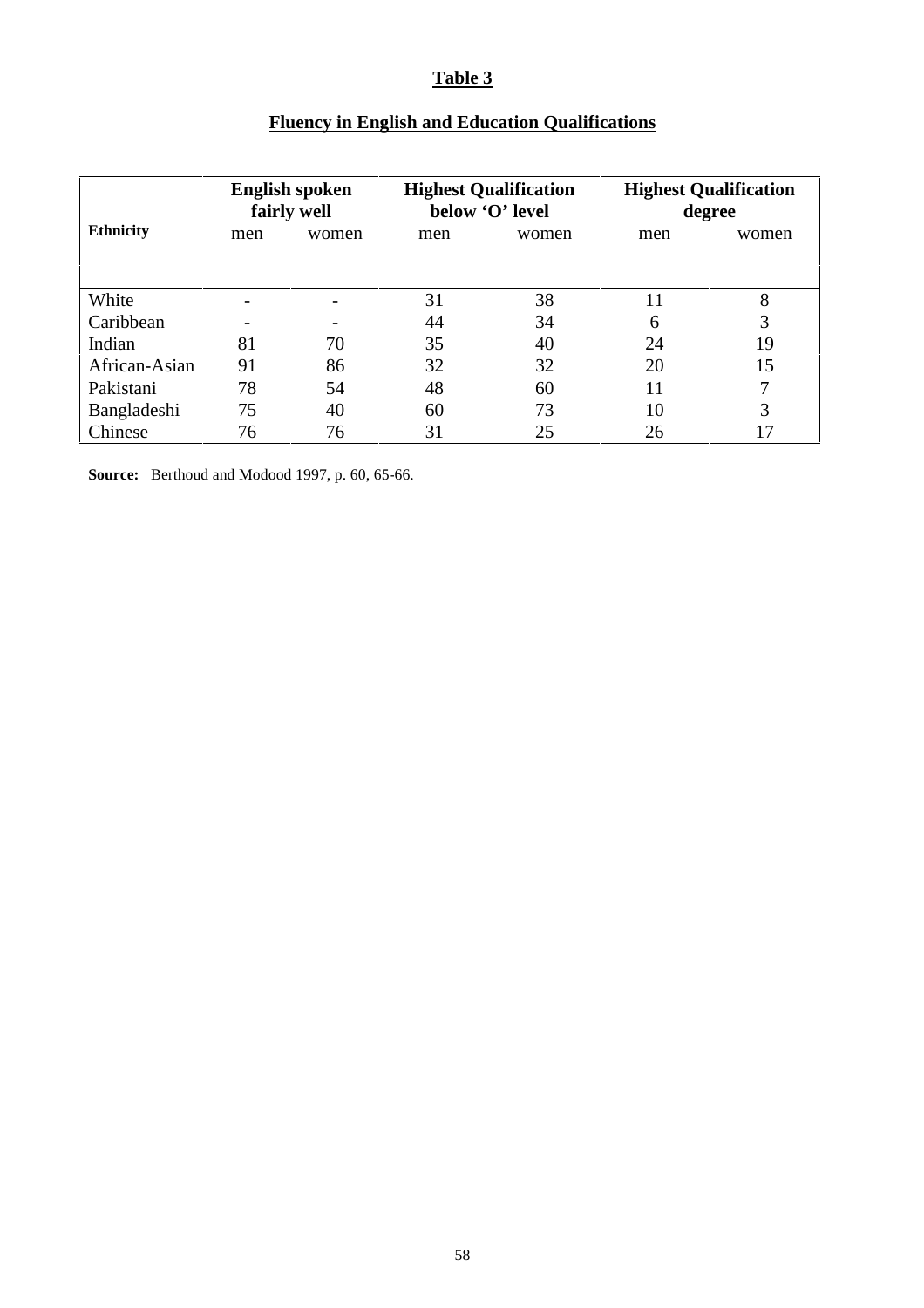|                  | 16 - 24 years old        |                            |          | 25 - 34 years old                  |          | $35 + years$ old |  |
|------------------|--------------------------|----------------------------|----------|------------------------------------|----------|------------------|--|
| <b>Ethnicity</b> | native -                 | foreign -                  | native - | foreign -                          | native - | foreign -        |  |
|                  | born                     | born                       | born     | born                               | born     | born             |  |
|                  |                          |                            |          | <b>Active In The Labour Market</b> |          |                  |  |
| White            | 79.9                     | 61.5                       | 95.6     | 90.2                               | 85.7     | 88.0             |  |
| Irish            |                          | 88.1                       |          | 94.5                               |          | 76.2             |  |
| <b>Black</b>     | 65.9                     | 51.4                       | 91.3     | 78.0                               | 93.8     | 81.5             |  |
| Indian           | 55.9                     | 64.2                       | 91.8     | 91.6                               | 74.5     | 86.6             |  |
| Pakistani        | 54.9                     | 59.3                       | 95.7     | 94.4                               |          | 77.3             |  |
| Mixed/Other      | 59.2                     | 40.6                       | 88.3     | 73.2                               | 81.3     | 85.2             |  |
|                  |                          | <b>Full-time Education</b> |          | Self-employed                      |          |                  |  |
| White            | 16.6                     | 31.6                       | 12.9     | 9.3                                | 18.8     | 21.7             |  |
| Irish            |                          | 11.1                       |          | 21.5                               |          | 22.5             |  |
| <b>Black</b>     | 26.5                     | 41.0                       | 6.5      | 9.1                                |          | 8.8              |  |
| Indian           | 42.1                     | 30.2                       | 13.9     | 20.1                               |          | 25.6             |  |
| Pakistani        | 40.0                     | 37.0                       | 18.2     | 17.3                               |          | 28.4             |  |
| Mixed/Other      | 35.8                     | 55.3                       | 9.6      | 12.1                               |          | 20.4             |  |
|                  | <b>ILO</b> Unemployed    |                            |          |                                    |          |                  |  |
| White            | 19.5                     | 23.3                       | 10.8     | 9.6                                | 8.8      | 9.8              |  |
| Irish            | $\overline{\phantom{a}}$ | 15                         |          | 17.8                               |          | 18.9             |  |
| <b>Black</b>     | 48.3                     | 66.6                       | 32.2     | 34.3                               | 26.6     | 27.0             |  |
| Indian           | 26.7                     | 23.5                       | 13.7     | 11.2                               |          | 13.2             |  |
| Pakistani        | 43.9                     | 43.0                       | 30.0     | 22.0                               |          | 24.9             |  |
| Mixed/Other      | 33.0                     | 27.5                       | 17.6     | 21.1                               |          | 14.2             |  |

#### **Labour Force Status Of Working Age Males**

**Source:** Authors calculations based on data from the Quarterly Labour Force Surveys of the United Kingdom.

**Notes:** Percentage rates of the whole working age (16-64 years olds) population are reported, except for the selfemployment and ILO unemployment rates which are a percentage of the Labour force (or economically active population). They are derived using the whole sample of each Quarterly Labour Force Survey from 1992q4 to 1994q3. The 1991 Census weights were used to provide population estimates provided each reported cell contained a statistically reliable sample size (over 10000 equivalent persons), otherwise the cell is left blank. Full-time education rates are only reported for 16-24 year olds and self-employment rates are only provided for 25 + year old men as the other categories contained too few cases.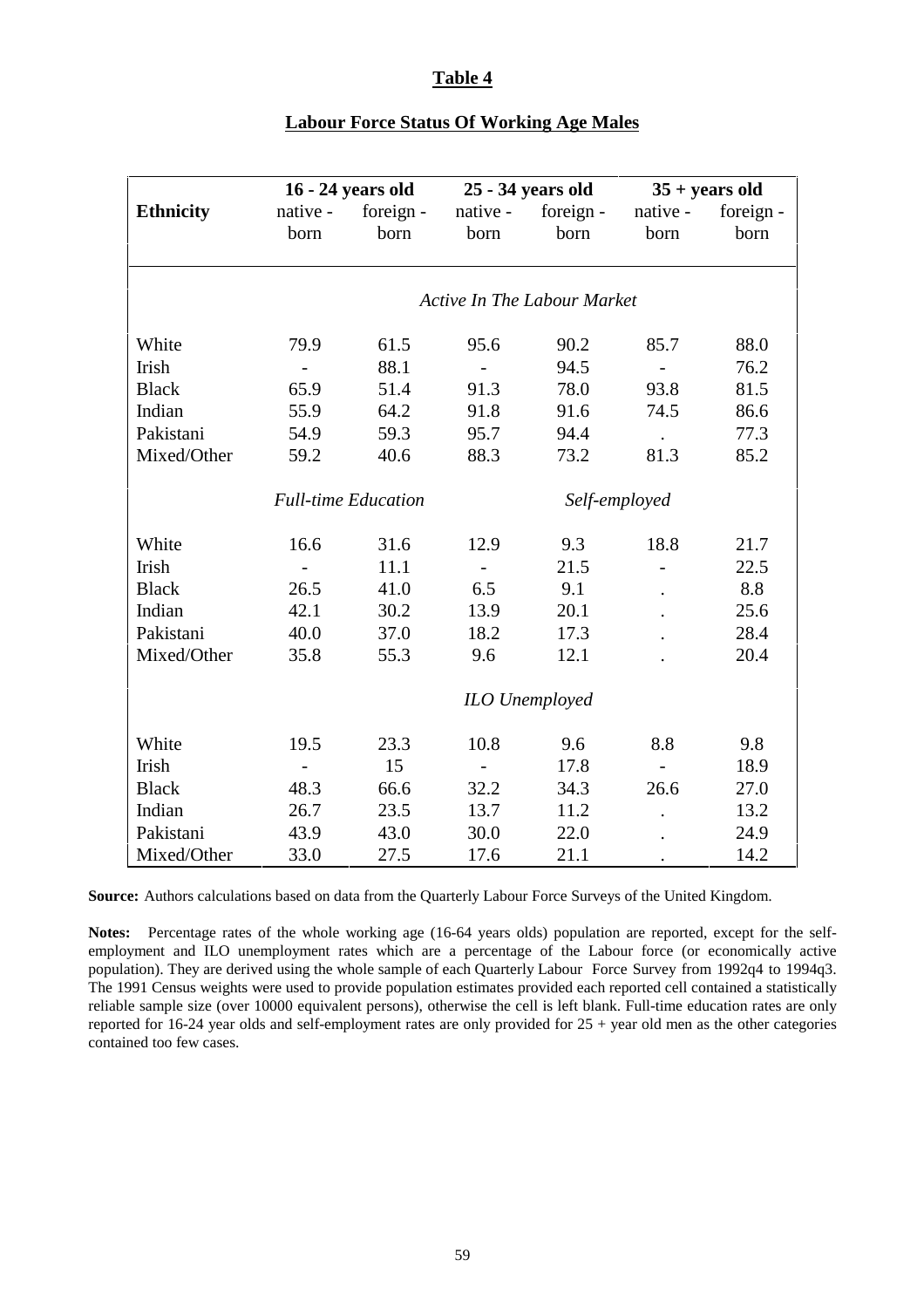## **Table 5 Predicted Percentage Rates of Employment in England 1993-4: White and Non-White Males Aged 25-64 With Mean Characteristics**

|                                      | <b>Native Born</b>    |                       |                       | <b>Foreign Born</b>   |
|--------------------------------------|-----------------------|-----------------------|-----------------------|-----------------------|
| <b>Variable</b>                      | White                 | Non-White             | White                 | Non-White             |
|                                      |                       |                       |                       |                       |
| Person with average characteristics  | 83.34                 | 71.71                 | 80.22                 | 69.42                 |
| 2 less years of education            | 80.22                 | 68.15                 | 77.43                 | 69.31                 |
| 2 more years of education            | 86.05                 | 73.01                 | 82.74                 | 69.54                 |
| 5 less years of experience           | 85.39                 | 66.37                 | 82.14                 | 72.79                 |
| 5 more years of experience           | 78.95                 | 73.48                 | 76.38                 | 63.01                 |
| Not married or living together       | 66.27                 | 50.63                 | 63.32                 | 54.07                 |
| Married or living together           | 86.51                 | 84.52                 | 83.86                 | 71.90                 |
| No dependent children aged $< 16$    | 84.73                 | 77.75                 | 81.03                 | 71.74                 |
| One dependent child aged $< 16$      | 83.83                 | 64.41                 | 81.99                 | 68.73                 |
|                                      |                       | 63.09                 |                       | 73.20                 |
| Two dependent children aged $< 16$   | 81.93                 |                       | 78.30                 |                       |
| Three dependent children aged $< 16$ | 67.28                 | 38.06                 | 72.58                 | 59.66                 |
| Living in the Midlands               | 83.87                 | 76.52                 | 77.44                 | 68.72                 |
| Living in the North                  | 79.36                 | 73.12                 | 78.81                 | 67.11                 |
| Living in the South                  | 86.16                 | 78.70                 | 82.72                 | 78.03                 |
| Living in Greater London             | 82.08                 | 66.12                 | 79.08                 | 67.22                 |
| Immigrated Pre-1955                  | $\tilde{\phantom{a}}$ | $\tilde{\phantom{a}}$ | 80.15                 | 72.20                 |
| Immigrated 1955-1959                 |                       |                       | 84.64                 | 77.36                 |
| Immigrated 1960-1964                 |                       |                       | 84.42                 | 73.84                 |
| Immigrated 1965-1969                 |                       |                       | 83.32                 | 73.91                 |
| Immigrated 1970-1974                 |                       |                       | 79.33                 | 74.81                 |
| Immigrated 1975-1979                 |                       |                       | 79.47                 | 72.29                 |
| Immigrated 1980-1984                 |                       |                       | 64.53                 | 65.98                 |
| Immigrated 1985-1989                 |                       |                       | 80.07                 | 59.17                 |
| Immigrated 1990-1994                 |                       |                       | 63.14                 | 35.52                 |
| Born in Ireland                      |                       |                       | 75.97                 | $\tilde{\phantom{a}}$ |
| Born in the USA                      |                       |                       | 91.09                 | $\tilde{\phantom{a}}$ |
| Born in Canada, NZ or Australia      |                       |                       | 87.19                 |                       |
| Born in SW Europe                    |                       |                       | 85.81                 |                       |
| Born in Italy                        |                       |                       | 82.81                 | $\tilde{\phantom{a}}$ |
| Born in Germany                      |                       |                       | 80.44                 |                       |
| Born in NW Europe                    |                       |                       | 85.64                 | $\tilde{\phantom{a}}$ |
| Born in SE Europe                    |                       |                       | 75.13                 | $\thicksim$           |
| Born in Eastern Europe               |                       |                       | 71.94                 | $\thicksim$           |
| Born in USA/CAN/NZ/AUS/EUR           |                       |                       | $\tilde{\phantom{a}}$ | 73.51                 |
| Born in the Middle East or N Africa  |                       | J                     | 72.30                 | 61.49                 |
| Born in Kenya                        |                       |                       | $\tilde{\phantom{a}}$ | 81.37                 |
| Born in Uganda                       |                       |                       |                       | 73.73                 |
| Born in Central & E Africa           |                       |                       |                       | 54.66                 |
| Born in W Africa                     |                       |                       |                       | 58.42                 |
|                                      |                       |                       |                       |                       |
| Born in W, Central & E Africa        |                       |                       | 91.12                 | $\tilde{\phantom{a}}$ |
| Born in S Africa                     |                       |                       | 83.35                 | 68.76                 |
| Born in Jamaica                      |                       |                       | $\tilde{}$            | 72.00                 |
| Born in the rest of the Caribbean    |                       |                       | $\sim$                | 68.58                 |
| Born in the Caribbean                |                       |                       | 59.39                 | $\tilde{\phantom{a}}$ |
| Born in Bangladesh                   |                       |                       | $\tilde{}$            | 53.72                 |
| Born in Sri Lanka                    |                       |                       |                       | 76.01                 |
| Born in Pakistan                     |                       |                       |                       | 62.46                 |
| Born in Bangladesh, SL or Pakistan   |                       |                       | 73.56                 | $\sim$                |
| Born in India                        |                       |                       | 78.18                 | 73.15                 |
| Born in HK, Malaysia or Singapore    |                       |                       | 72.92                 | 77.25                 |
| Born in the rest of the world        |                       |                       | 80.54                 | 73.75                 |
|                                      |                       |                       |                       |                       |
| Sample Size                          | 67679                 | 593                   | 3206                  | 3560                  |

**Source:** Wheatley Price (1998a).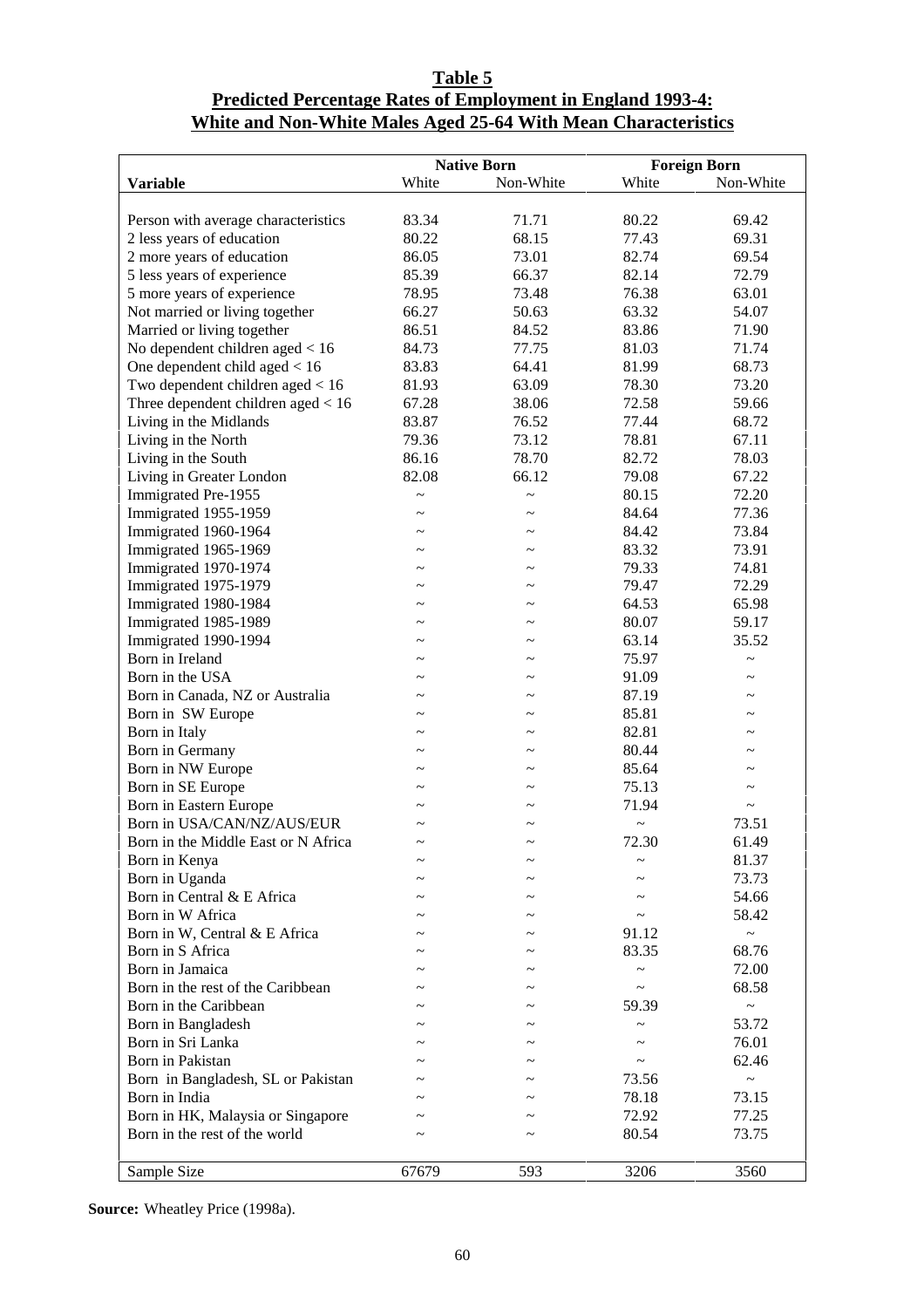## **Table 6 Predicted Percentage Rates of Unemployment (ILO Definition) in England 1993-4: White and Non-White Males Aged 25-64 With Mean Characteristics**

|                                      | <b>Native Born</b>    |             | <b>Foreign Born</b>   |                       |
|--------------------------------------|-----------------------|-------------|-----------------------|-----------------------|
| <b>Variable</b>                      | White                 | Non-White   | White                 | Non-White             |
|                                      |                       |             |                       |                       |
| Person with average characteristics  | 7.87                  | 20.75       | 8.79                  | 16.52                 |
| 2 less years of education            | 11.53                 | 22.15       | 11.73                 | 17.88                 |
| 2 more years of education            | 5.30                  | 19.42       | 6.53                  | 15.25                 |
| 5 less years of experience           | 8.09                  | 22.49       | 8.58                  | 14.88                 |
| 5 more years of experience           | 7.94                  | 20.60       | 9.10                  | 18.74                 |
| Not married or living together       | 18.00                 | 40.71       | 20.17                 | 28.87                 |
| Married or living together           | 6.35                  | 10.60       | 6.99                  | 14.93                 |
| No dependent children aged $< 16$    | 6.87                  | 16.88       | 7.64                  | 14.83                 |
| One dependent child aged $< 16$      | 8.00                  | 26.85       | 9.27                  | 18.18                 |
| Two dependent children aged $< 16$   | 8.98                  | 26.19       | 10.42                 | 14.37                 |
| Three dependent children aged $< 16$ | 17.67                 | 45.44       | 14.92                 | 21.92                 |
|                                      | 7.31                  | 18.70       | 10.05                 | 16.11                 |
| Living in the Midlands               |                       |             |                       |                       |
| Living in the North                  | 8.77                  | 21.20       | 8.02                  | 17.01                 |
| Living in the South                  | 7.09                  | 17.13       | 7.36                  | 11.01                 |
| Living in Greater London             | 9.94                  | 29.24       | 10.42                 | 19.07                 |
| Immigrated Pre-1955                  | $\tilde{\phantom{a}}$ | $\tilde{ }$ | 6.70                  | 18.52                 |
| Immigrated 1955-1959                 | $\tilde{\phantom{a}}$ |             | 8.24                  | 12.55                 |
| Immigrated 1960-1964                 |                       |             | 7.31                  | 13.69                 |
| Immigrated 1965-1969                 |                       |             | 7.90                  | 13.83                 |
| Immigrated 1970-1974                 |                       |             | 7.52                  | 13.62                 |
| Immigrated 1975-1979                 |                       |             | 11.84                 | 14.77                 |
| Immigrated 1980-1984                 |                       |             | 19.32                 | 20.88                 |
| Immigrated 1985-1989                 |                       |             | 7.49                  | 25.68                 |
| Immigrated 1990-1994                 |                       |             | 19.82                 | 41.00                 |
| Born in Ireland                      |                       |             | 12.19                 | $\tilde{\phantom{a}}$ |
| Born in the USA                      |                       |             | 3.44                  |                       |
| Born in Canada, NZ or Australia      |                       |             | 4.02                  |                       |
| Born in SW Europe                    |                       |             | 7.83                  |                       |
| Born in Italy                        |                       |             | 6.42                  |                       |
| Born in Germany                      |                       |             | 10.75                 | $\tilde{\phantom{a}}$ |
| Born in NW Europe                    |                       |             | 7.03                  | $\tilde{\phantom{a}}$ |
| Born in SE Europe                    |                       |             | 11.02                 | ~                     |
| Born in Eastern Europe               |                       |             | 11.92                 | $\tilde{}$            |
| Born in USA/CAN/NZ/AUS/EUR           |                       |             | $\tilde{\phantom{a}}$ | 14.90                 |
| Born in the Middle East or N Africa  |                       |             | 13.59                 | 24.76                 |
| Born in Kenya                        |                       |             | $\tilde{}$            | 10.17                 |
| Born in Uganda                       |                       |             |                       | 10.50                 |
| Born in Central & E Africa           |                       |             |                       | 32.20                 |
| Born in W Africa                     |                       |             |                       | 25.26                 |
| Born in W, Central & E Africa        |                       |             | 2.23                  | $\thicksim$           |
| Born in S Africa                     |                       |             | 8.64                  | 13.48                 |
| Born in Jamaica                      |                       |             | $\tilde{\phantom{a}}$ | 18.74                 |
| Born in the rest of the Caribbean    |                       |             | $\tilde{\phantom{a}}$ | 17.89                 |
| Born in the Caribbean                |                       |             |                       |                       |
|                                      |                       |             | 30.20                 | $\thicksim$           |
| Born in Bangladesh                   |                       |             |                       | 26.87                 |
| Born in Sri Lanka                    |                       |             |                       | 12.65                 |
| Born in Pakistan                     |                       |             |                       | 23.65                 |
| Born in Bangladesh, SL or Pakistan   |                       |             | 12.36                 | $\tilde{}$            |
| Born in India                        |                       |             | 11.17                 | 13.64                 |
| Born in HK, Malaysia or Singapore    |                       |             | 11.49                 | 9.11                  |
| Born in the rest of the world        |                       |             | 6.32                  | 10.47                 |
|                                      |                       |             |                       |                       |
| Sample Size                          | 59763                 | 539         | 2774                  | 2954                  |

**Source:** Wheatley Price (1998b).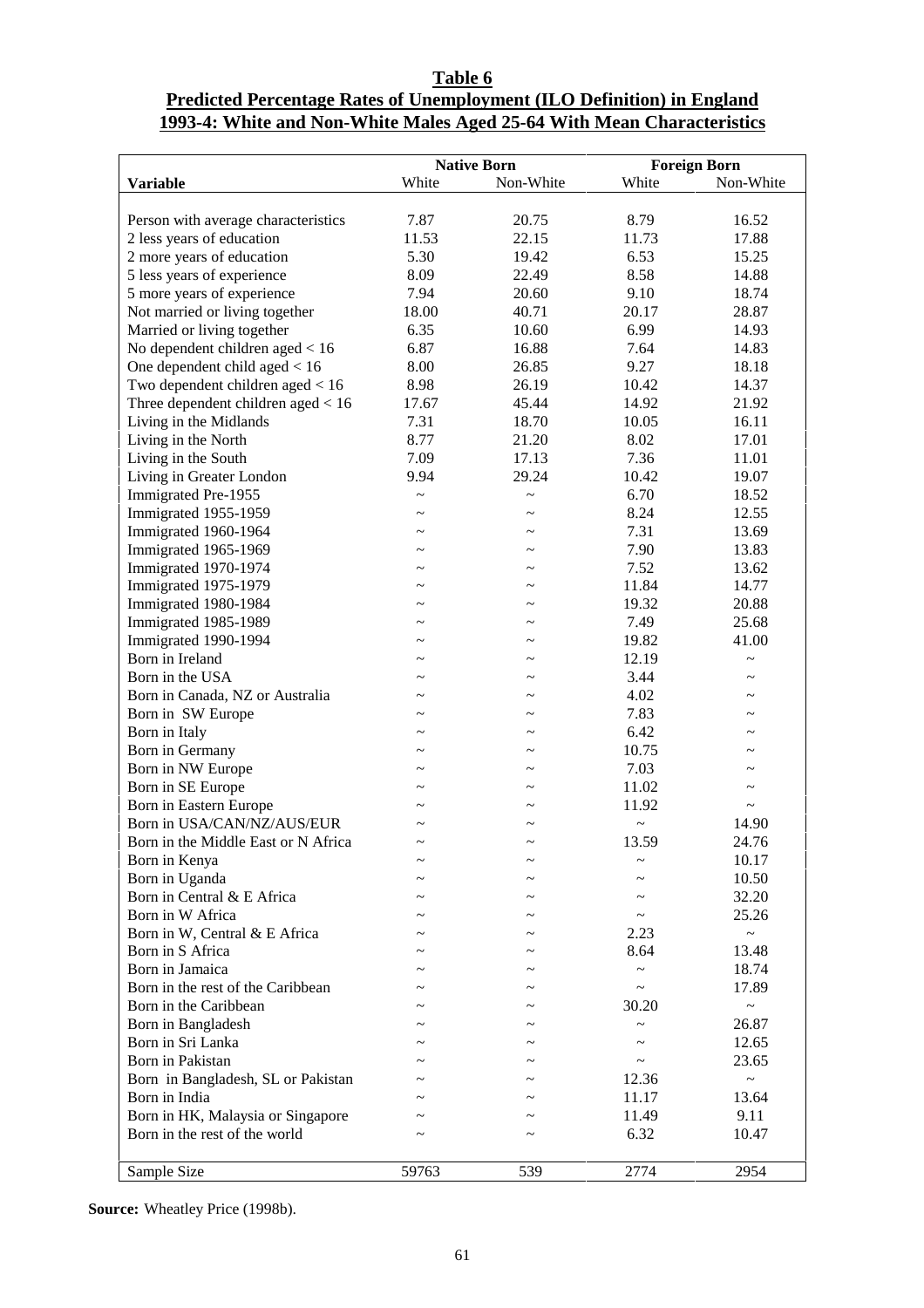|                                          |                       | <b>Native Born</b> |                 | <b>Foreign Born</b>   |                       |              |
|------------------------------------------|-----------------------|--------------------|-----------------|-----------------------|-----------------------|--------------|
| <b>Variable</b>                          | White                 | Non-White          | White - British | White - Irish         | White - Other         | Non-White    |
|                                          |                       |                    |                 |                       |                       |              |
| <b>ACQUIRED SKILLS</b>                   |                       |                    |                 |                       |                       |              |
|                                          |                       |                    |                 |                       |                       |              |
| Years of education                       | $\tilde{\phantom{a}}$ |                    | 3.77            | 8.68                  | 12.29                 | 10.65        |
| received abroad                          |                       |                    |                 |                       |                       |              |
| Years of education<br>received in the UK | 11.9                  | 13.0               | 9.84            | 3.02                  | 2.48                  | 3.05         |
| Years of experience                      | $\thicksim$           | $\tilde{}$         | 1.16            | 3.88                  | 6.44                  | 4.08         |
| obtained abroad                          |                       |                    |                 |                       |                       |              |
| Years of experience                      | 24.4                  | 12.8               | 20.75           | 26.41                 | 14.34                 | 18.38        |
| obtained in the UK                       |                       |                    |                 |                       |                       |              |
|                                          |                       |                    |                 |                       |                       |              |
| ETHNIC COMPOSITION (%)                   |                       |                    |                 |                       |                       |              |
|                                          |                       |                    |                 |                       |                       |              |
| <b>Black</b>                             | $\thicksim$           | 47.8               |                 |                       | $\tilde{}$            | 22.1         |
| Indian                                   |                       | 21.6               |                 |                       |                       | 40.1         |
| Pakistani/ Bangladeshi                   | $\thicksim$           | 6.0                |                 | $\tilde{\phantom{a}}$ | $\tilde{\phantom{a}}$ | 17.0         |
| Mixed/Other                              | $\thicksim$           | 24.6               | $\tilde{}$      | $\tilde{\phantom{a}}$ | $\tilde{\phantom{a}}$ | 20.8         |
|                                          |                       |                    |                 |                       |                       |              |
| <b>INDUSTRIAL SECTOR (%)</b>             |                       |                    |                 |                       |                       |              |
|                                          |                       |                    |                 |                       |                       |              |
| Construction/Transport                   | 25.2                  | 25.4               | 21.1            | 33.9                  | 20.5                  | 19.7         |
| <b>Financial Services</b>                | 11.9<br>32.4          | 17.9<br>23.9       | 14.2<br>24.5    | 9.5                   | 17.9<br>29.9          | 10.4<br>34.1 |
| Manufacturing<br>Non-financial Services  | 12.6                  | 18.7               | 13.4            | 25.9<br>13.2          | 17.0                  | 17.4         |
| Public                                   | 18.0                  | 14.2               | 26.8            | 17.5                  | 14.7                  | 18.5         |
|                                          |                       |                    |                 |                       |                       |              |
| <b>OCCUPATIONAL LEVEL (%)</b>            |                       |                    |                 |                       |                       |              |
|                                          |                       |                    |                 |                       |                       |              |
| Managerial                               | 21.2                  | 20.1               | 34.2            | 19.0                  | 25.0                  | 12.9         |
| Professional                             | 13.2                  | 10.4               | 19.9            | 11.1                  | 17.9                  | 12.9         |
| <b>Associate Professional</b>            | 9.8                   | 11.9               | 7.4             | 8.5                   | 13.8                  | 8.0          |
| Clerical/Secretarial                     | 7.1                   | 11.9               | 9.4             | 7.4                   | 2.7                   | 8.7          |
| <b>Craft and Related</b>                 | 17.5                  | 14.9               | 8.5             | 15.9                  | 10.7                  | 17.7         |
| Personal/Protective                      | 6.3                   | 3.7                | 7.1             | 6.9                   | 13.8                  | 8.2          |
| Sales                                    | 4.2                   | 4.5                | 2.8             | 1.6                   | 0.4                   | 3.5          |
| Plant and Machinery                      | 15.2                  | 15.7               | 8.3             | 19.6                  | 10.3                  | 19.4         |
| Other                                    | 6.3                   | 6.0                | $2.0\,$         | 9.0                   | 4.5                   | 8.5          |
| <b>EMPLOYMENT CONDITIONS</b>             |                       |                    |                 |                       |                       |              |
|                                          |                       |                    |                 |                       |                       |              |
| Weekly earnings $(f)$                    | 354.5                 | 302.1              | 420.2           | 335.6                 | 455.6                 | 300.6        |
| Usual hours worked                       | 44.8                  | 42.3               | 44.9            | 46.3                  | 47.2                  | 41.9         |
|                                          |                       |                    |                 |                       |                       |              |
| Sample Size                              | 20181                 | 135                | 351             | 189                   | 224                   | 634          |

## **Table 7 Average Characteristics of White and Non-White Male Employees Aged 25-64 in England, 1993-4**

**Source:** Authors calculations based on data from the Quarterly Labour Force Surveys of the United Kingdom.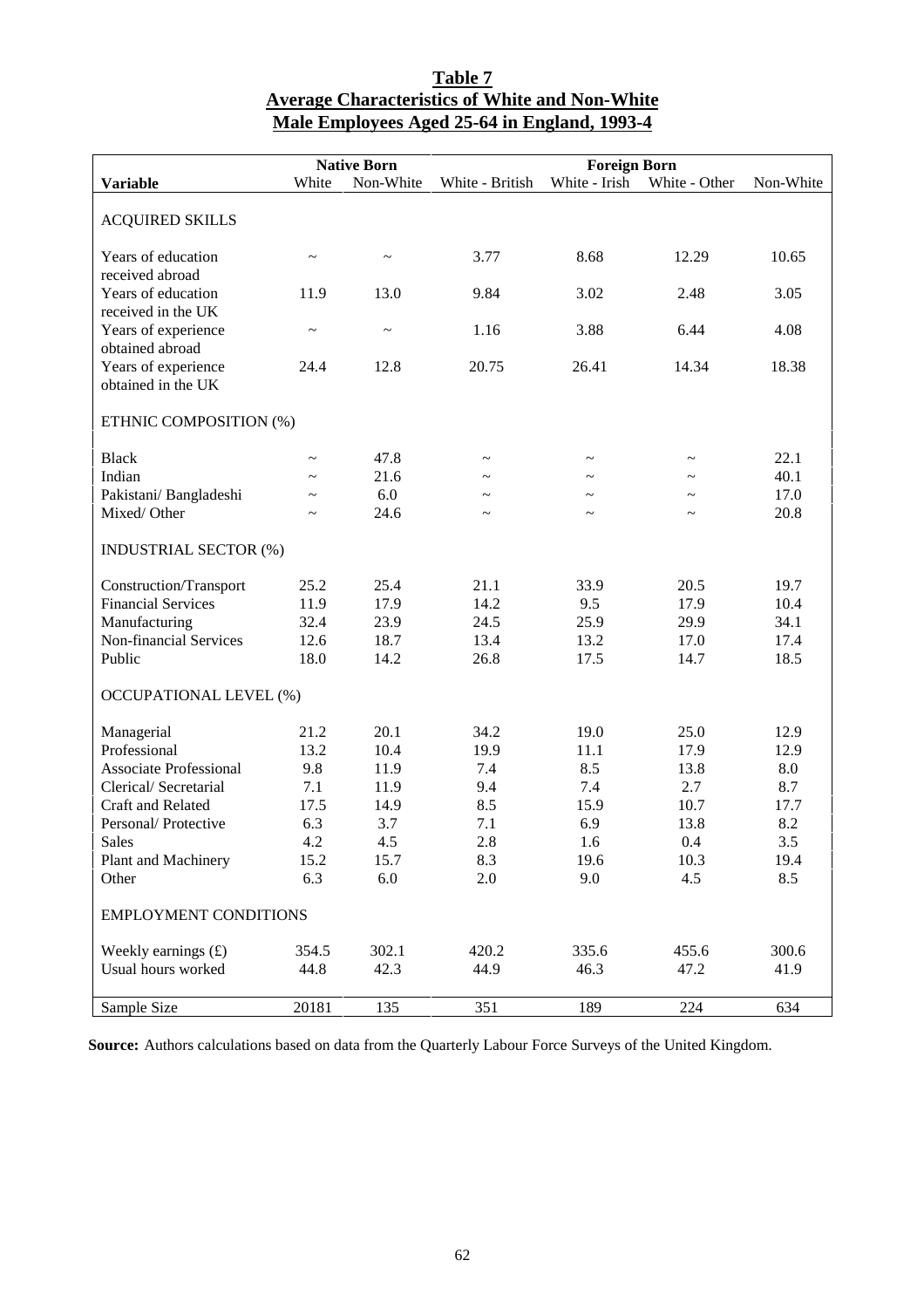|                               |                       | <b>Native Born</b>    |                       |                       | <b>Foreign Born</b> |           |  |
|-------------------------------|-----------------------|-----------------------|-----------------------|-----------------------|---------------------|-----------|--|
| <b>Variable</b>               | White                 | Non-White             | White - British       | White - Irish         | White - Other       | Non-White |  |
|                               |                       |                       |                       |                       |                     |           |  |
| Average hourly wage           | 6.22                  | 5.31                  | 7.34                  | 6.24                  | 7.87                | 6.08      |  |
| 2 more years of education     | $\sim$                | $\tilde{\phantom{a}}$ | 7.62                  | 7.03                  | 9.18                | 6.29      |  |
| received abroad               |                       |                       |                       |                       |                     |           |  |
| 2 more years of education     | 7.11                  | 6.08                  | 8.00                  | 7.14                  | 9.61                | 6.44      |  |
| received in the UK            |                       |                       |                       |                       |                     |           |  |
| 5 more years of experience    | $\tilde{\phantom{a}}$ | $\thicksim$           | 7.53                  | 6.70                  | 9.27                | 5.77      |  |
| obtained abroad               |                       |                       |                       |                       |                     |           |  |
| 5 more years of experience    | 6.45                  | 6.16                  | 7.53                  | 6.11                  | 8.42                | 6.17      |  |
| obtained in the UK            |                       |                       |                       |                       |                     |           |  |
| Single, never married         | 5.33                  | 4.75                  | 5.94                  | 5.06                  | 7.57                | 5.73      |  |
| Married or living together    | 6.63                  | 6.38                  | 9.83                  | 8.12                  | 8.35                | 6.46      |  |
| No longer married             | 5.96                  | 2.49                  | 7.16                  | 7.47                  | 6.80                | 7.22      |  |
| Living in the Midlands        | 5.99                  | 4.94                  | 6.67                  | 5.45                  | 8.07                | 5.23      |  |
| Living in the North           | 6.49                  | 5.62                  | 8.07                  | 7.34                  | 8.30                | 7.87      |  |
| Living in the South           | 5.94                  | 7.06                  | 8.23                  | 6.47                  | 7.29                | 6.49      |  |
| Living in Greater London      | 7.33                  | 5.41                  | 8.34                  | 8.16                  | 8.28                | 7.38      |  |
| <b>Construction/Transport</b> | 6.08                  | 6.86                  | 4.45                  | 7.45                  | 8.04                | 3.38      |  |
| <b>Financial Services</b>     | 7.29                  | 5.86                  | 8.63                  | 6.70                  | 10.85               | 6.26      |  |
| Manufacturing                 | 6.34                  | 4.91                  | 7.77                  | 5.94                  | 7.65                | 6.70      |  |
| Non-financial Services        | 5.62                  | 5.62                  | 6.40                  | 5.90                  | 7.84                | 4.85      |  |
| Public                        | 6.05                  | 5.39                  | 8.20                  | 6.22                  | 6.66                | 7.34      |  |
| $>25$ employees at            | 6.69                  | 5.70                  | 7.20                  | 7.10                  | 8.89                | 6.00      |  |
| workplace                     |                       |                       |                       |                       |                     |           |  |
| <25 employees at              | 5.63                  | 4.43                  | 7.70                  | 4.48                  | 5.55                | 6.31      |  |
| workplace                     |                       |                       |                       |                       |                     |           |  |
| <b>Black</b>                  | $\thicksim$           | 5.68                  | $\thicksim$           | $\tilde{\phantom{a}}$ | $\tilde{}$          | 5.54      |  |
| Indian                        | $\tilde{}$            | 5.40                  | $\sim$                | $\sim$                | $\sim$              | 6.32      |  |
| Pakistani                     | $\sim$                | 4.47                  | $\sim$                | $\sim$                | $\sim$              | 5.30      |  |
| Mixed / Other                 | $\sim$                | 4.72                  | $\tilde{\phantom{a}}$ | $\sim$                | $\sim$              | 6.09      |  |
|                               |                       |                       |                       |                       |                     |           |  |
| Sample Size                   | 27280                 | 203                   | 469                   | 165                   | 235                 | 606       |  |

#### **Table 8 Predicted Hourly Wage Rates For White and Non-White Male Employees in England, 1993-4 With Mean Characteristics**

Source: Authors own calculations based on the uncorrected estimated log earnings functions reported in Table A1 of Shields and Wheatley Price (1998).

**Notes:** The reported wage rates are gross hourly earnings expressed in 1990 prices. The sample consists of full-time men of working age (16-64).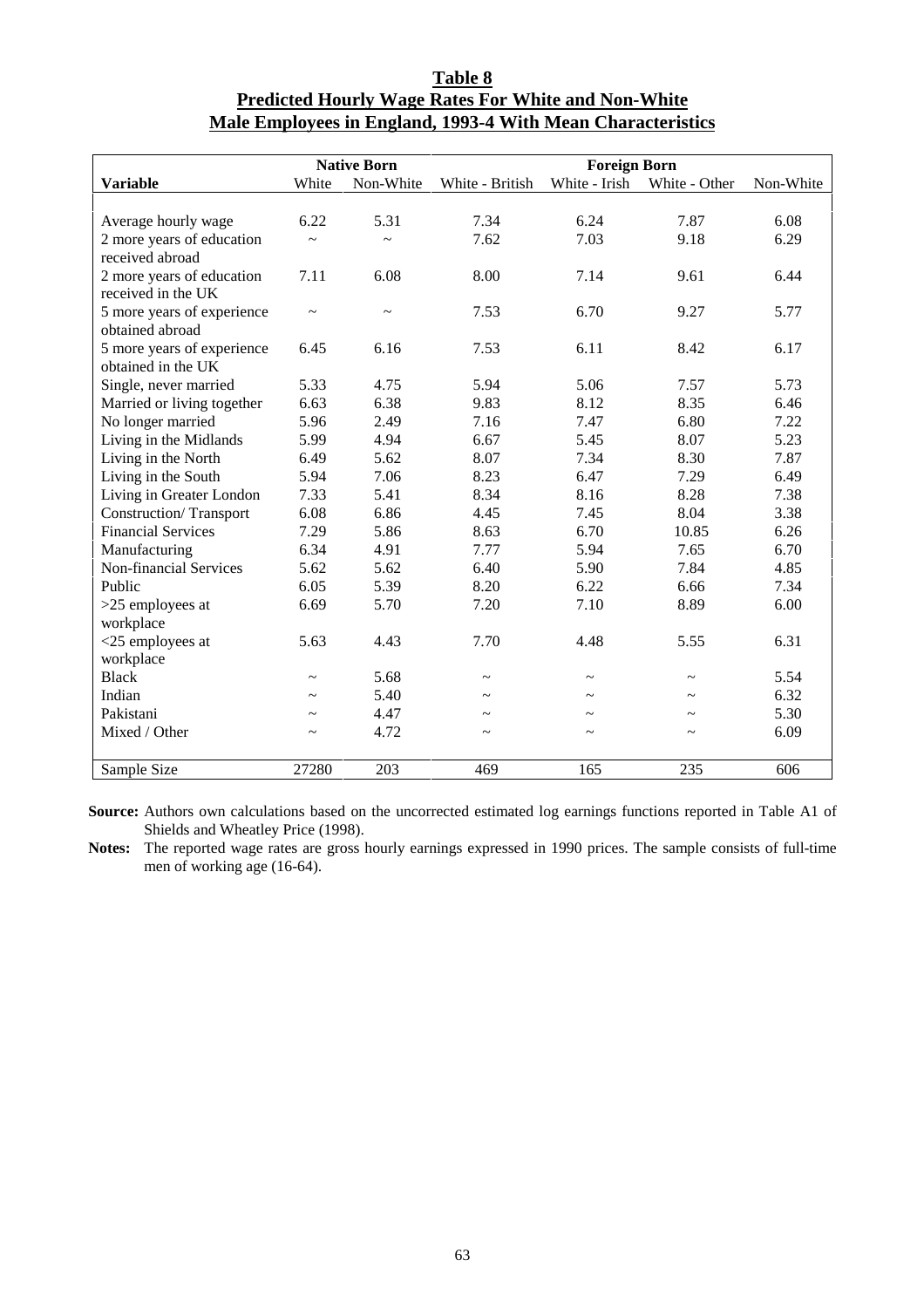|         |         | Population growth Population growth Net migration |         | <b>Migration share</b> |
|---------|---------|---------------------------------------------------|---------|------------------------|
| Years   | (000's) | $(\% )$                                           | (000's) | (%)                    |
|         |         |                                                   |         |                        |
| 1961-66 | 367     | 0.69                                              | -8      | $-2.0$                 |
| 1966-71 | 257     | 0.47                                              | $-56$   | $-21.0$                |
| 1971-76 | 58      | 0.10                                              | $-55$   | $-94.8$                |
| 1976-81 | 27      | 0.05                                              | $-53$   | $-120.2$               |
| 1981-86 | 83      | 0.15                                              | $+43$   | $+51.8$                |
| 1986-91 | 188     | 0.33                                              | $+60$   | $+32.8$                |
| 1991-96 | 199     | 0.34                                              | $+76$   | $+38.2$                |

# **Population Change and Net Migration, 1961-1996**

**Source:** Calculated from *Population Trends* (various issues).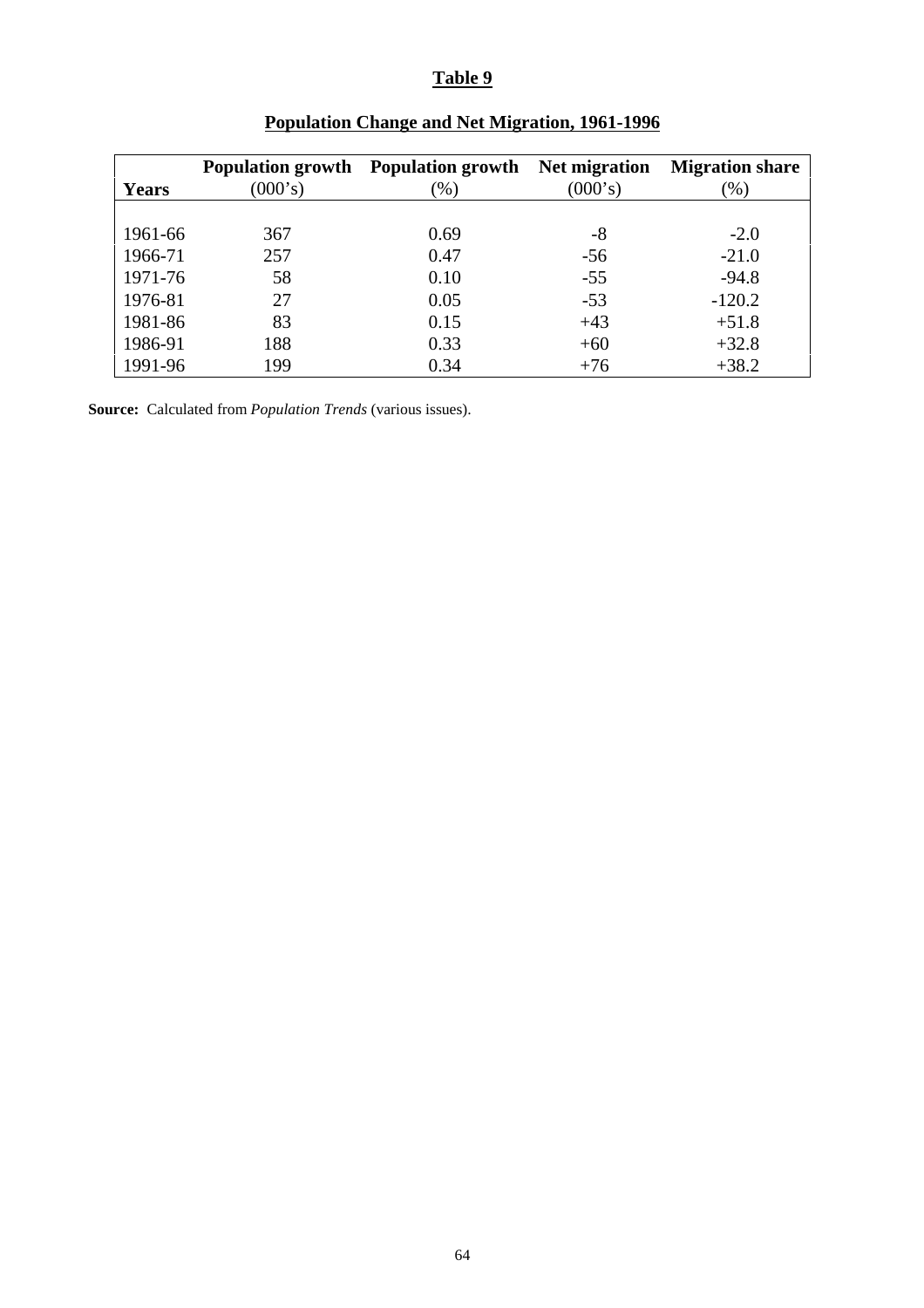

**Figure 1:Total Immigration and Emigration, 1964-94**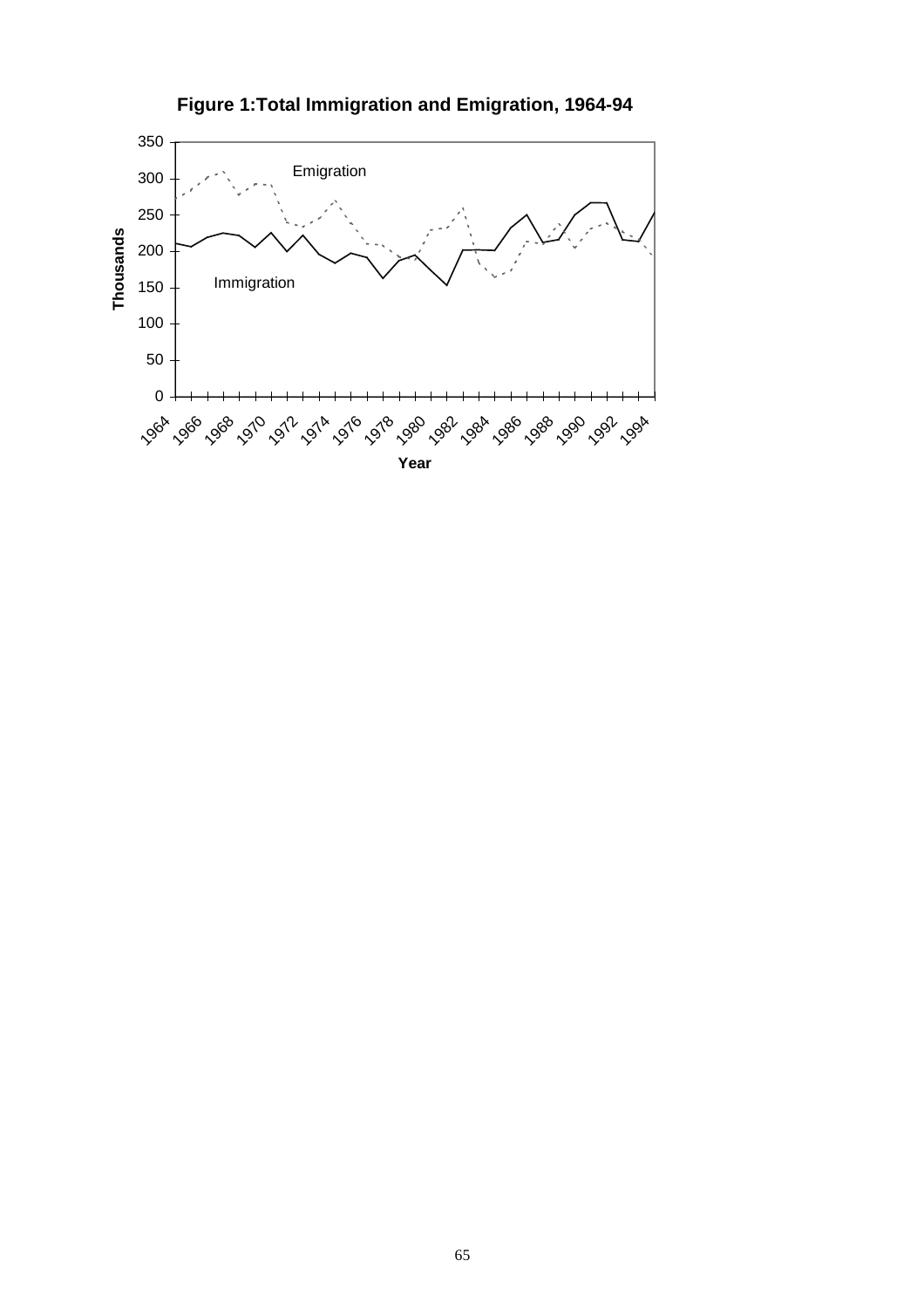

# **Figure 2: British and Foreign Net Immigration 1964-**